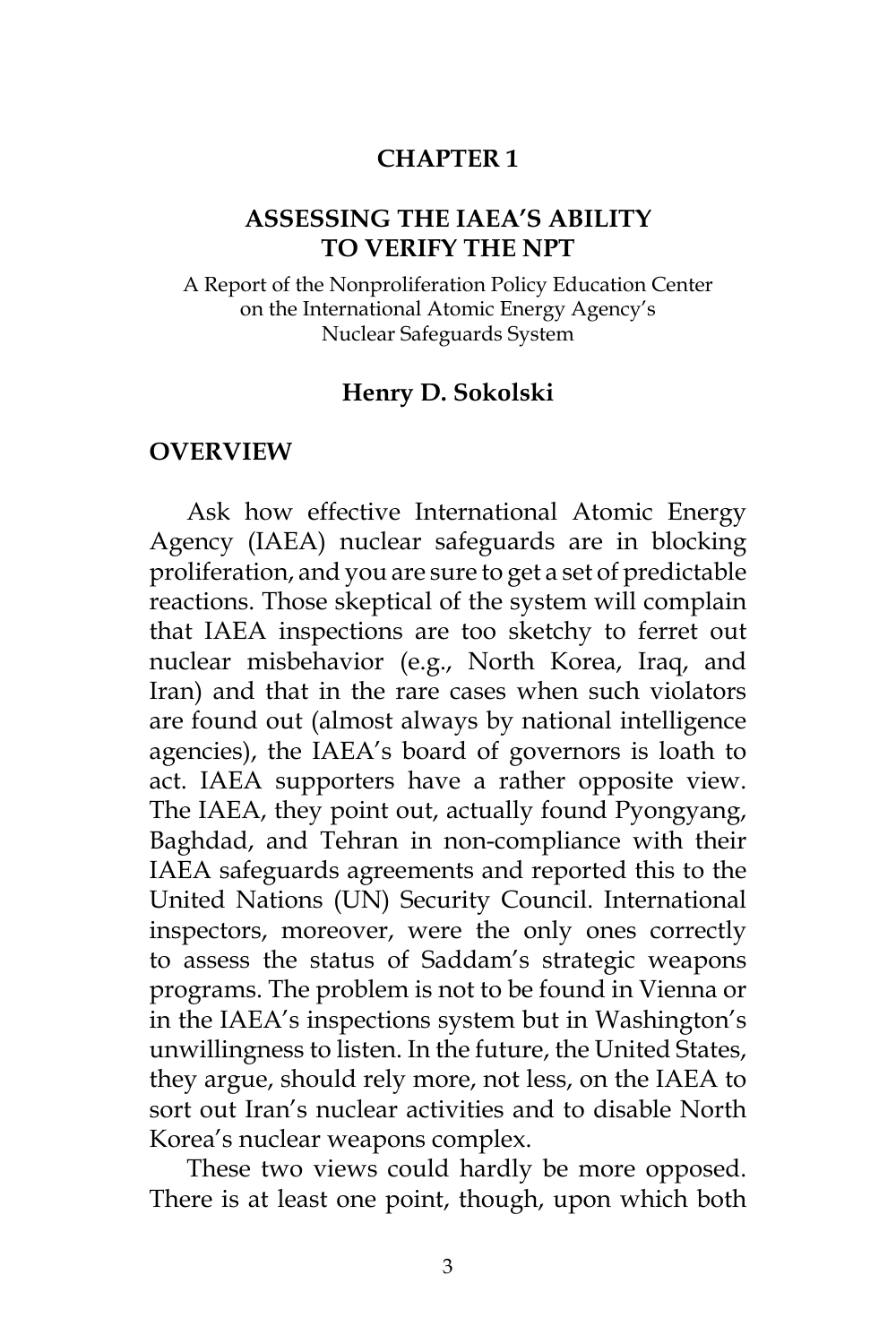sides agree: If possible, it would be useful to enhance the IAEA's ability to detect and prevent nuclear diversions. This would not only reduce the current risk of nuclear proliferation, it would make the further expansion of nuclear power much less risky.

The question is what is possible? To date, little has been attempted to answer this basic question. Periodic reports by the U.S. Government Accountability Office (GAO) and the IAEA have highlighted budgetary, personnel, and and administrative challenges that are immediately facing the agency.<sup>1</sup> There also has been a 2-year internal IAEA review of how existing IAEA safeguards procedures might be improved.<sup>2</sup> None of these assessments, however, has tackled the more fundamental question of how well the IAEA is actually doing in achieving its nuclear material accountancy mission. Precisely what nuclear activities and materials can the IAEA monitor to detect a diversion early enough to prevent it? What inherent limits does the IAEA nuclear inspections system face? In light of these limits, what new initiatives should the IAEA Department of Safeguards attempt and, even more important, stay clear of? What additional authority and technical capabilities might the IAEA secure to help achieve its nuclear material accountancy goals? In the end, what is or should be protected as being "peaceful" under the Nuclear Nonproliferation Treaty (NPT) or the IAEA charter? What is the proper balance between expanding the use of nuclear energy and making sure it is not diverted to make bombs?

None of these questions admits to quick or easy answers. All, however, are increasingly timely. Will IAEA safeguards be able keep Iran from using their nuclear programs to make bombs? What of IAEA's inspectors' abilities to ferret out all of North Korea's nuclear activities? Will the safeguards being proposed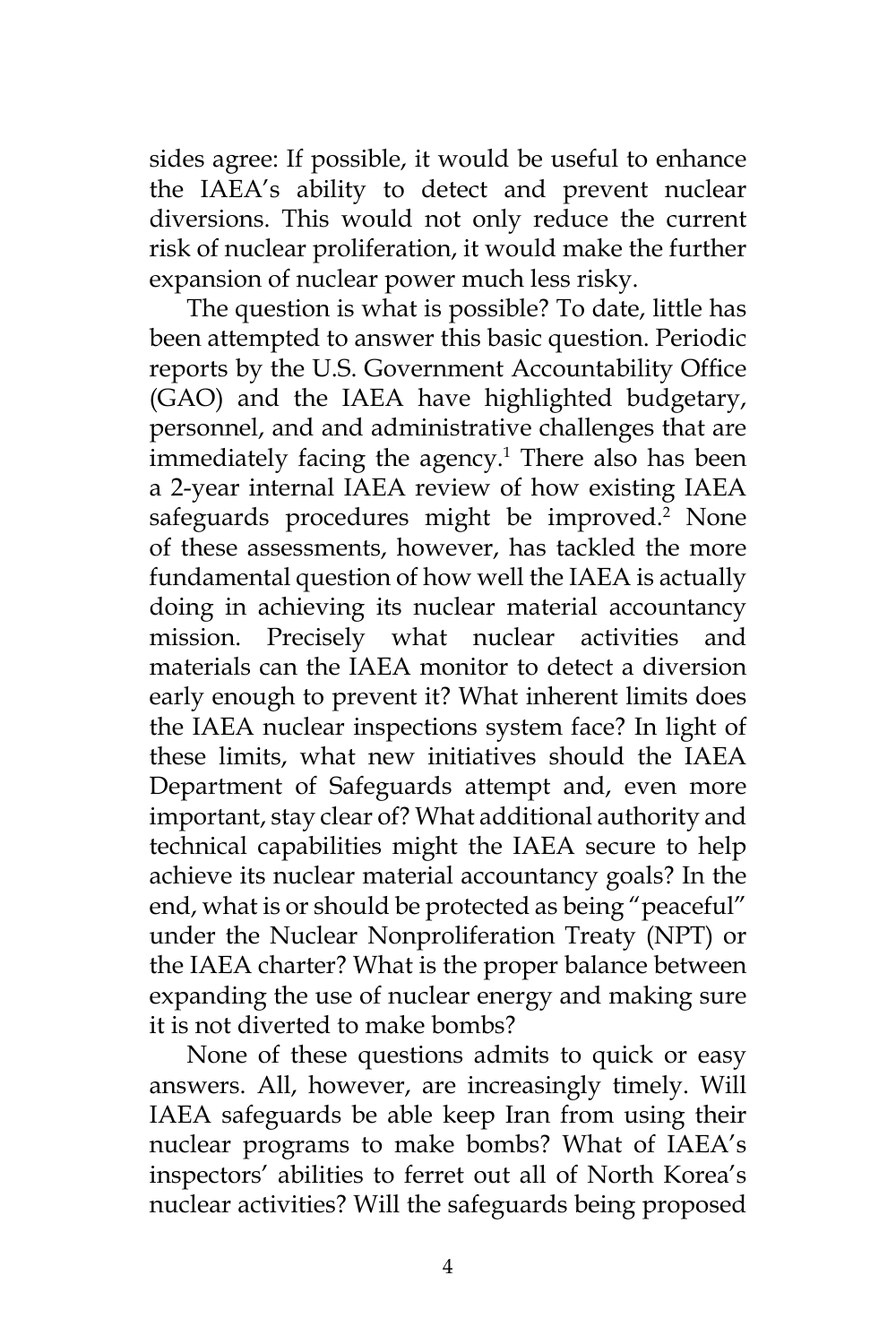for India effectively prevent U.S. and foreign nuclear cooperation from assisting New Delhi's nuclear weapons program?

Then, there is the long-term problem of nuclear power's possible expansion. Since 2005, more than fifteen countries have announced a desire to acquire large reactors of their own by 2020 (this is on top of the 31 nations that already operate such reactors). $3$  Nine of these states—Algeria, Morocco, Tunisia, Libya, Egypt, Turkey, Jordan, Saudi Arabia, and Yemen are located in the war-torn region of the Middle East. Morocco, Tunisia, Jordan, and Yemen seem unlikely to achieve their stated goal. But the others, with U.S., Chinese, French and Russian nuclear cooperation, may well succeed. What is clear is that most are interested in developing a nuclear program capable of more than merely boiling water to run turbines that generate electricity. At least four have made it clear that they are interested in hedging their security bets with a nuclear weapons-option. For these states, developing purportedly peaceful nuclear energy is the weapon of choice. Will the IAEA, which is pledged to keep these programs peaceful, be able to do so?

In anticipation of these nuclear challenges, the Nonproliferation Policy Education Center (NPEC) began in 2005 to consult with officials from the IAEA, the United States, the United Kingdom, the United Arab Emirates, Germany, and France, as well as outside experts on the effectiveness of the IAEA's safeguards system and how best to improve it. NPEC went on to commission 13 studies on a variety of safeguardsrelated issues. These analyses were reviewed and discussed at a series of private conferences with senior level officials and outside experts held in Washington, Paris, and London.<sup>4</sup>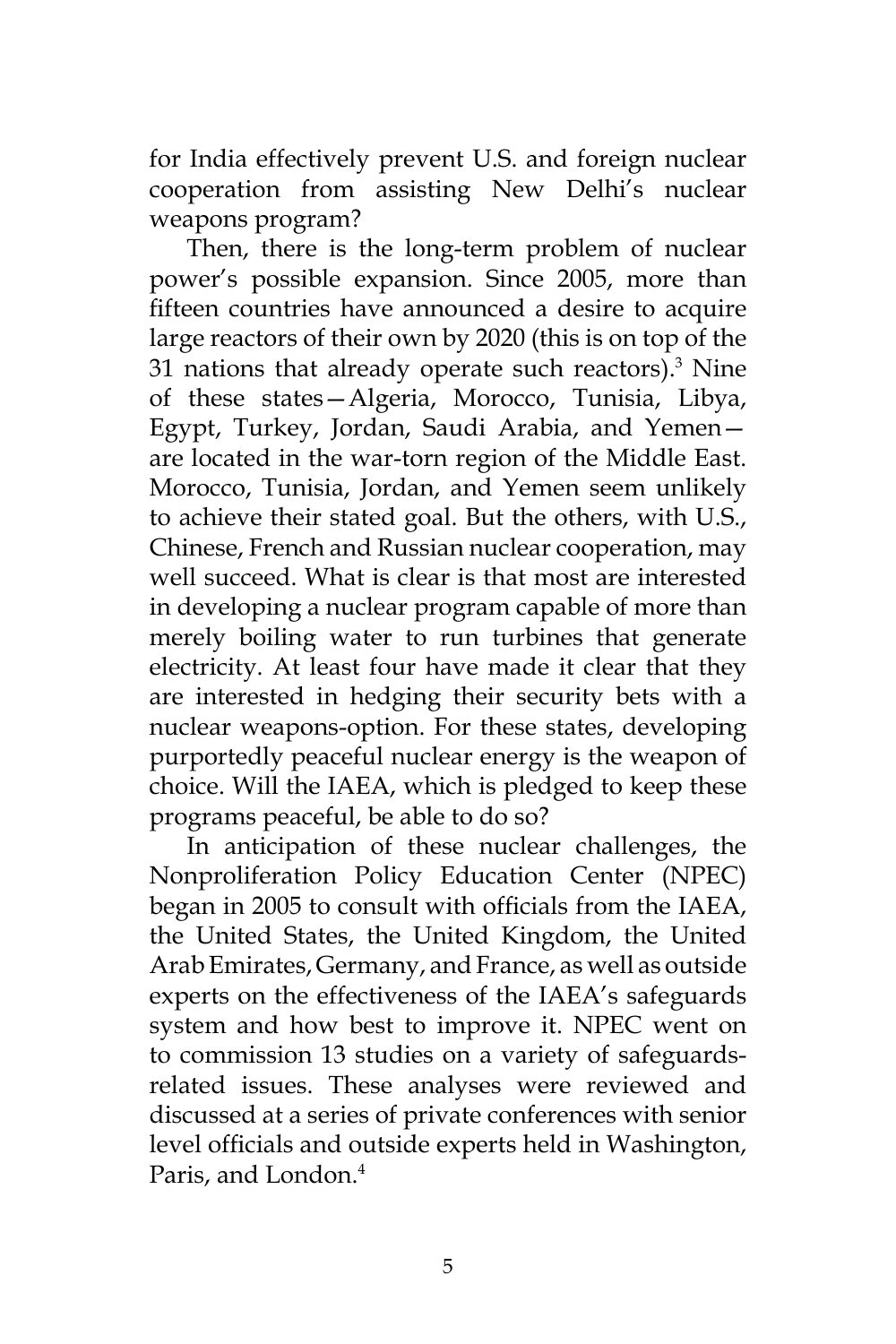A key conclusion of these meetings and research was that the IAEA is already falling behind in achieving its material accountancy mission and risks slipping further unless members of the IAEA board independently and in concert take remedial actions in the next 2 to 5 years. The most important of these measures can be organized around seven basic recommendations:

1. *Resist calls to read the NPT as recognizing the per se right to any and all nuclear technology, no matter how unsafeguardable or uneconomic such technology might be.* The current, permissive, mistaken interpretation of the NPT is that all states have a sovereign *per se* right to any and all nuclear technology and materials, including nuclear fuel making and nuclear weapons usable materials, so long as they are declared to the IAEA, occasionally inspected, and have some conceivable civilian application. This interpretation, if not overturned, will guarantee a world full of nuclear weapons-ready states. With only a few more such states, the IAEA's ability to detect military diversions in a timely fashion will be marginal at best. For this reason, as well as a series of legal, historical, and technical reasons, it is essential that members of the IAEA Board of Governors make the IAEA's ability to detect military nuclear diversions in a timely fashion and the economic viability of any nuclear project to be two clear criteria for what is peaceful and protected under the NPT. Nuclear power also should only be considered to be peaceful and beneficial if it makes at least as much economic sense as its nonnuclear alternatives. Thirty years ago, the United States stipulated that in Title V of the Nuclear Nonproliferation Act of 1978 (see Title V, The Nuclear Nonproliferation Act of 1978, P.L. 95-242) Sections 501-503) that the U.S. executive branch should create a series of international technical cooperative programs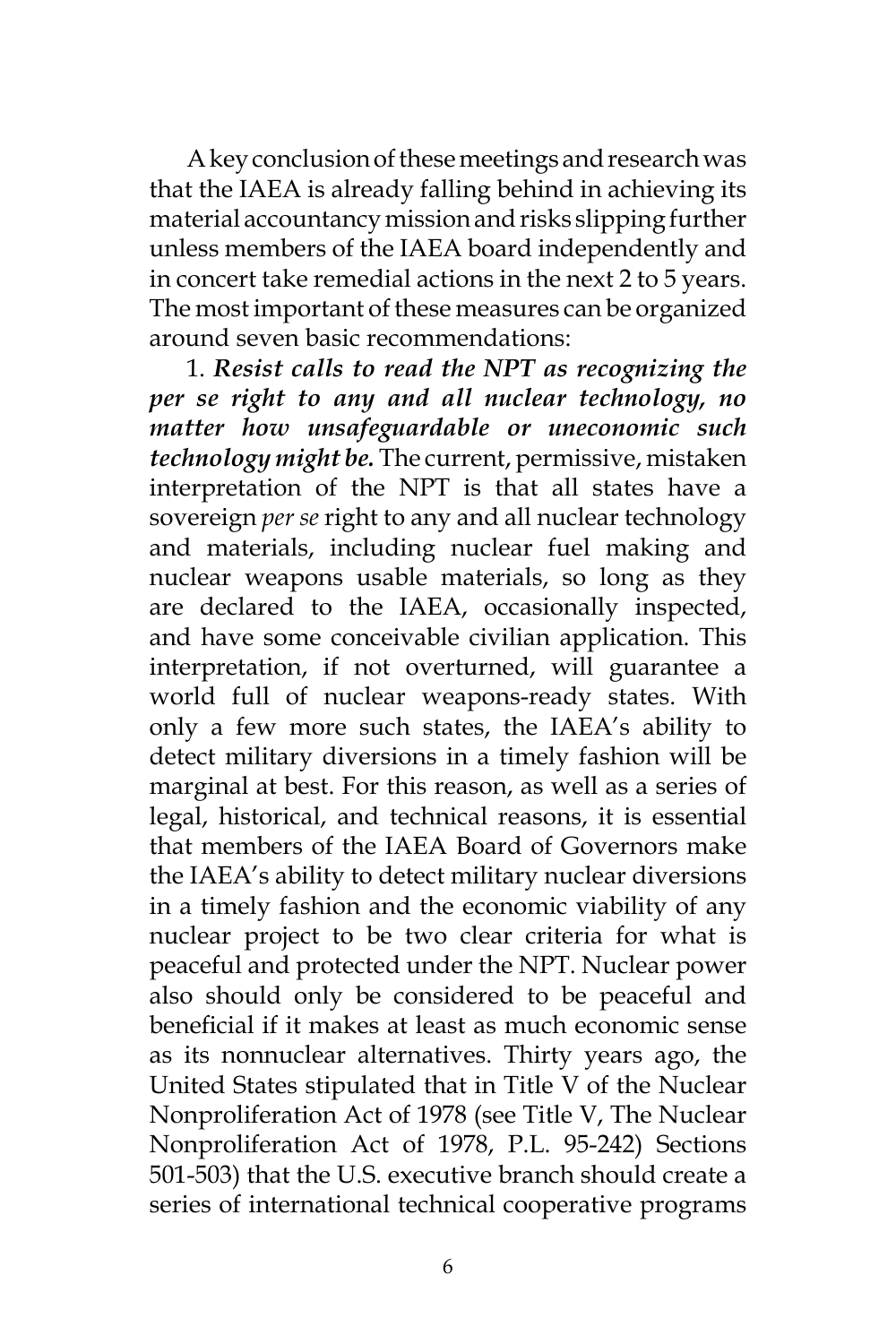to promote the use of non-nuclear and non-petroleum renewable energy sources. The law also required the executive branch to conduct country-specific energy assessments and to report annually on the progress of U.S. and international efforts to employ such energy sources abroad. Unfortunately, since the law's passage, the White House and the U.S. Departments of Energy and State have yet to comply with any of the legal requirements of this title.

*Specific Recommendations:* 

A. The United States and like-minded nations should stipulate in the run up to the 2010 NPT Review Conference that future civilian nuclear energy projects should only enjoy the protection of the NPT if they are:

 (1) able to be monitored in non-nuclear-weapon states so as to afford timely warning of military diversions as stipulated by the NPT and the IAEA's own official criteria for what effective safeguards require; and,

(2) economically viable enough to be financed *without* nuclear-specific government subsidies.

B. The U.S. Government should begin full implementation of Section V of the Nuclear Nonproliferation Act of 1978 and urge its closest allies to cooperate in achieving its stated goals.

2. *Distinguish between what actually can be effectively safeguarded, and what can, at best, only be monitored***.** Currently, the IAEA is unable to provide timely warning of diversions from nuclear fuelmaking plants (enrichment, reprocessing, and fuel processing plants utilizing nuclear materials directly useable to make bombs). For some of these plants, the agency loses track of many nuclear weapons-worth of material every year. Meanwhile, the IAEA is unable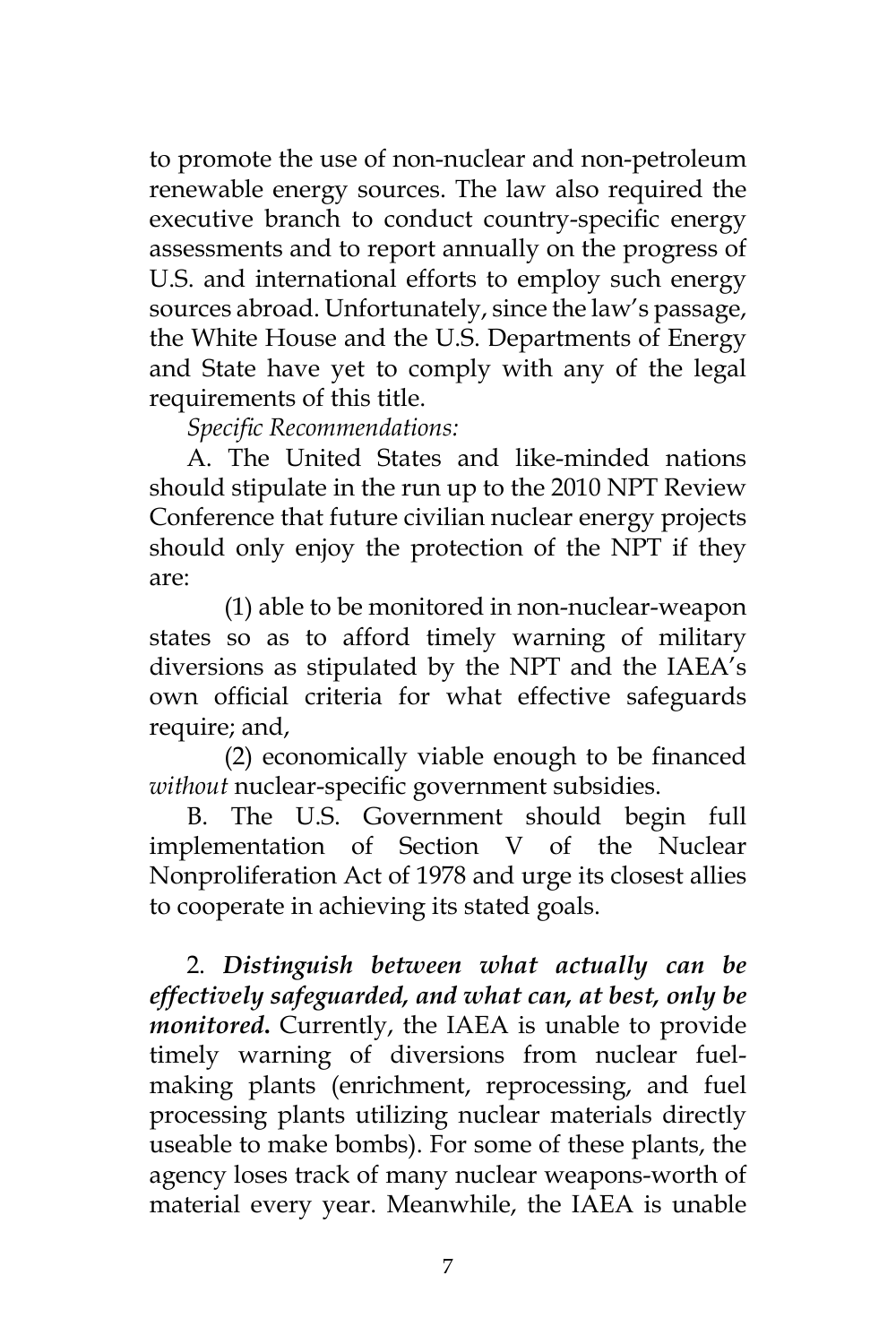to prevent the overnight conversion of centrifuge enrichment and plutonium reprocessing plants into nuclear bomb-material factories. As the number of these facilities increases, the ability of the agency to fulfill its material accountancy mission dangerously erodes. The IAEA has yet to concede these points by admitting that although it can monitor these dangerous nuclear activities, it cannot actually do so in a manner that can assure *timely detection* of a possible military diversion—the key to an inspection procedure being a safeguard against military diversions. In addition, the IAEA's original criteria for how much nuclear material is needed to make one bomb (a "significant quantity"), for how much time is required to convert various materials into bombs ("conversion time"), and what the IAEA's own inspection goals should consequently be ("timeliness detection goals") were set over 30 years ago and need updating.

#### *Specific Recommendations:*

A. Require the IAEA Department of Safeguards to distinguish between those nuclear activities and materials for which timely detection of military diversions is actually possible and those for which it is not possible. This could be encouraged by having the nuclear weapons state members of the IAEA do their own individual, national analyses of these questions and make their findings public.

B. In light of the nuclear inspections experience of the last 15 years with North Korea, Iraq, Iran, Egypt, Taiwan, Libya, and South Korea, members of the IAEA Board of Governors should be encouraged to undertake their own national reassessment of what the IAEA's current significant quantities criteria, conversion times, and timely detection goals should be. These reassessments would be driven by what the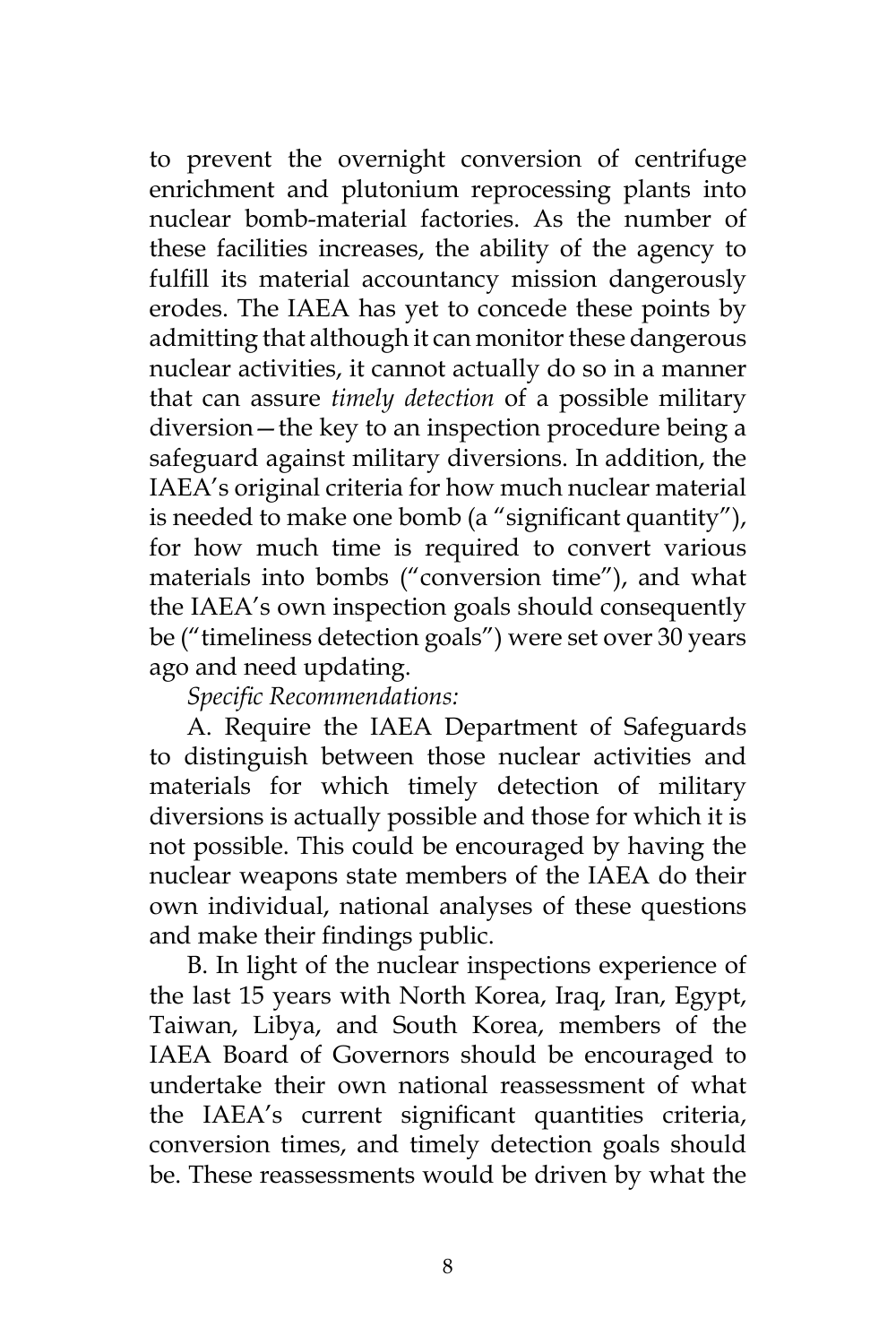IAEA would need to assure timely detection of military diversions—i.e., time sufficient to allow states to intervene to block the possible high-jacking of civilian facilities and materials to make bombs. On the basis of these analyses, the IAEA Board of Governors should instruct the IAEA Department of Safeguards to report back to the Board regarding desirable revisions to the agency's criteria for what nuclear safeguards over different nuclear materials and activities should be.

C. Call for increased monitoring of those nuclear facilities for which such timely detection is not yet possible (e.g., nuclear bulk-handling facilities where nuclear fuel is made and processed and on-line fueled reactors, such as heavy water reactors, where keeping track of the fuel going in an out of the plant is particularly taxing). Such increased monitoring should be designed at least to increase the prospect of detecting diversions *after* they have occurred. The IAEA should make clear that timely detection of diversions (i.e., detection of diversions *before* they are completed) from such facilities is not yet possible. Finally, the IAEA should make the plant operators and owners pay for this additional monitoring. This additional cost should be considered a normal cost of conducting these activities.

D. Avoid involving the IAEA in the verification of a military fissile material cut-off treaty (FMCT). As currently proposed, a FMCT assumes that the timely detection of diversions from declared nuclear fuelmaking plants is possible when, in fact, it clearly is not.

E. Call for physical security measures at those facilities where timely detection is not possible that are equivalent to the most stringent standards currently employed in nuclear-weapons facilities in the United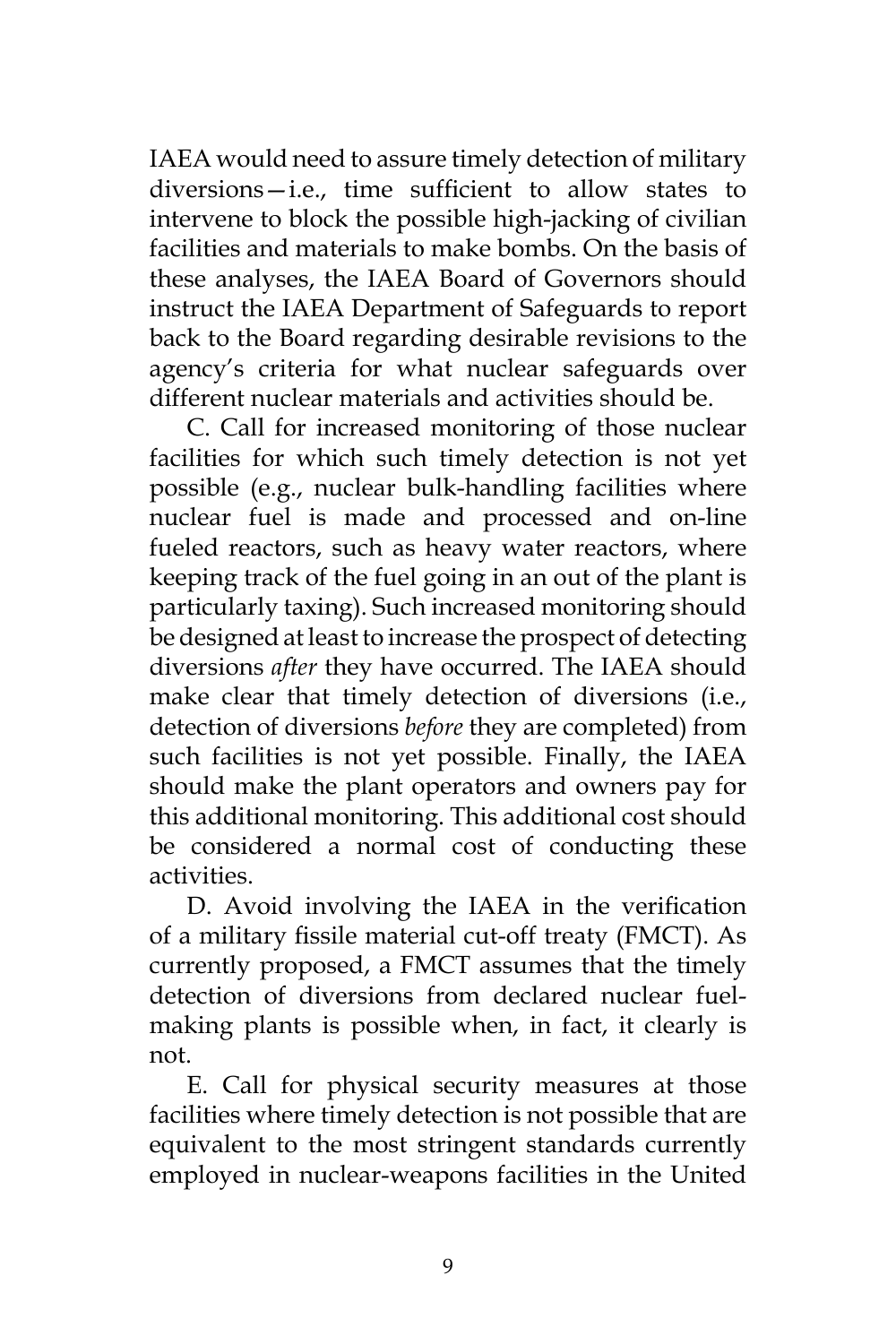States, Britain, Russia, China, and France. Again, the cost of such additional security measures should be born by the owner or operator.

3. *Reestablish material accountancy as the IAEA's top safeguards mission* by pacing the size and growth in the agency's safeguards budget against the size and growth of the number of significant quantities of special material and bulk handling facilities that the agency must account for and inspect (see Figure 1, p. 20 below). As noted above, the amounts of special nuclear material under IAEA safeguards that go unaccounted for is large and increasing every year. These increases are most worrisome in non-weapons states that are now making nuclear fuel (e.g., Iran, Japan, the Netherlands, Germany, and Brazil). Unfortunately, the IAEA refuses to report anything but aggregate information about these materials: There are no national breakdowns that are publicly available for the different types of nuclear fuels being safeguarded in each country nor a run down of the materials that have gone unaccounted for country-by-country. As already noted, the IAEA is technically unable to meet its own timely detection goals for the safeguarding of plants producing and processing separated plutonium, highly enriched uranium, and mixed oxide fuels. Candor and encouraging restraint is all that can currently be offered to address this safeguards gap. In addition, at most of the sites that it must safeguard, the IAEA lacks the near-real time monitoring capabilities necessary to determine if the agency's own monitoring cameras and other sensors (which are left unattended for 90 or more days) are actually turned on. As such, a proliferator could divert entire fuel rods containing one or more significant quantities of lightly enriched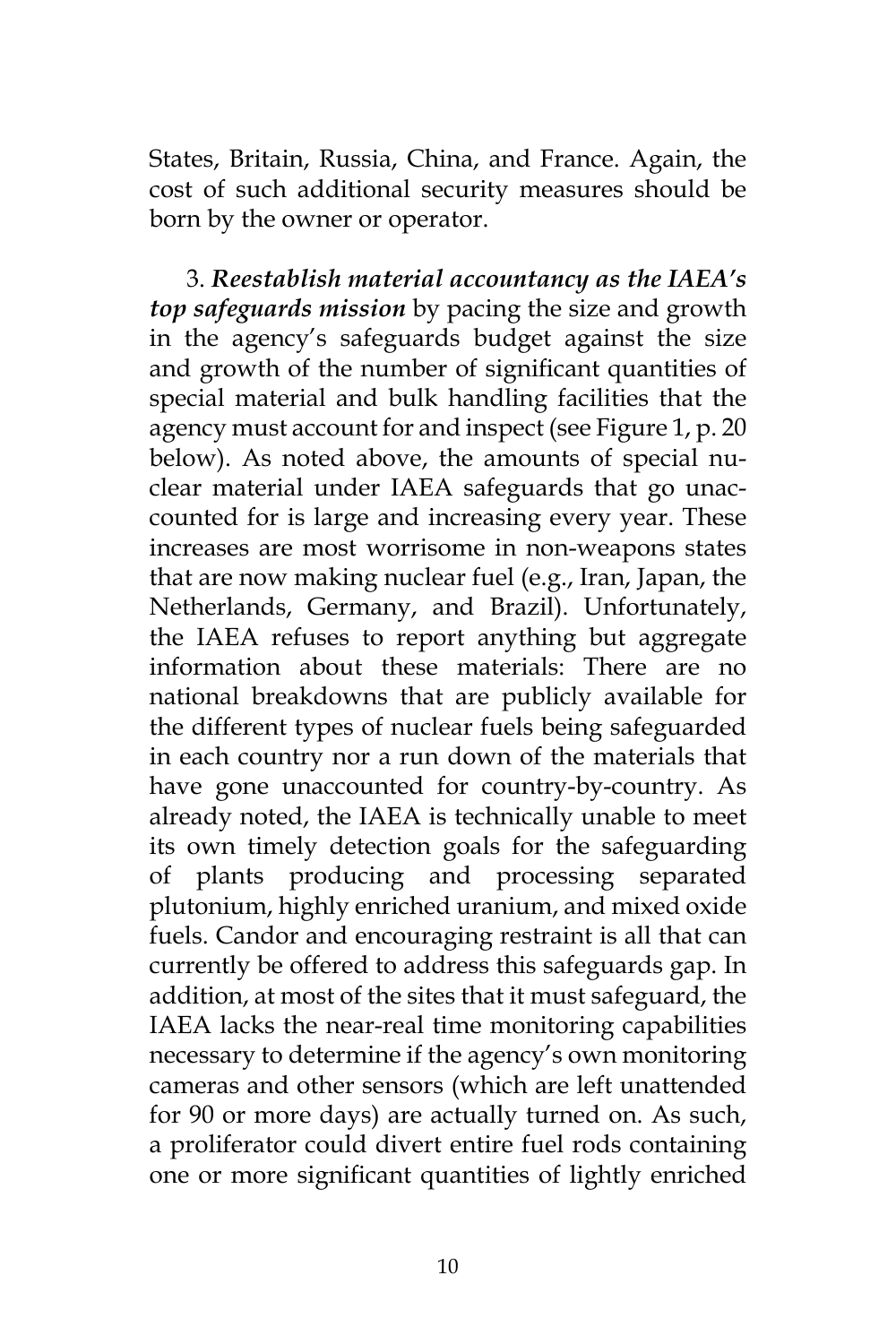uranium and nuclear weapons-usable plutonium without the agency finding out either at all or in a timely fashion. Unlike the safeguards gap associated with nuclear fuel producing and processing plants, though, this gap can technically be fixed by installing near-real time surveillance systems that allow IAEA inspectors in Vienna to receive information from the remote sensors it has deployed without being on site. Certainly before the IAEA takes on additional dubious or extremely challenging missions, such as monitoring fissile production cut-offs or searching for nuclear weapons-related activities, it must arrest this growing gap between the amounts of nuclear materials it must safeguard and its technical ability to do so.

*Specific Recommendations:*

A. Pay greater attention to what the IAEA can clearly do better—count fresh and spent fuel rods—by quickly increasing and optimizing its remote near-real time monitoring capabilities for all of its monitoring systems, and increasing the number of full-time, qualified nuclear inspectors necessary to conduct onsite inspections.

B. Require the IAEA Department of Safeguards to report annually to the public on its safeguards budget and identify not only the number of manhours dedicated to onsite inspections and the number of significant quantities under the IAEA's safeguards charge, but also the amount of direct-use materials (materials that can be quickly turned into bomb fuel) under its charge by type *for which the agency could not achieve its own timeliness detection goals*, the amount of direct-use materials for which the agency could achieve its own timeliness detection goals; the number and location of facilities under near-real time surveillance; the amount of money dedicated to wide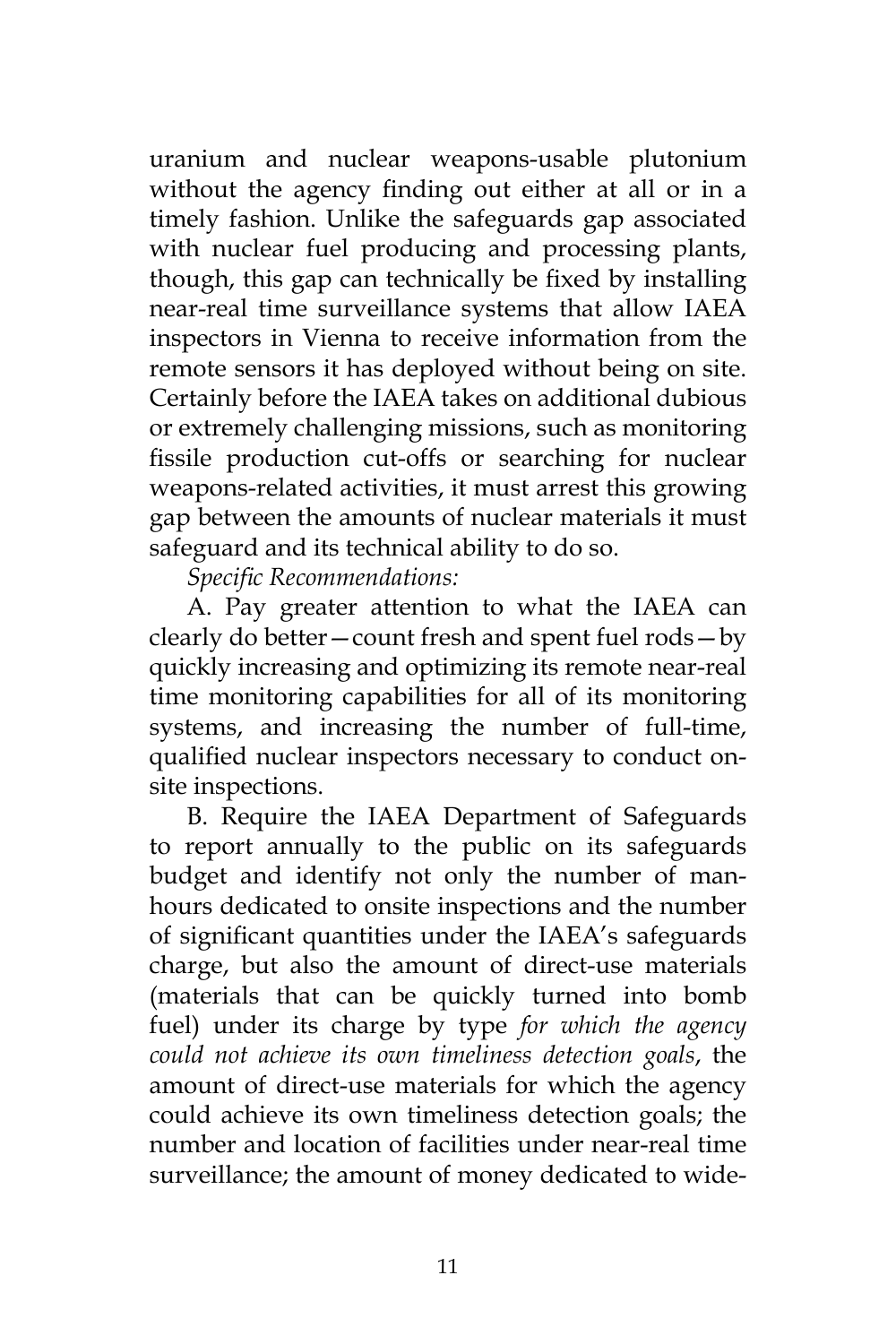area surveillance; and the amount of money dedicated to IAEA safeguards research and development. In each case, the IAEA should present national breakdowns of each total.

C. In addition, each member state of the IAEA Board of Governors should routinely conduct its own national analysis of what it believes the proper ways to the address the problems noted above are and publicly identify and explain what it thinks the agency's top safeguards priority should be to improve these numbers.

4. *Focus greater attention on useful safeguards activities that are necessary, but have yet to be fully developed.* To assure that the IAEA's material accountancy assets do not risk becoming cannibalized for other urgent missions that might arise (e.g., inspections for India if the U.S.-India nuclear deal should go forward, more intrusive inspections for Iran, and North Korea, etc.), it would be useful for the agency to develop stand-by wide-area surveillance teams for the imposition of sudden inspections requirements. The agency might also usefully do more to account for source materials in processed form, as it was information regarding the shipment of such material from China that originally tipped off the IAEA to suspicious nuclear activities in Iran. The agency also needs fully to fund and properly staff its sampling analysis facilities and its efforts to secure overhead imagery of the sites that it must inspect. Finally, the agency needs to do more to establish what its own safeguards research and development requirements might be.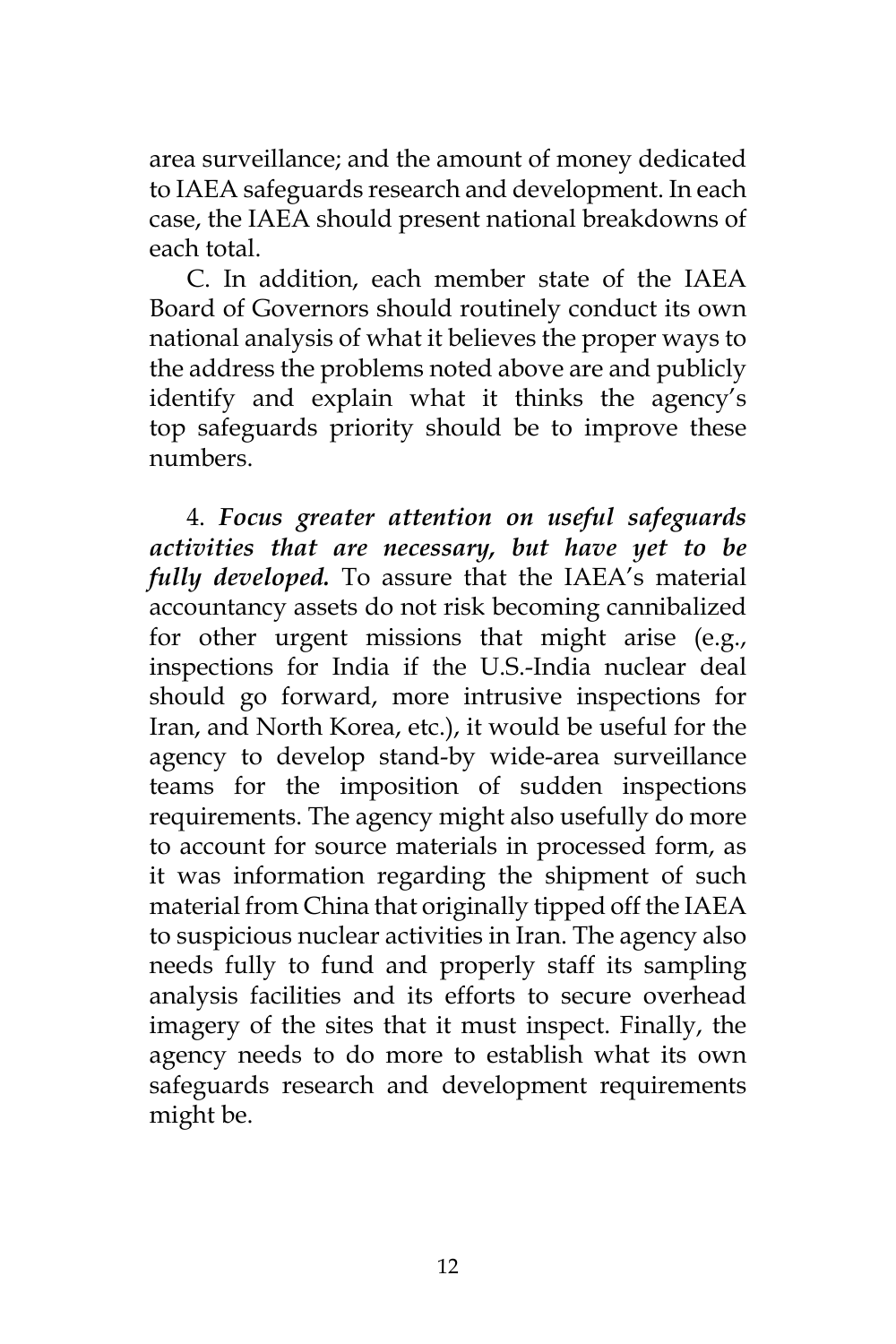*Specific Recommendations:*

A. Members of the IAEA Board of Governors should assess on their own what might be required to conduct wide-area surveillance inspections of Iran and North Korea (i.e., what such inspections would cost to stand up and maintain in terms of dollars and staff), and ask the IAEA Board of Governors to task the IAEA Department of Safeguards to do likewise.

B. The IAEA Board of Governors should ask its members for supplemental contributions to stand up and maintain such surveillance units so that they can be tapped at any time without affecting the IAEA's routine safeguards operations. To the extent possible, the supplemental contributions should be based on a formula tied to the costs of generating nuclear electricity in each member state (as called for by recommendation 5 detailed below).

C. Similar studies should be conducted and supplemental assessments made in support of IAEA efforts to improve the agency's ability to account for nuclear source material and to fund nuclear sampling analyses and of inspections-related overhead imagery and analysis.

5. *Complement the existing UN formula for raising IAEA funding with a user-fee for safeguards paid for by each nuclear operator.* The IAEA's director general has repeatedly noted how small the agency's safeguards budget is, but has yet to propose how to increase it. As a stop-gap measure, the United States, European Union (EU), and Japan have been giving token amounts of voluntary, "supplemental" contributions to the agency. Currently, the UN formula used to raise IAEA funds has nations that possess no power reactors, such as Italy, paying more than nations, such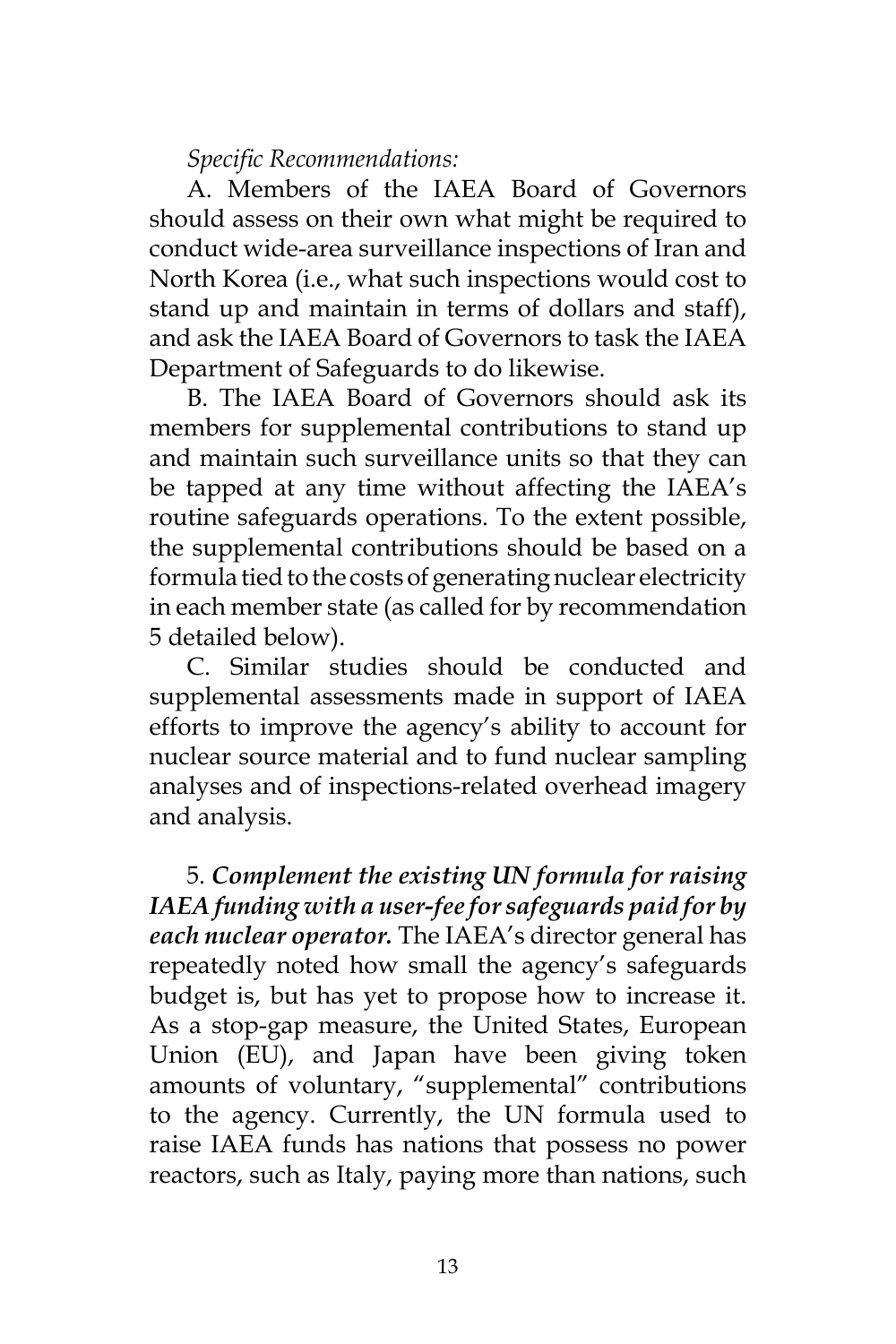as South Korea, that possess 20 such plants. Countries including the United States, Canada, Brazil, Japan, and India, meanwhile, are taxing the IAEA safeguards system (or soon will be) with nuclear fuel-making and bulk-handling facilities and on-line fueled reactors that are much more challenging to monitor than other nuclear plants. Although the IAEA inspects the nuclear reactors and facilities of nuclear-weapon state members of the NPT far less than they inspect those of the nonnuclear-weapon states, the nuclear-weapon NPT states arguably have the most to gain from IAEA efforts to prevent the further spread of nuclear weapons. Both the insufficiency of the IAEA safeguards spending and the inequity of the way funds are currently raised for this function suggest the need to complement existing country assessments with a safeguards surcharge that is based on the costs of generating nuclear energy in each country. This surcharge is needed to assure the IAEA's budget not only grows significantly above its current level (which is too low by one or two orders of magnitude), but also to keep up with the possible expansion of nuclear power.

*Specific Recommendations:*

A. The United States, EU and Japan each should base all of their current supplemental contributions to the IAEA safeguards budget on a national formula based on a specific percentage of nuclear generating costs as it relates to the number of kilowatt hours that their civilian reactors generate per year.

B. The United States, EU, and Japan should, then, negotiate among themselves on what an agreed safeguards surcharge formula should be and encourage others to follow suit so that revenues from such a fee would become mandatory for each country contributing to the IAEA and would go exclusively to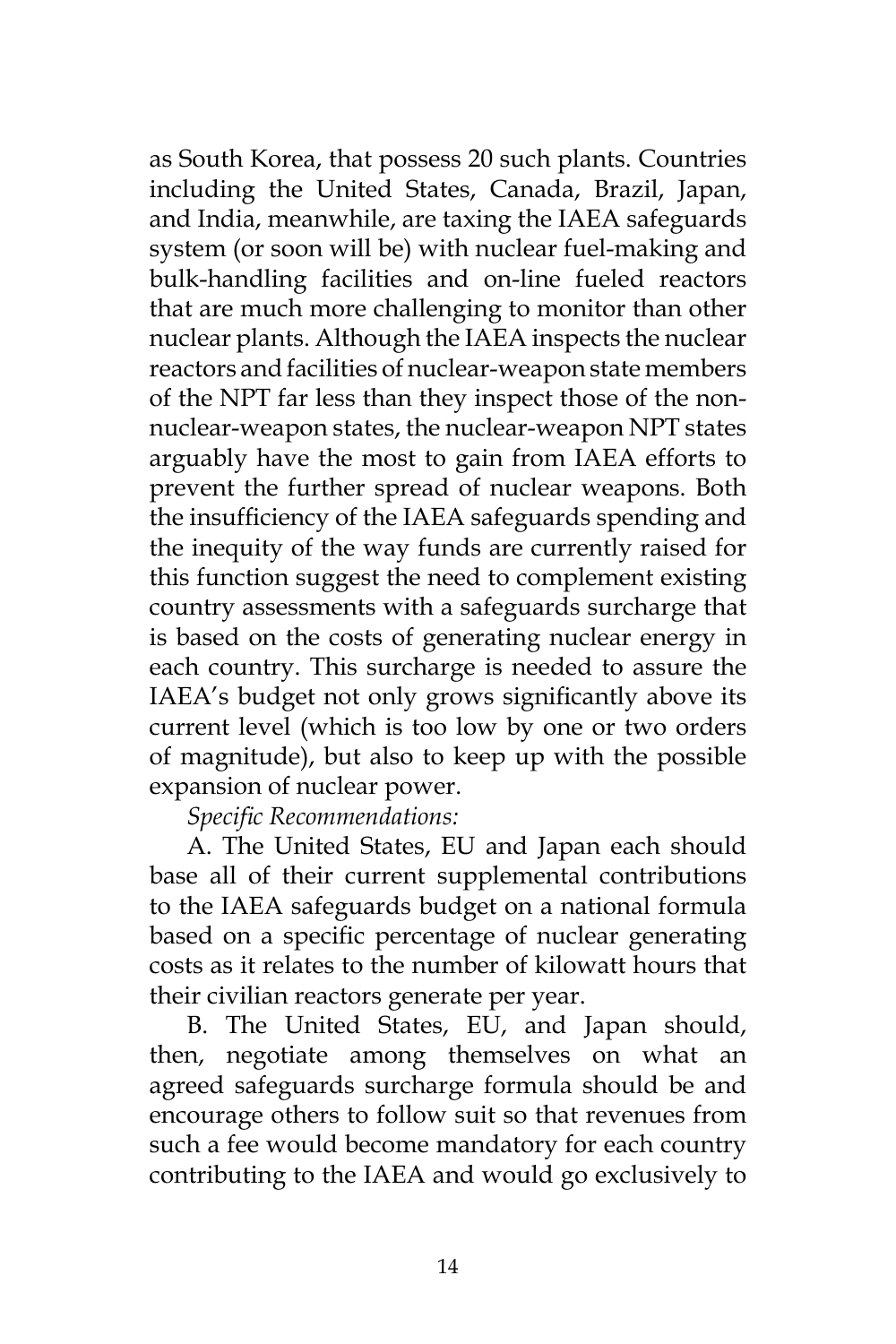support the IAEA's Department of Safeguards. The UN formula, meanwhile, would be used to support the IAEA's non-safeguarding activities.

C. The IAEA Board of Governors should instruct the agency's Department of Safeguards to identify those nuclear facilities (e.g., on-line fueled reactors and nuclear fuel making plants) that require the greatest amount of resources to inspect or pose the greatest difficulty in meeting the agency's own timely detection criteria. The IAEA Board of Governors should then ask those countries possessing these identified facilities to pay an additional amount to the IAEA Department of Safeguards to cover the additional costs associated with their inspection. To the extent possible, the IAEA should encourage nations having to pay such additional fees to collect them from the customers or owners or operators of these facilities.

6. *Establish default actions against various levels of IAEA safeguards agreement non-compliance.*  Currently, any proliferator that violates its IAEA comprehensive safeguards agreement knows that the deck is stacked against the IAEA Board of Governors reaching a consensus to (1) find them in non-compliance, and (2) take any disciplinary action. The key reason why is simple: The current burden of proof regarding any non-compliance issue is on the IAEA staff and the Board of Governors rather than on the suspect proliferator. In the absence of political consensus in the IAEA Board of Governors, the proliferator can be assured that no non-compliance finding will be made, much less any disciplinary action taken. This set of operating assumptions needs to be reversed. The best way to assure this is to establish a set of country-neutral rules regarding non-compliance that will go into effect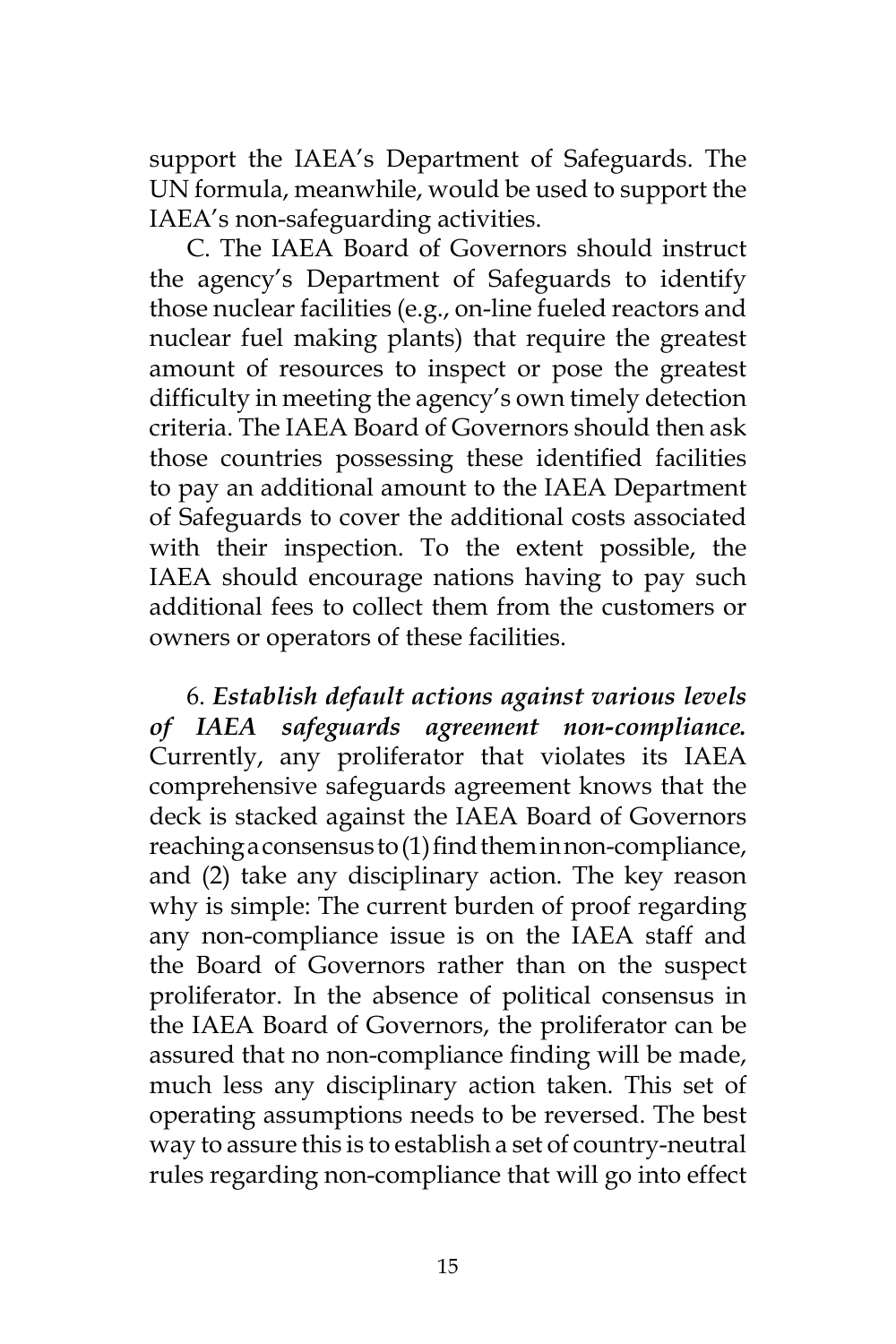automatically upon the Board of Governors' inability to reach a consensus on (1) whether or not a given party is in full compliance with its comprehensive safeguards agreement, and (2) what action to take in the event that a party is found to be in non-compliance.

*Specific Recommendations:*

A. The United States, EU, and other like-minded nations should announce—independent of Nuclear Suppliers Group (NSG) consensus—that they will suspend transfers of controlled nuclear goods from their jurisdiction to any country that the IAEA Board of Governors has been unable to find in full compliance with its safeguards obligations and urge the IAEA Board of Governors and the NSG to agree to do the same. Under such a regime, the IAEA Board of Governors would be forced to suspend nuclear cooperation from any IAEA member to the suspected state until the Board could unanimously determine that the suspect state was in full compliance.

B. The United States, EU, and other like-minded nations should call on the UN Security Council (UNSC) to pass resolutions prohibiting states found in non-compliance by the IAEA Board of Governors from making nuclear fuel for a decade, and requiring these states to submit to intrusive wide-area surveillance to establish that they are completely out of the bombmaking business.

C. The United States, individual EU member states, and other like-minded nations should take national actions to sanction states that withdraw from the NPT while in violation of the treaty and call on the UNSC, IAEA and the NSG to pass a country-neutral sanctions resolution that tracks these sanctions measures.

D. At a minimum, the United States and like-minded states should adopt national laws and executive orders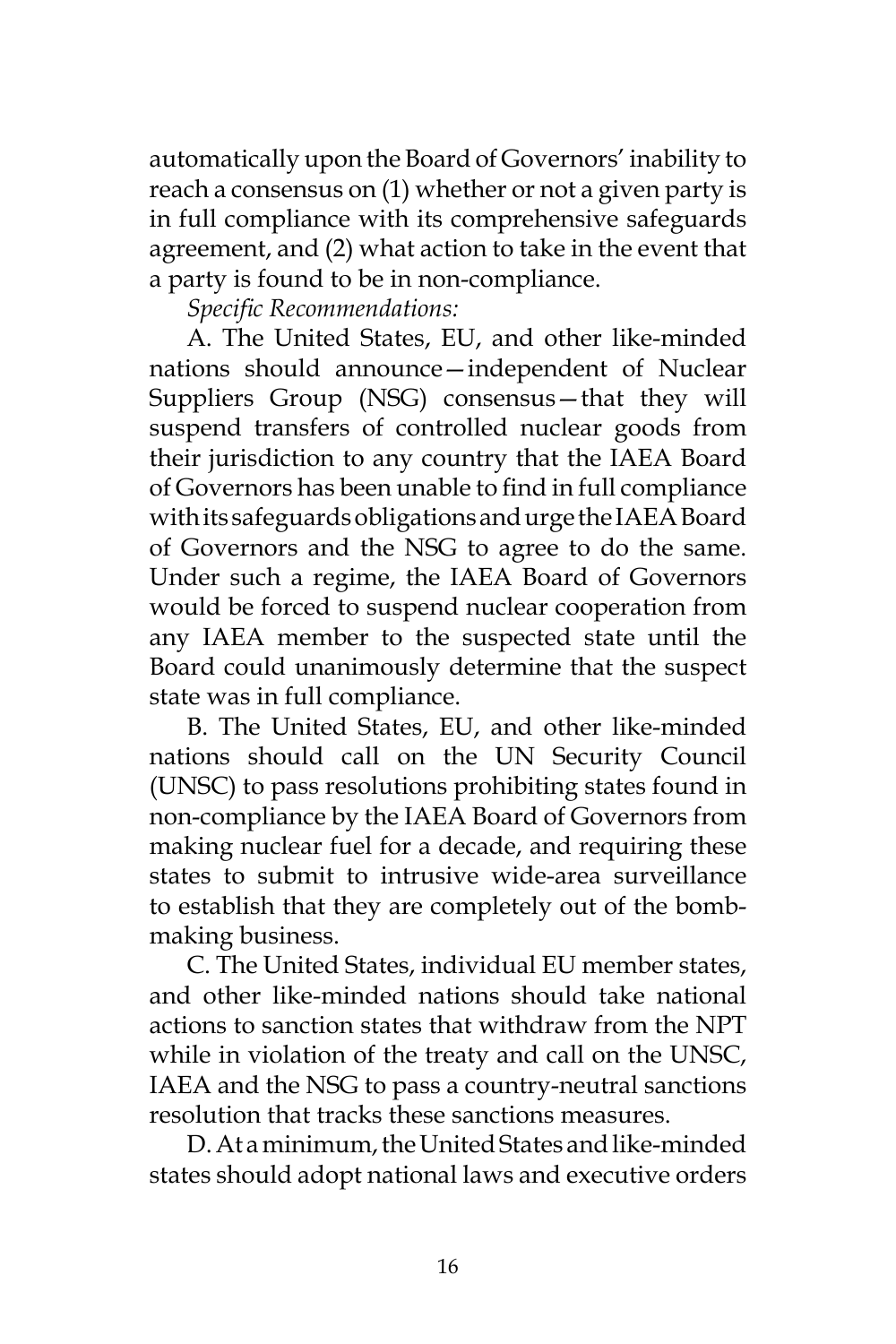to establish what sanctions they would be willing to impose against any non-nuclear-weapon state that tests a nuclear device and call on the UNSC to pass a country-neutral sanctions resolution that tracks these national sanctions. The sanctions could be lifted after the testing state has disarmed and demonstrated to the IAEA Board of Governors that they are out of the bomb making business.

7*. Plan on meeting future safeguards requirements on the assumption that the most popular innovations integrated safeguards, "proliferation-resistant" fuelcycles, and international fuel assurances—may not achieve their stated goals or, worse, may undermine them.* Perhaps the three most popular safeguards innovations—integrated safeguards under the Additional Protocol, proliferation-resistant fuel-cycles under America's Global Nuclear Energy Partnership (GNEP), and international fuel assurances that can be afforded through fuel banks and regional fuel-making centers—are also the most unexamined. Recent analyses conducted by outside think-tanks (including the Council on Foreign Relations, Princeton University's International Panel on Fissile Materials, the Keystone Center, and the U.S. National Laboratories), in fact, conclude that each of these innovations could prove to be ineffectual or even self-defeating. GNEP's proposed proliferation-resistant fuel-cycles, for example, do not appear to be very proliferation resistant especially with respect to state-based proliferation and could easily increase the use and availability of nuclear weaponsusable fuels worldwide. Fuel banks and fuel making centers, if they make fuel available at "affordable" or "reasonable" prices, could easily end up subsidizing nuclear power development in regions where such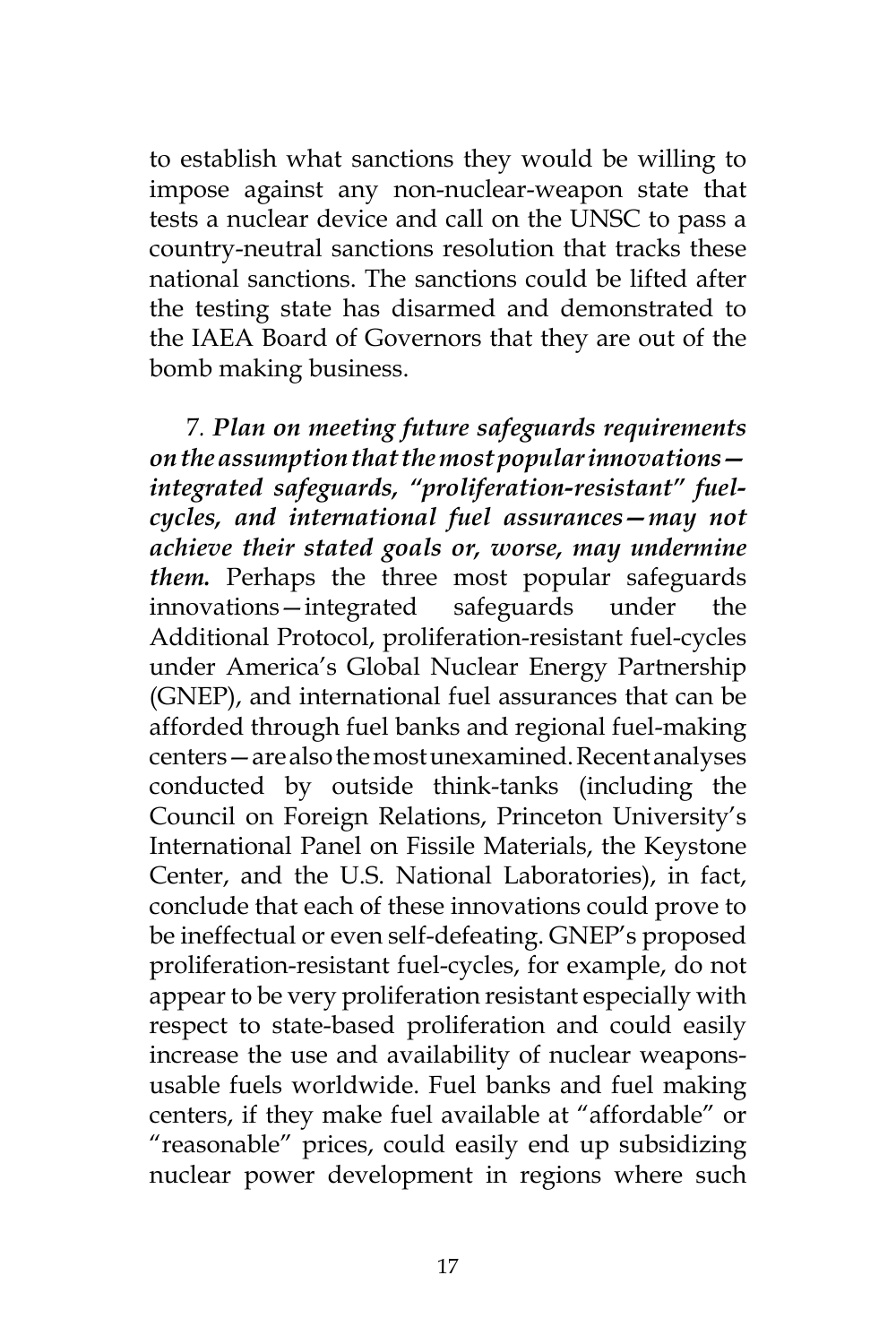activity would not be economical or safe. Fuel-making centers also could end up spreading nuclear-fuelmaking technology. Finally, integrated safeguards, which reduce the number of inspections per safeguarded facility, could easily become a crutch for the IAEA to evade its material accountancy responsibilities.

*Specific Recommendation:* The U.S. Government should create a board of outside experts to serve as a quality-assurance panel to spot the potential downsides of any nonproliferation initiative. This group would be created by and report to Congress on the potential selfdefeating consequences of any proposed government "nonproliferation" initiative might have prior to Congress authorizing or appropriating to support it.

Some of these recommendations are easy to act upon; others are not. IAEA member states, though, should begin to act on them now. Certainly, it would be a mistake to wait to see if civilian nuclear energy will expand (a proposition whose demonstration may require another decade or more). The reason why is simple: Even if nuclear power does not expand, the amount of nuclear weapons-usable materials that the IAEA must prevent from being diverted to make bombs is already very large and growing.

#### **SOME NEGATIVE TRENDS**

On a number of counts, the IAEA safeguards system appears to be getting better. After more than a decade of no real growth, annual funding for nuclear inspections finally was increased in real terms from \$89 million in 2003 to \$102 million in 2004 and to \$108 million in 2007. Deployment of advanced remote monitoring equipment is on the rise and implementation of new, more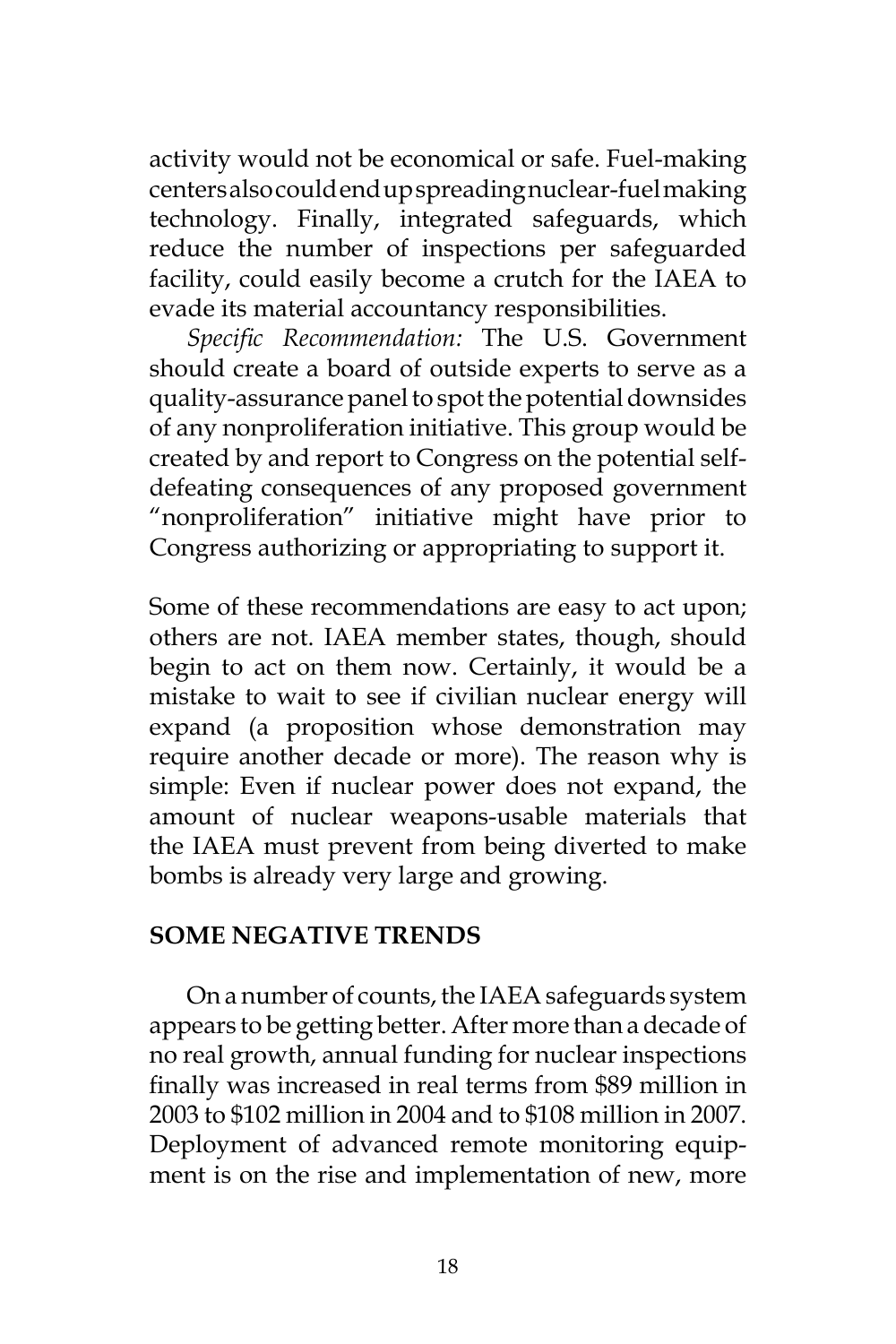intrusive inspections authority under the Additional Protocol is moving forward. In the future, nuclear power might expand, but most of this expansion will take place in nuclear weapons states or countries that are so trustworthy that it could be argued that few, if any, additional nuclear inspections may be needed. As for additional safeguards requirements—e.g., inspections in India, North Korea, or Iran—they might well be met with additional contributions when and if they arise. From this perspective, current safeguards budgeting and planning could be viewed as being adequate to the task for years to come.<sup>5</sup>

It could, that is, until other, less positive trends are considered. Of these, perhaps the most important concerns the number of significant quantities of nuclear material that the IAEA must safeguard to prevent from being diverted and directly fashioned into bombs. This number is not only growing, but at a rate far faster than that of the IAEA's safeguards budget. The amount of separated plutonium and highly enriched uranium (nuclear fuels that can be fashioned into bombs in a matter of hours or days) that the IAEA inspects, for example, has grown more than six-fold between 1984 and 2004 while the agency's safeguards budget has barely doubled (see the Figure 1 below).

Meanwhile, the number of nuclear fuel fabrication and fuel making plants (facilities that are by far the easiest to divert nuclear material from) has grown in the last 2 decades from a mere handful to 65. Then, there is the number of other plants containing special nuclear material that the IAEA must safeguard: It has roughly tripled to more than 900 facilities today.6

These trends have forced the IAEA to work their inspections staff much harder. Over the last 20 years,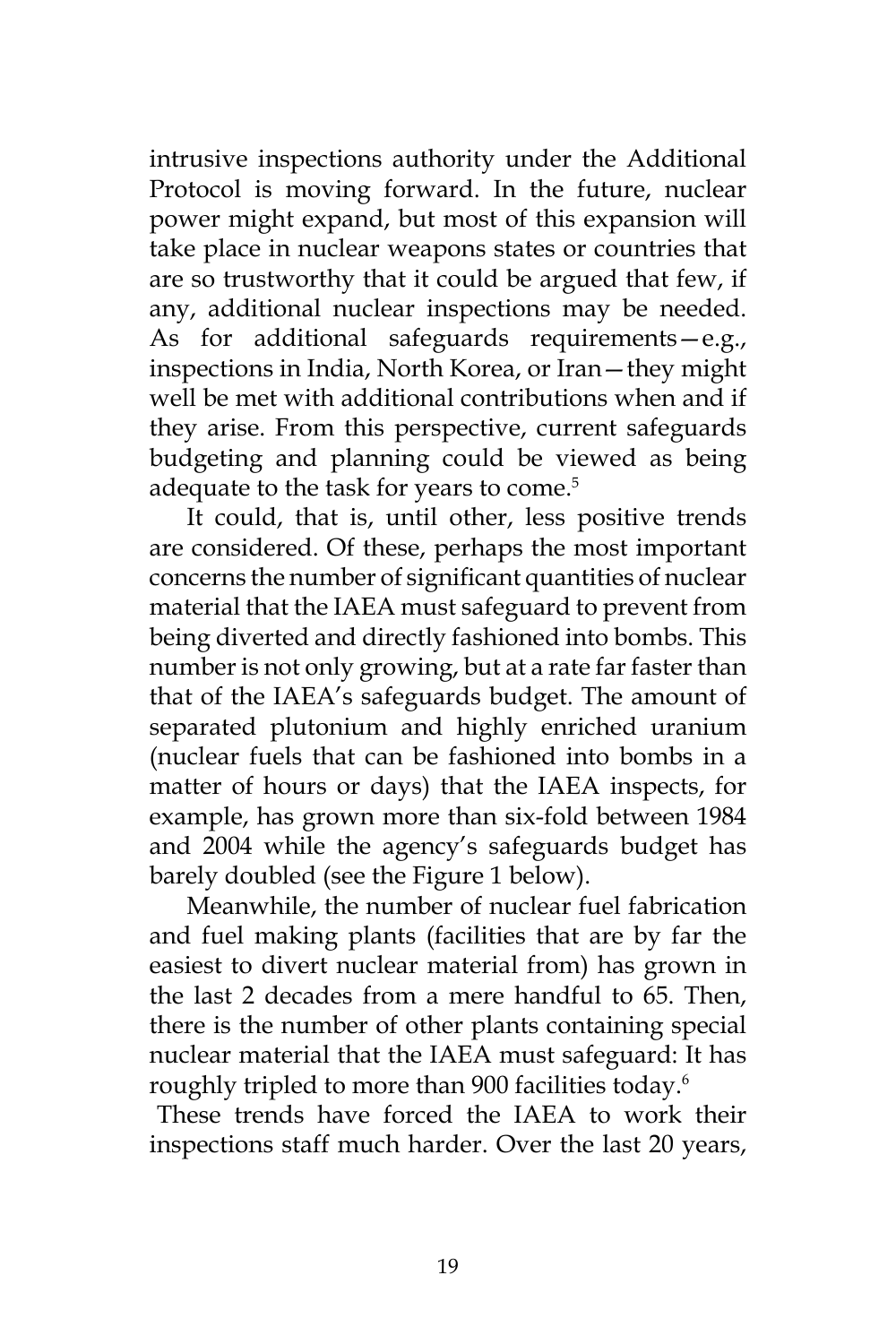- From 1984 to 2004, IAEA safeguards spending roughly \$105 m in constant '04 dollars.
- Amounts of HEU and separated Pu, meanwhile, grew nearly 6-fold -- enough to make 12,000 to 21,000 crude nuclear weapons



HEU: Highly enriched uranium Pu: Plutonium

# **Figure 1. IAEA Safeguards Spending vs. Mounting Weapons Usable Material Stockpiles.**

the number of days IAEA inspectors have been in the field has nearly doubled from 60 to 70 days to 125 to 150.<sup>7</sup> This doubling has not only cost more money, it is one of the reasons (along with unreasonable employment and contracting rules) for a hollowing out of IAEA's experienced inspections staff. This hollowing out is expected to become acute. As noted by the U.S. GAO, about 50 percent or 30 out of 75 of the IAEA's senior safeguards staff are expected to retire by 2011.<sup>8</sup>

One way to address this inspections crunch is to have the IAEA simply inspect less. This could be done legally by implementing the Additional Protocol. In fact, limiting the number of routine safeguards inspections is one of the incentives the IAEA currently offers countries to sign up to the Additional Protocol. Once a country has ratified the Additional Protocol and the IAEA has established that there "is no indication of undeclared nuclear material activities for the state as a whole," the agency can reduce the number of routine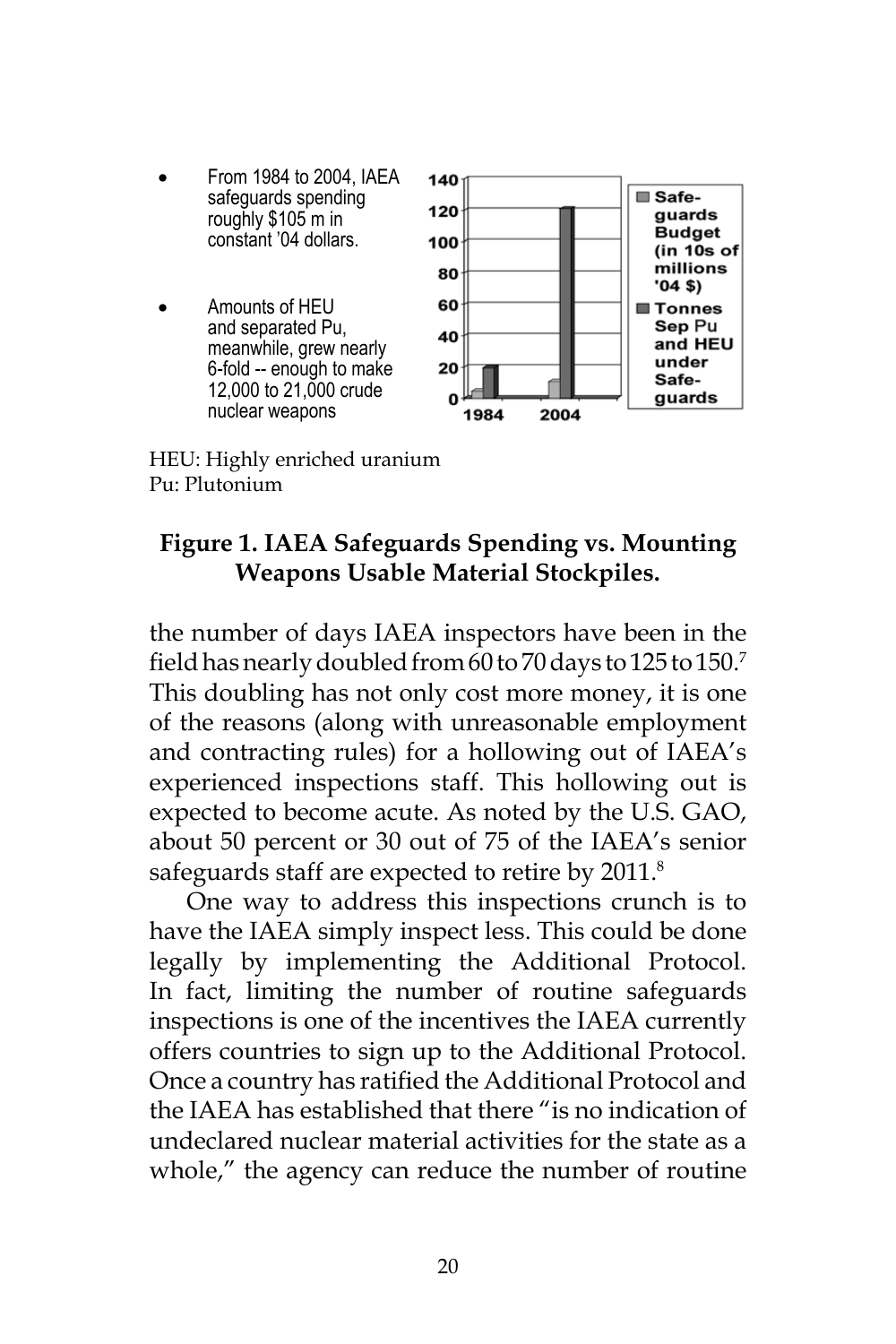nuclear inspections it makes of that country's nuclear materials and facilities significantly.<sup>9</sup>

The trouble with taking this approach, though, is that initially it actually *increases* the amount of staff time and resources that the IAEA would have to spend to safeguard a given country. It turns out that determining whether or not a country has no undeclared nuclear materials activities takes considerable safeguards staff resources.<sup>10</sup> Over the entire lifetime of a nuclear facility (i.e., 20 to 50 years), then, applying integrated safeguards might reduce the total amount of staff time needed to safeguard a particular set of nuclear plants slightly but in the first few years, more, not less staff time and safeguards resources would be consumed.<sup>11</sup>

Also, the Additional Protocol authorizes the IAEA to conduct wide area surveillance inspections. These would be extremely useful in the case of Iran or North Korea. They also would require significant additional safeguards staff and funding (by one estimate done for NPEC by a seasoned former IAEA inspector, perhaps a plus up in funding constituting as much as 30 percent of the IAEA's entire current safeguards budget).<sup>12</sup> So far, the IAEA has done nothing to establish such an inspections capability.

Finally, relying heavily on integrated safeguards may be unsound in principle. As already noted, they require the IAEA to determine that the country in question has no undeclared nuclear material. Yet, the IAEA's safeguards staff itself has admitted that it cannot yet be relied upon to discover covert nuclear fuel making facilities in the hardest cases (e.g., Iran). Also, reducing the frequency of on-site inspections increases the risks that a member state might divert materials to make bombs without the IAEA finding out until it is too late.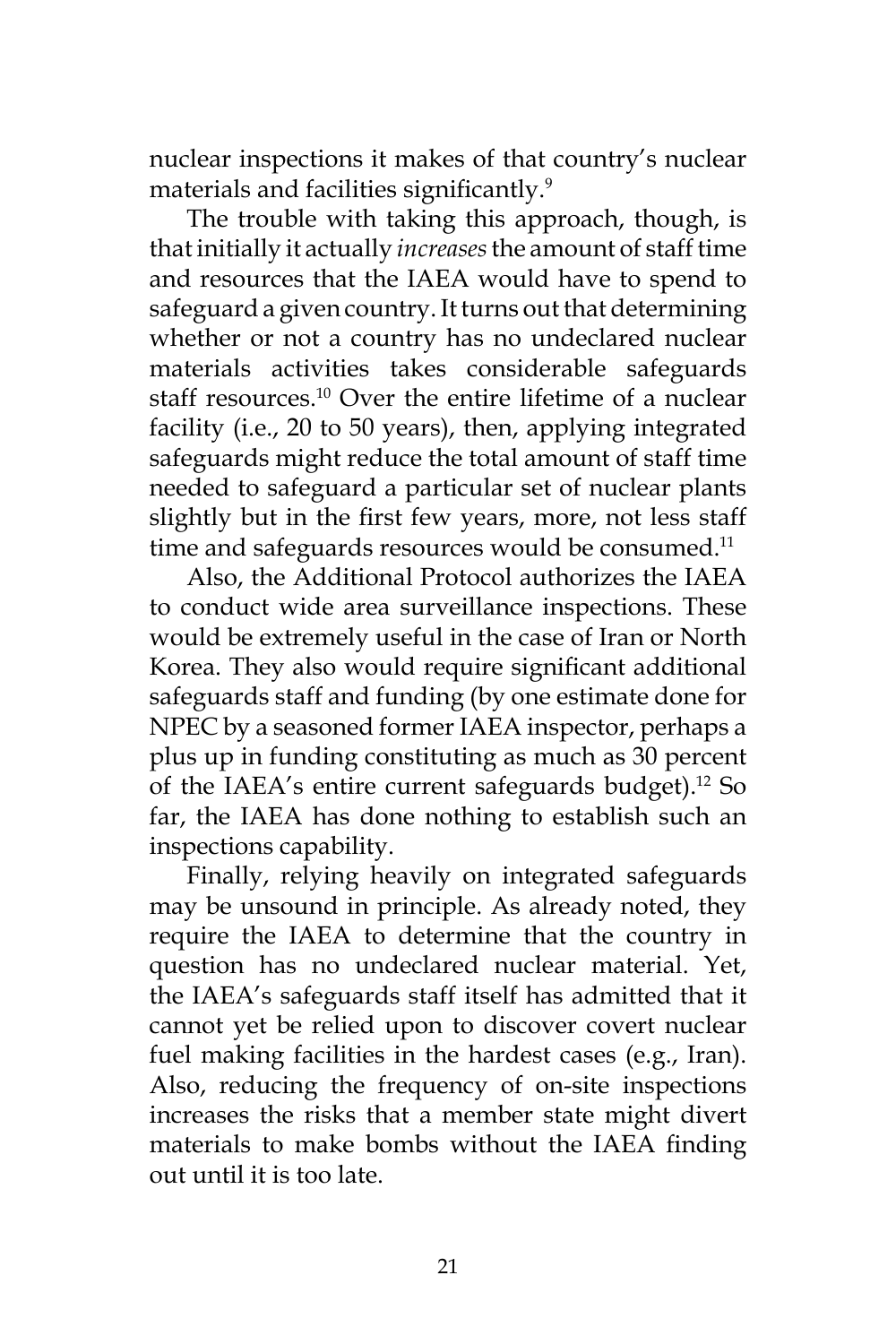In a detailed study completed for NPEC late in 2004 on the proliferation risks associated with light water reactors, several scenarios were presented under which fresh and spent nuclear fuel rods might be diverted to make nuclear weapons fuel in covert reprocessing or enrichment plants in a matter of days or weeks without tipping off IAEA inspectors.13 These scenarios were subsequently validated independently by key officials working within the IAEA's Standing Advisory Group on Safeguards, the U.S. Department of State, Los Alamos National Laboratory.14

That a country could evade IAEA inspectors in diverting entire fuel rods is disquieting. One would assume that the current crop of IAEA remote nuclear monitoring equipment could be counted upon entirely to warn against such diversions. In fact, they cannot.<sup>15</sup> Most of the currently deployed remote sensors do not allow the IAEA even to know day to day if these systems are on. This is a serious shortcoming. Over the last 6 years, the agency has learned of camera "blackouts" that lasted for "more than 30 hours" on 12 separate occasions. What is worse, it only learned of these blackouts *after* inspectors went to the sites and downloaded the camera recordings as they are required to do every 90 days.16

Under new proposed "integrated safeguards" procedures, such "downloading," moreover, would occur as infrequently as every 12 months—a period within which a state could conceivably make a nuclear weapon unbeknownst to the IAEA.<sup>17</sup> The IAEA staff recently proposed to correct this inspections gap by accelerating implementation of near real-time monitoring using satellite communication connections. This effort, though, is still being implemented at an excruciatingly slow pace due to a lack of funds.<sup>18</sup>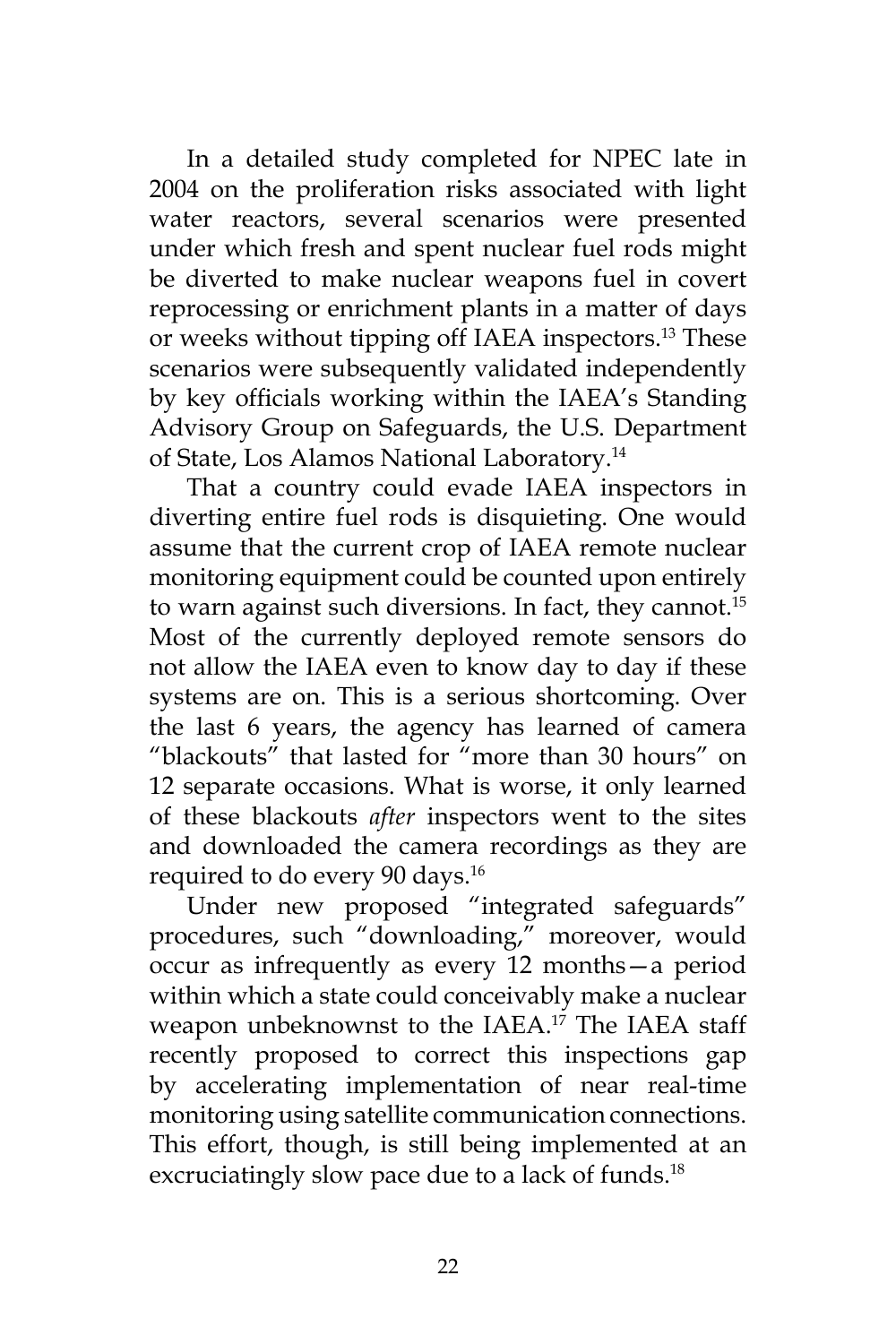# **STRUCTURAL PROBLEMS**

The current gap in the IAEA's near-real time monitoring capabilities may be worrisome but it, at least, can be addressed assuming additional safeguards funding is made available. Far more intractable is the IAEA's inability to detect diversions in a timely manner from nuclear fuel making plants. As already noted, NPEC's earlier study on the proliferation dangers associated with light water reactors highlighted the relative ease with which states might build covert reprocessing plants or divert fresh civilian fuel to accelerate undeclared uranium enrichment efforts.

Additional NPEC-commissioned research detailed just how poorly IAEA safeguards have performed at nuclear fuel plants in Europe and Japan. In his study, "Can Nuclear Fuel Production in Iran and Elsewhere Be Safeguarded against Diversion,"19 Dr. Edwin Lyman highlights several examples. At a fuel fabrication plant at Tokai-mura in Japan making mixed-oxide (MOX) fuel out of powdered uranium and nuclear weapons usable separated plutonium, the IAEA could not account for 69 kilograms of plutonium. This is enough to make at least nine nuclear weapons (assuming the IAEA's eight kilograms per weapon estimate) or twice that figure (assuming the U.S. Department of Energy's more accurate four kilograms per crude nuclear weapon figure). Only after 2 years, the expenditure of \$100 million, and the disassembling of the plant could the operator claim that he could account for all but 10 kilograms (i.e., one to two bombs' worth).<sup>20</sup>

Dr. Lyman details a similarly disturbing incident involving MOX scrap in Japan where at least one bomb's worth of weapons-usable plutonium went missing and another accounting discrepancy at a Japanese reprocessing plant at which the IAEA lost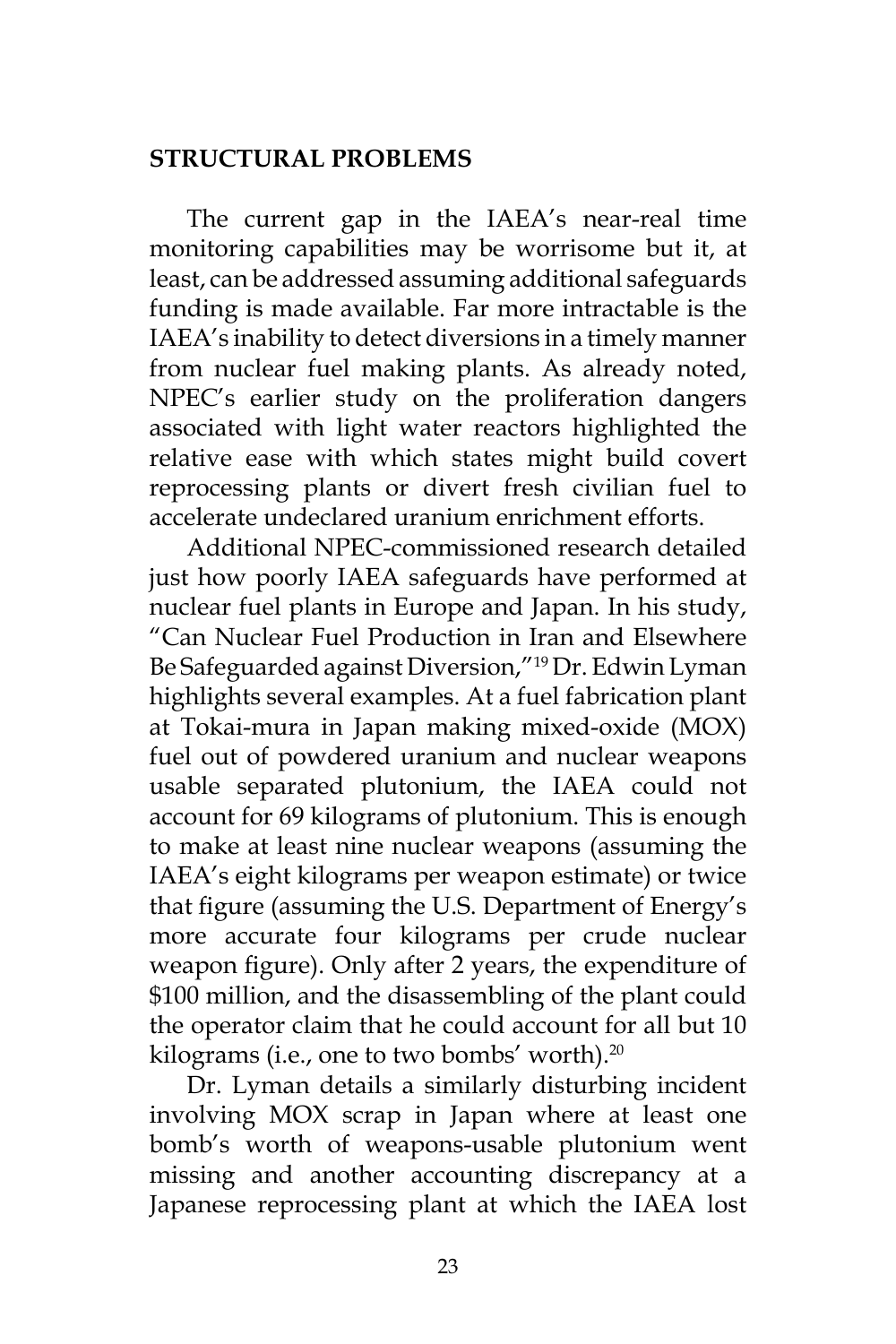track of between 59 and 206 kilograms of bomb-usable plutonium (but only was able to determine this years *after* the material initially went unaccounted for). Add to these discoveries the many bombs' worth of material unaccounted for (MUF) annually at reprocessing plants in France and the United Kingdom (where the IAEA has employed its very latest near-real time monitoring techniques), and there's cause for alarm.<sup>21</sup>

The picture relating to safeguarding centrifuge enrichment plants is not much brighter. Even at plants where IAEA monitoring and inspectors are on site, there will be times in between inspections during which remote monitoring might be defeated. There also is the constant problem of the operator giving false design, production, or capacity figures.<sup>22</sup>

In any case, the times between a decision to divert and having enough material to make a crude bomb (assuming the IAEA's high estimate of 25 kilograms of highly enriched uranium being required to make one weapon) are so short, even an immediate detection of the diversion, which is by no means assured, would generally come too late to afford enough time to prevent bombs from being made. In the case of a small commercial sized plant, a bomb's worth could be made in as little as 18 hours to 12 days (depending on whether natural or slightly enriched uranium is used as feed). $23$ 

### **SAFEGUARDS ASSUMPTIONS**

Exacerbating this safeguards gap is the IAEA's overly generous view of how much material must be diverted to make a bomb (referred to by the IAEA as a "significant quantity") and how long it might take to convert this material into a nuclear weapon (known as the "conversion time"). Most of these IAEA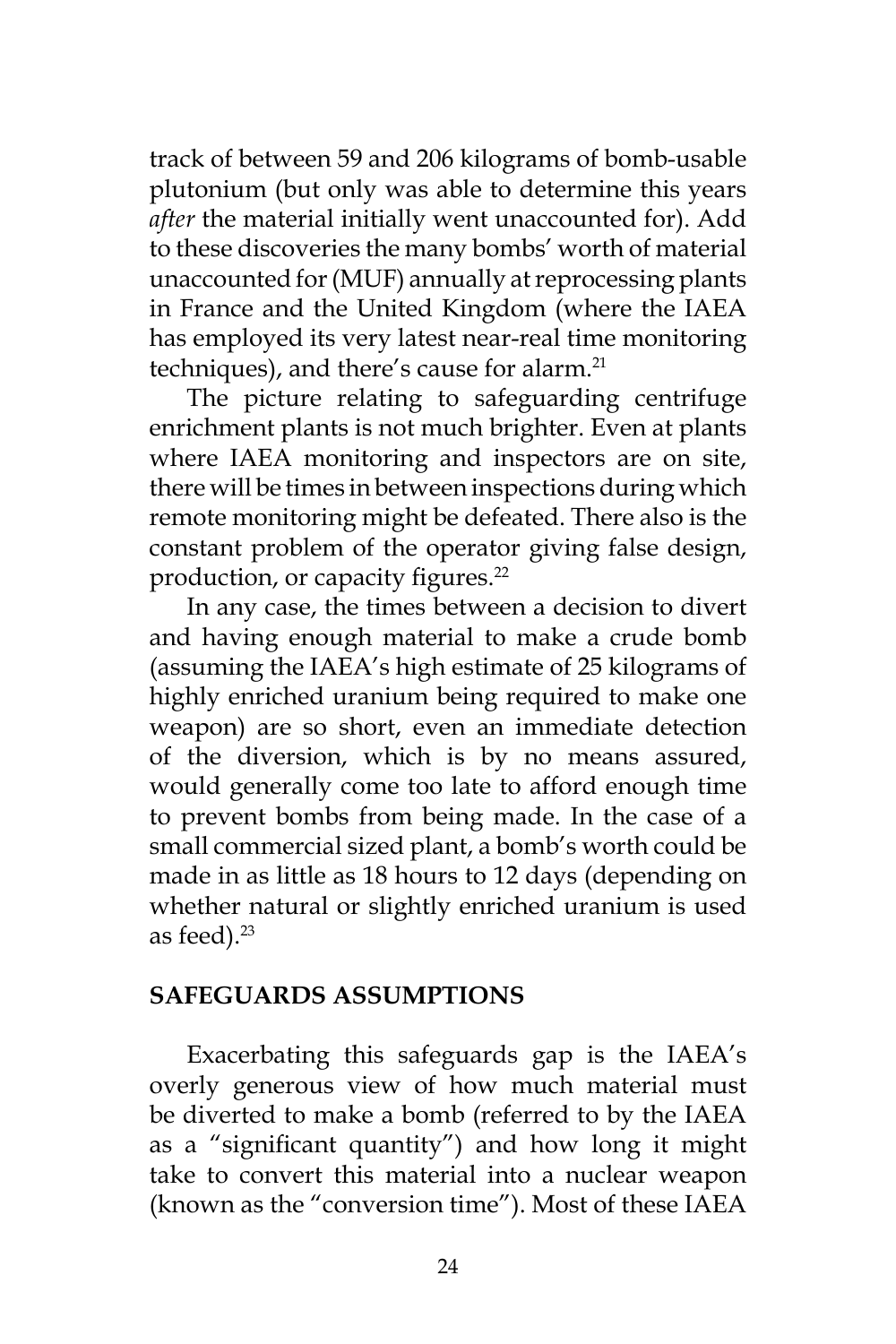estimates were made over 30 years ago. To reassess their accuracy, NPEC commissioned Thomas Cochran, chief nuclear scientist at the Natural Resources Defense Council (NRDC). His analysis and conclusions were revealing. The IAEA estimates it would take eight kilograms of separated plutonium and 25 kilograms of highly enriched uranium to make a crude bomb. These estimates were found to be too high by a minimum of 25 percent and a maximum of 800 percent, depending on the weapons expertise employed and the yield desired (see Figure 2 below).<sup>24</sup>

| Weapon-Grade Plutonium (kg) |                             |        |      | Highly-Enriched Uranium (kg) |        |      |
|-----------------------------|-----------------------------|--------|------|------------------------------|--------|------|
| Yield                       | <b>Technical Capability</b> |        |      | <b>Technical Capability</b>  |        |      |
| (kt)                        | Low                         | Medium | High | Low                          | Medium | High |
|                             | 3                           | 1.5    |      | 8                            |        | 2.5  |
| 5                           | 4                           | 2.5    | 1.5  |                              | 6      | 3.5  |
| 10                          | 5                           |        |      | 13                           |        |      |
| 20                          | 6                           | 3.5    |      | 16                           | 9      | 5    |

Values rounded to the nearest 0.5 kilogram.

# **Figure 2. NRDC Estimate of the Approximate Fissile Material Requirements for Pure Fission Nuclear Weapons.**

When presented with these figures, senior IAEA safeguards staff did not dispute them. Instead they argued that the "exact" amount of diverted nuclear material needed to make a crude bomb was not that important. Instead, what mattered most was the IAEA's ability to detect microscopic amounts of weaponsusable materials since securing such environmental samples was the thing most likely to put an inspected party in the international spotlight.25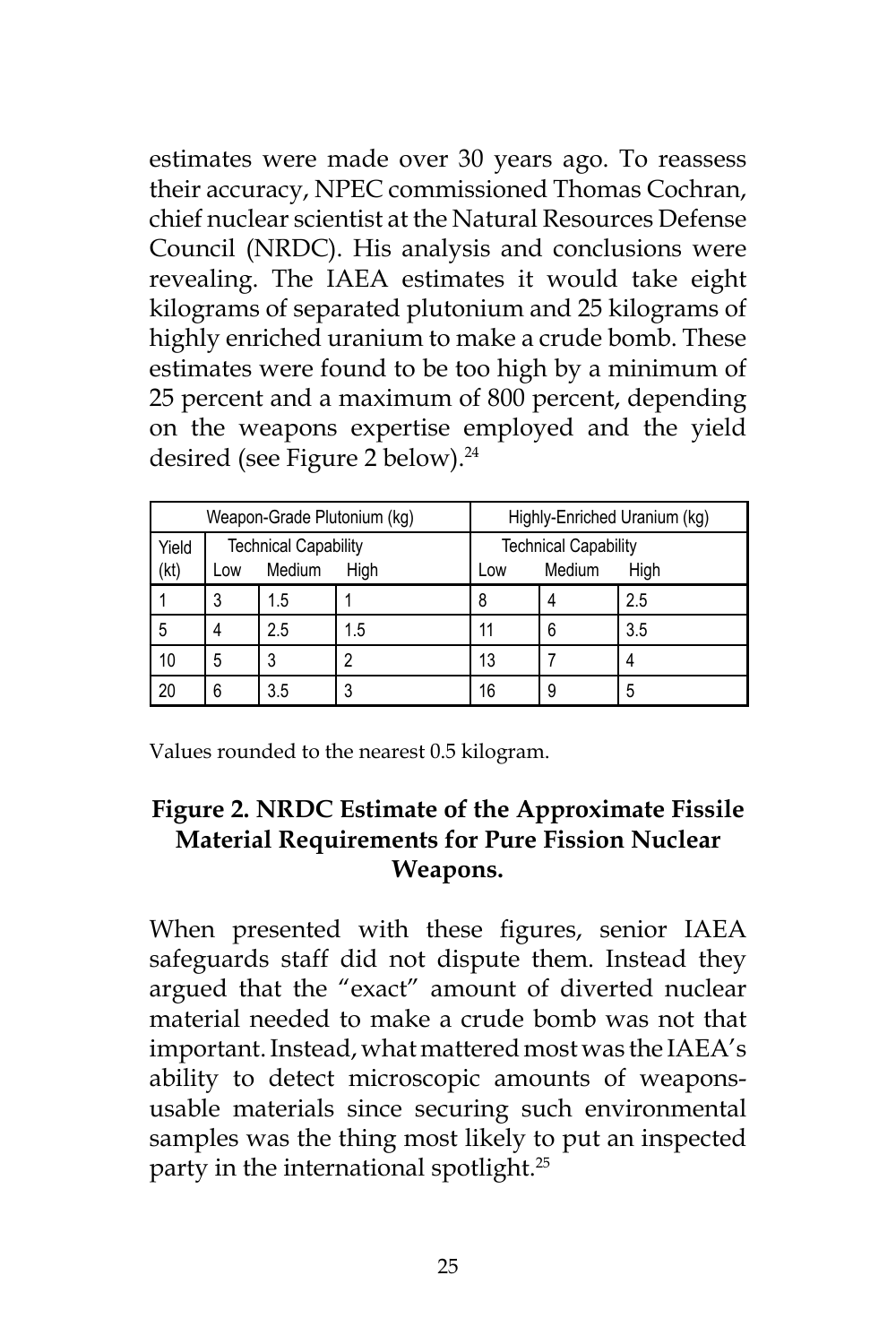The potential downside of taking this approach, however, is significant. It is these estimates, along with the agency's projections of how long it takes a proliferator to convert uranium and plutonium materials into bombs (i.e., conversion times), that the IAEA uses to determine how often it should conduct its inspections of different nuclear facilities. If these estimates are too high, the frequency of inspections needed to detect military diversions risks is egregiously low. Certainly, what the IAEA defines as desirable "detection times"—the maximum time that may elapse between the diversion of a significant quantity of nuclear material and the likely detection of that diversion—should correspond (according to the IAEA's own guidelines) to the agency's estimated conversion times. If they don't, IAEA-inspected countries could count on being able divert a crude weapon's worth of nuclear material and fashioning it into a bomb before the IAEA could either detect the diversion or have any chance of taking appropriate action to block bomb making.

This worry seems quite real when one considers how high the IAEA's 30-year old significant quantity estimates appear to be and one then looks at how generous the IAEA's estimated conversion times are (see Figure 3 below).

Using the history of the Manhattan Project as a benchmark, the IAEA's first set of estimates regarding the amount of time (7 to 10 days) needed to convert separated plutonium (Pu) or highly enriched uranium (HEU) or 233U metal were judged by Dr. Cochran to be the correct order of time. The key reason why is that in 1945, the plutonium and enriched uranium for the first American bombs had to be shipped thousands of miles from where they were produced to where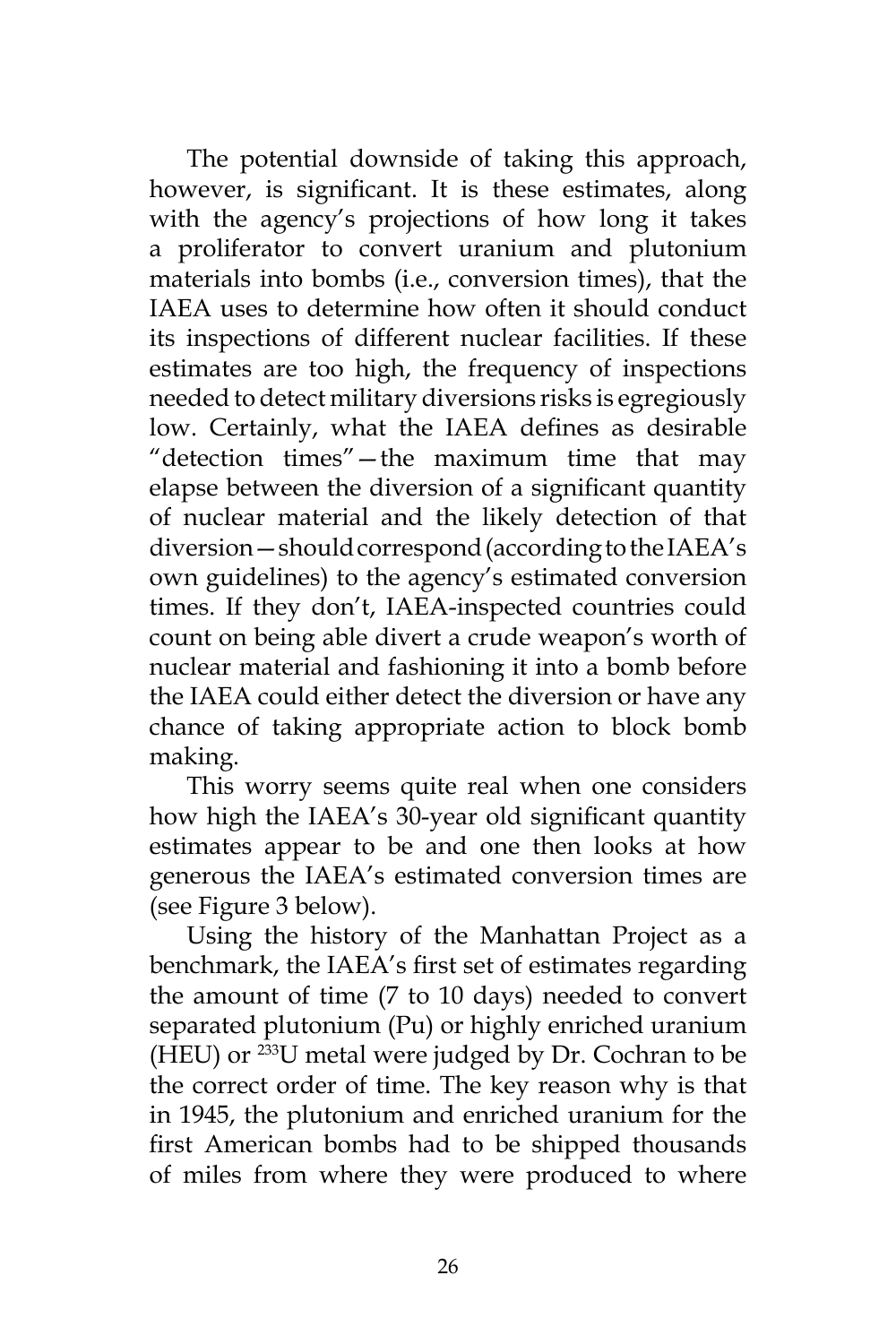| <b>Beginning Material Form</b>                                                                                                                                                                                                                                                                                            | <b>Conversion Time</b> |
|---------------------------------------------------------------------------------------------------------------------------------------------------------------------------------------------------------------------------------------------------------------------------------------------------------------------------|------------------------|
| Pu. HEU, or <sup>233</sup> U metal                                                                                                                                                                                                                                                                                        | Order of days (7-10)   |
| $PuO_2$ , $Pu(NO_3)$ <sub>4</sub> or other pure Pu<br>compounds: HEU or <sup>233</sup> U oxide or other pure<br>U compounds; MOX or other nonirradiated<br>pure mixtures containing Pu, U $(^{233}$ U + $^{235}$ U > 20<br>percent); Pu, Heu, and/or <sup>233</sup> U in scrap or other<br>miscellaneous impure compounds | Order of weeks (1-3)*  |
| Pu, HEU, or <sup>233</sup> U in irradiated fuel                                                                                                                                                                                                                                                                           | Order of months (1-3)  |
| U containing <20 percent $^{235}$ U and $^{233}$ U; Th                                                                                                                                                                                                                                                                    | Order of months (3-12) |

\*This range is not determined by any single factor, but the pure Pu and U compounds will tend to be at the lower end of the range and the mixtures and scrap at the higher end.

# **Figure 3. Estimated Material Conversion Times for Finished Pu or U Metal Weapons Components.26**

the material was fashioned into nuclear weapons. This transport took several days. If a country making nuclear weapons did not have to ship these distances, the conversion time could be much shorter. However, the conversion times could still be on the order of a day or more.

The IAEA's estimates of how long it would take (1 to 3 weeks) to convert fresh plutonium-uranium fuels (known as mixed oxide fuels or MOX) do not fare as well. Here, Dr. Cochran points out that it would take no more than a week and possibly as little as a few days to convert these materials into metal bomb components. Instead of a matter of weeks, he concludes that the correct conversion time should be measured in a matter of days.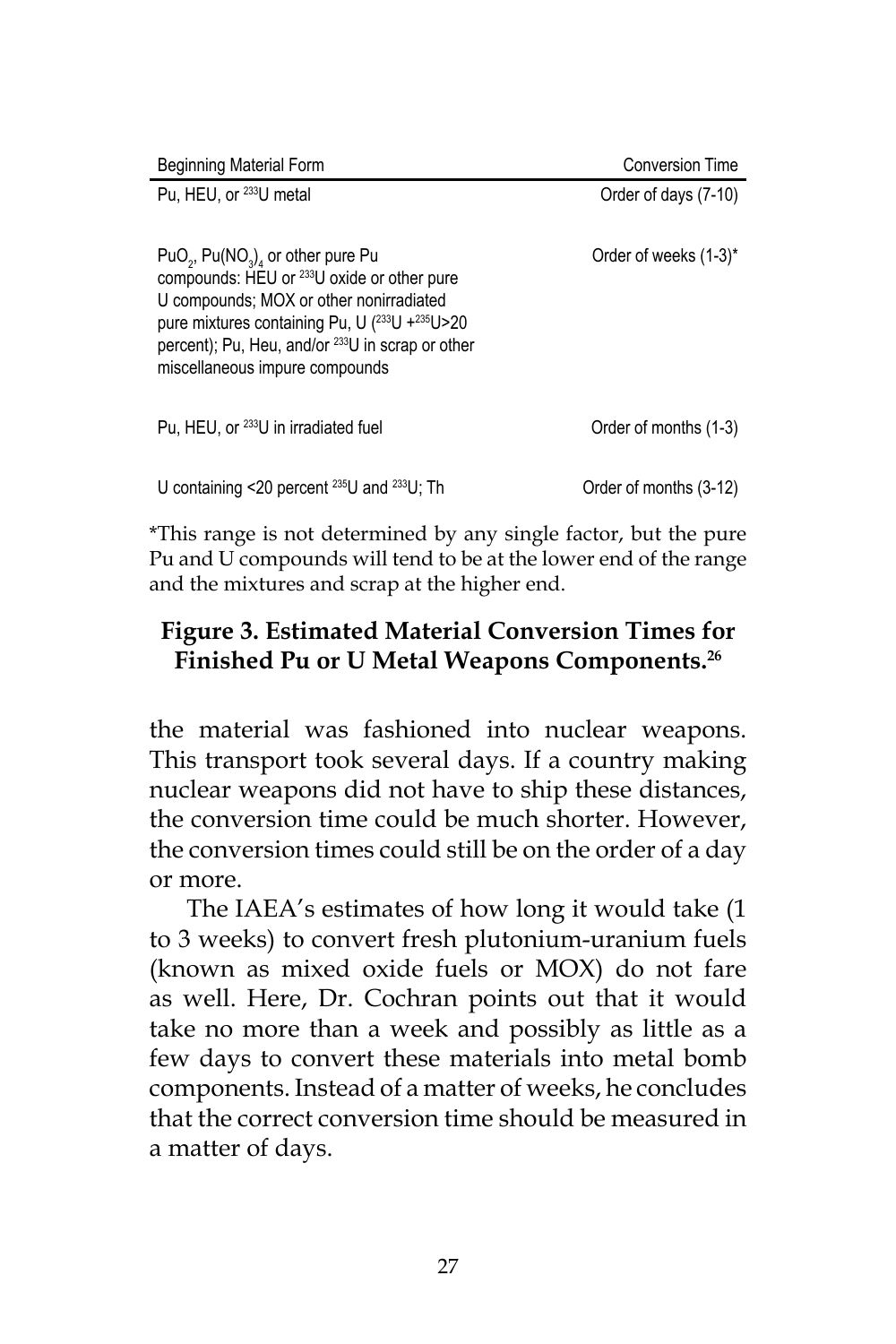As for the IAEA's conversion time estimates of 1 to 3 months for plutonium, HEU, or  $233$ U contained in irradiated spent reactor fuel, these were also judged to be accurate *only* if the country possessing these materials did not have a covert or declared reprocessing or enrichment plant. If the country in question did, then it could possibly convert the spent fuel into bombs in a matter of weeks rather than months.

Finally, Dr. Cochran agreed with the IAEA's low end estimated conversion time of 3 months for low enriched uranium but, with the increased international availability of gas centrifuge uranium enrichment technology, found the IAEA's high end estimate of 12 months to be totally unwarranted. In fact, as already noted, a country might well be able to convert low enriched uranium into a bomb in a matter of weeks or  $\log s$ <sup>27</sup>

The policy ramifications of these overly generous IAEA estimates are significant. They directly impact what the IAEA's detection goals should be. In three cases—the conversion of low enriched uranium; the conversion of plutonium, HEU, and 233U metal; and of these materials in spent fuel—the order of time associated with the IAEA estimates is correct. In another three cases, however—the conversion of plutonium, HEU and 233U in MOX; and of these materials in spent fuel; and of low enriched uranium if the inspected country has covert or declared nuclear fuel making facilities—the IAEA's estimates are egregiously high. IAEA conversion times are measured in months when they should be measured in weeks, and in weeks when they should be measured in days.

As a result, the IAEA's timeliness detection goals in many cases are dangerously high. More important, the agency's current detection goals give the mistaken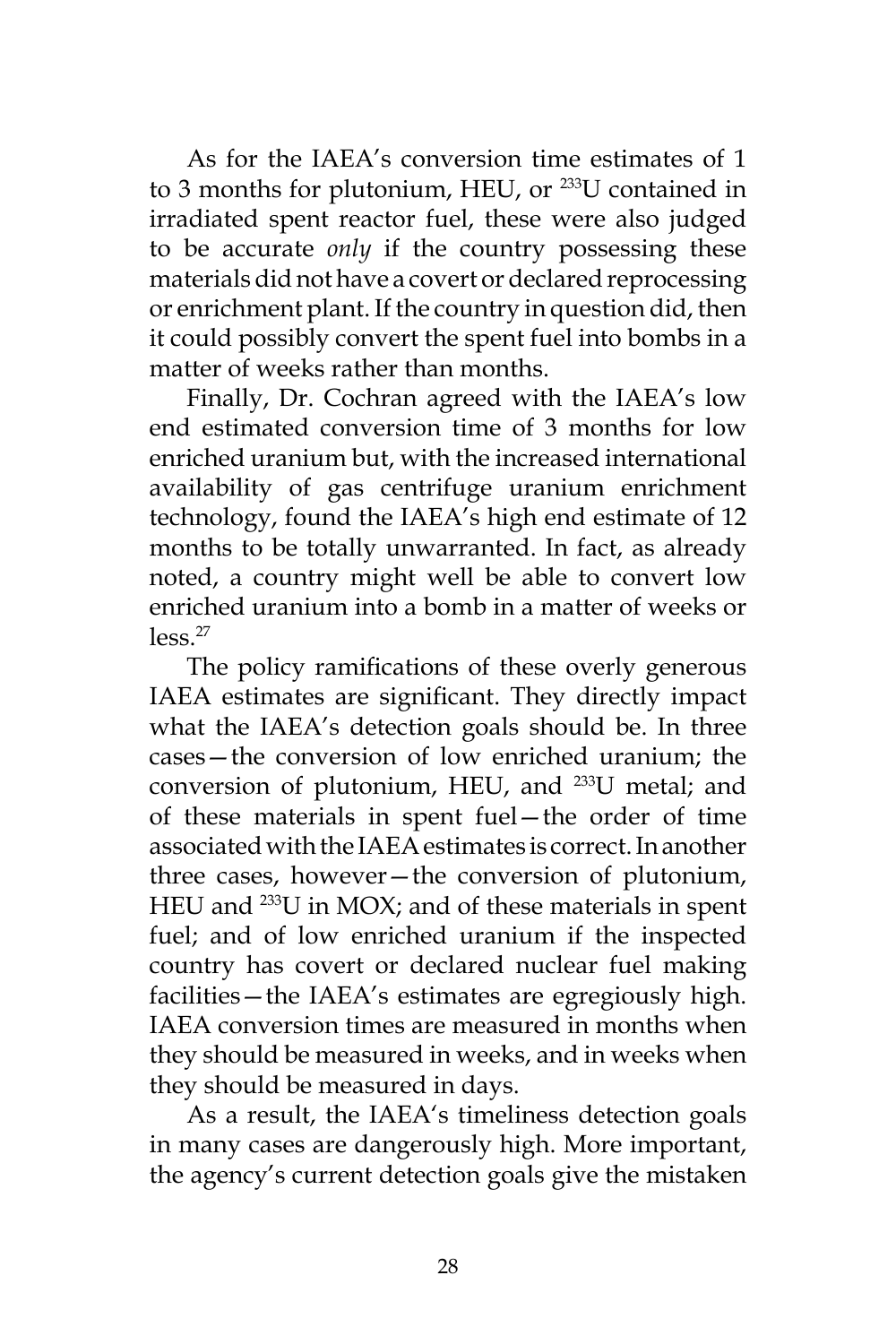impression that the IAEA can detect military diversions before they result in bombs or even early enough to prevent the diversion from succeeding when this clearly is not the case. Dr. Cochran's analysis highlights that timely detection for plutonium, HEU, and <sup>233</sup>U in metal and in fresh MOX is simply not possible. He concludes that countries that do not yet have nuclear weapons should not be allowed to stockpile or produce these materials. He reaches the same conclusion regarding the agency's ability to detect diversions of plutonium, HEU, and <sup>233</sup>U in nonweapons states that may have a declared or covert enrichment or reprocessing plant. In these cases, the problem is not that the IAEA's timeliness detection goals are too liberal; it is that the IAEA claims that timely detection is possible at all (see Figure 4 below).

To some extent, these critical conclusions are gaining official support. As the IAEA's former director for safeguards recently explained, when it comes to nuclear fuel making, the IAEA is must rely on its limited ability to ascertain the inspected country's military intent. <sup>28</sup> Even the director general of the IAEA conceded that once a country acquires separated plutonium and HEU, the IAEA must rely on these states' continued peaceful intentions, which could change rapidly. Unfortunately, the IAEA's Board of Governors and major governments, including the United States, do not yet fully appreciate the full implications of these points.

If the IAEA cannot provide timely detection of diversions of weapons-usable HEU and plutonium from centrifuge enrichment, spent fuel reprocessing, and other fuel-making plants, how can it claim that it is "safeguarding" such facilities in Brazil, the Netherlands, Germany, and Japan? How can it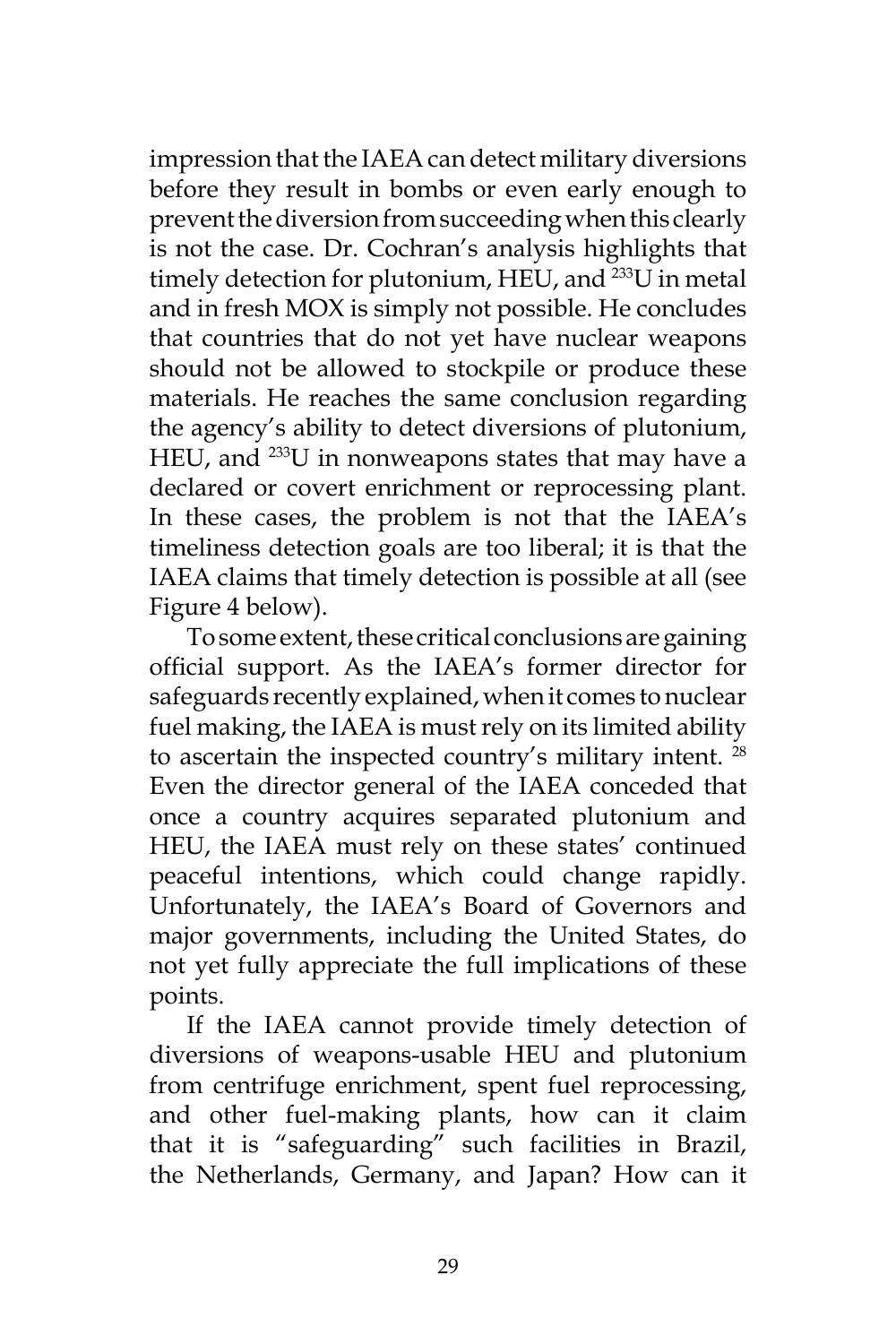| MATFRIAI                       | <b>IAFA</b><br>Conversion<br>Time | Cochran/<br><b>NPEC</b><br>Commissioned<br>Estimate                                        | Official<br><b>IAFA</b><br><b>Timeliness</b><br>Detection<br>Goal | <b>NPFC</b><br>Conclusions<br>and<br>Recommended<br><b>Timeliness</b><br>Detection Goals                             |
|--------------------------------|-----------------------------------|--------------------------------------------------------------------------------------------|-------------------------------------------------------------------|----------------------------------------------------------------------------------------------------------------------|
| Pu, HEU, 233U<br>in metal form | Order of<br>days (7-10)           | Order of days<br>$(7-10)$                                                                  | 1 month                                                           | Timely detection<br>is not possible                                                                                  |
| In fresh MOX                   | Order of<br>weeks $(1-3)$         | Order of days<br>$(7-10)$                                                                  | 1 month                                                           | Timely detection<br>is not possible                                                                                  |
| In irradiated<br>spent fuel    | Order of<br>months<br>$(1-3)$     | Order of<br>months (1-3),<br>if reprocessing<br>- enrichment<br>plant on tap<br>(7-10 days | 3 months                                                          | For countries<br>with covert<br>or declared<br>nuclear fuel<br>making plants,<br>timely detection<br>is not possible |
| Low enriched<br>uranium        | Order of<br>months<br>$(3-12)$    | Order of<br>weeks to<br>months                                                             | 1 year                                                            | For countries<br>with covert<br>or declared<br>enrichment<br>plants, timely<br>detection is not<br>possible          |

# **Figure 4. IAEA's Timeliness Detection Goals and NPEC's Conclusions.**

effectively safeguard an Indian reprocessing plant (as is being currently proposed by the Indian government as a way to allow for the reprocessing of foreign fuel for use in an unsafeguarded Indian breeder reactor)? What of the idea of promoting regional nuclear fuel-making centers in nonweapons states, such as Kazakhstan? How might the IAEA prevent diversions?<sup>29</sup>

What of other more ambitious missions for the IAEA? If one cannot keep track of many bombs' worth of nuclear weapons-usable material produced annually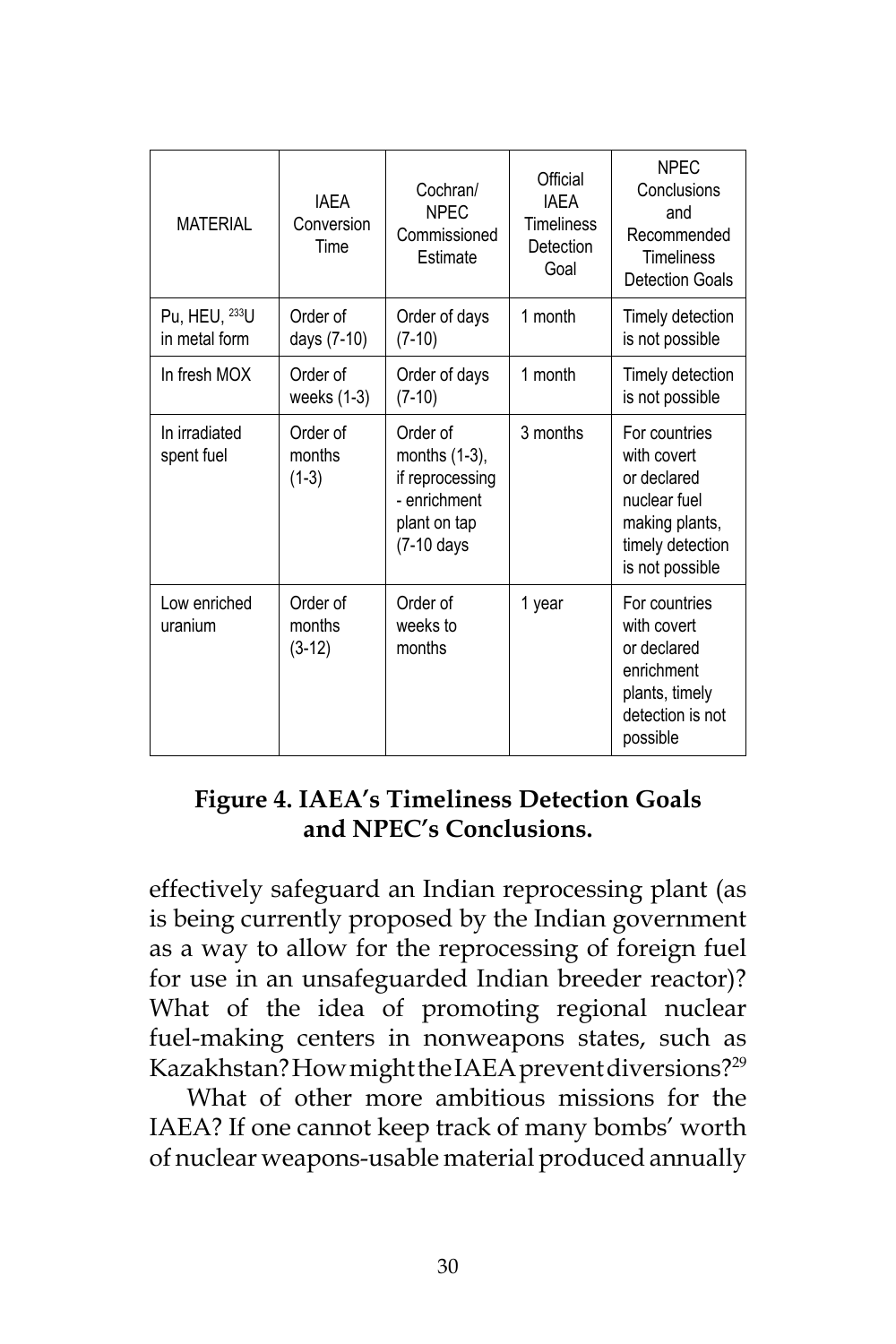at declared civilian nuclear fuel-making plants or assure that the plants themselves would not be seized, how much sense does it make to encourage the IAEA to oversee an even more difficult to verify military fissile production cut-off treaty?30 Finally, there is the question of large research reactors and nuclear power plants, which require lightly enriched fuel or produce significant quantities of plutonium. If the IAEA cannot reliably ferret out covert nuclear fuel making programs, how safe is it to export such machines to new countries, particularly in war-torn regions, such as the Middle East?

The questions here are all intentionally rhetorical. Yet, many experts and officials within the IAEA and the U.S. and other governments actively support at least one or more of the questionable nuclear initiatives referred to. This needs to change.

One of this report's key recommendations is to encourage governments and the IAEA to reassess the agency's estimates of what a significant quantity is, along with the conversion times for various materials and what the proper detection goals should be for the agency. The most important part of this reassessment would be to clarify precisely what nuclear material diversions the agency cannot be counted upon to detect in a timely fashion. At a minimum, this should include the possible diversion of HEU, 233U, and MOX from storage facilities, reprocessing plants, enrichment plants, fuel fabrication plants and of direct-use materials from large research or power reactors in nonweapons states that might have covert or declared nuclear fuelmaking plants.

For these nuclear activities and materials, the IAEA would do well simply to declare that the agency can monitor, but not safeguard them—i.e., that it can mind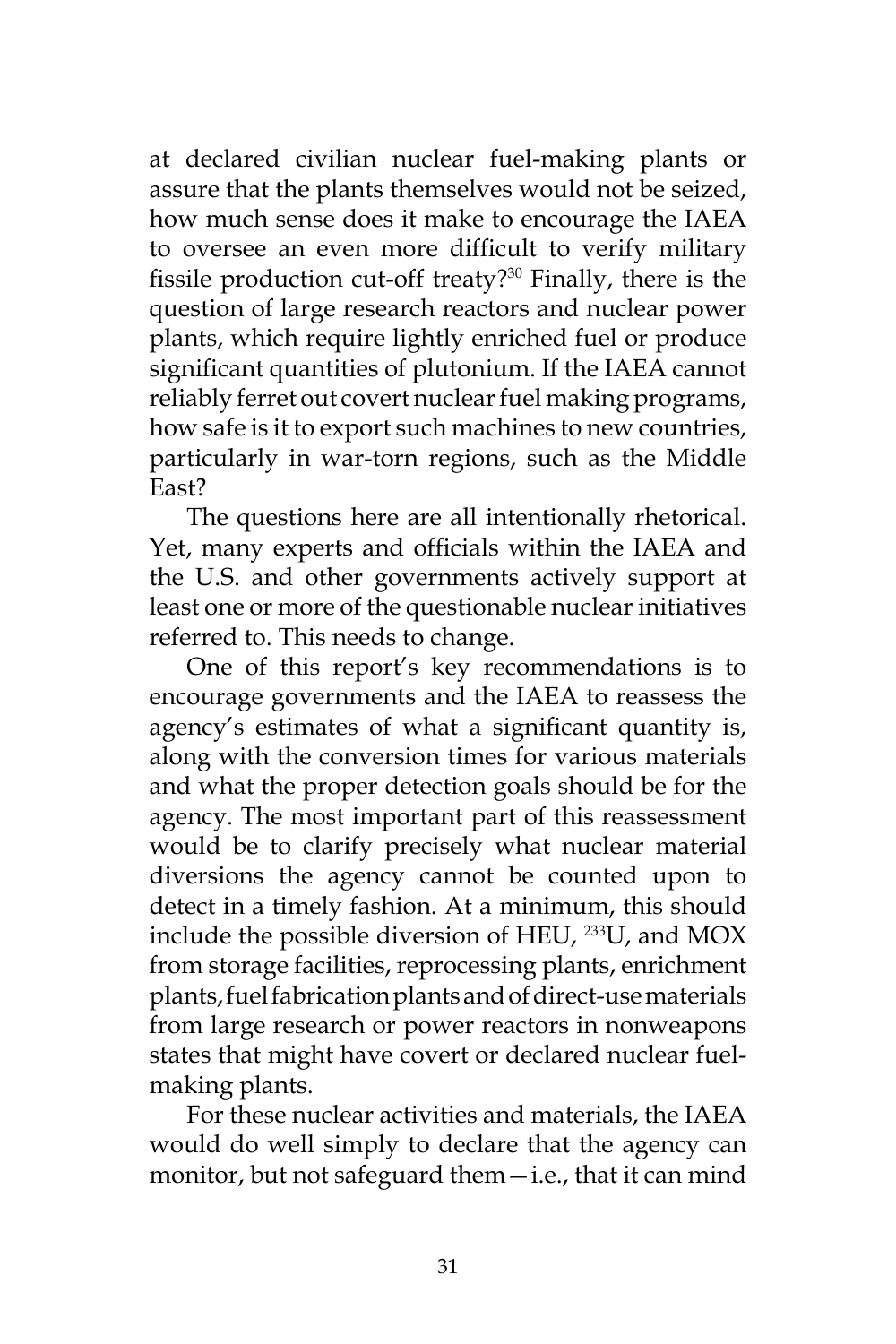these facilities and materials but not assure detection of their possible military diversion in a timely fashion. Such an honest announcement would be helpful. First, it would put governments on notice about how dangerous the conduct of certain nuclear activities most closely related to bomb making actually are. Second, it would encourage countries to demand more monitoring and physical security of these unsafeguardable nuclear materials and activities. The primary aim in increasing such security and monitoring would not be to block diversions so much as to increase the chance of at least detecting them after they had occurred. This would help to deter such deeds and to limit further the risks of nuclear theft or sabotage. It is difficult to determine what the optimal level of monitoring and physical security might be for this purpose. But a good place to start would be to upgrade physical security at nuclear facilities that handle or produce nuclear weapons-usable materials to those security standards currently employed at the most secure nuclear weapons production and storage facilities.

### **FUNDING**

As already noted, the IAEA's inspections of safeguardable nuclear materials and activities could be enhanced in a number of ways. More near-real time monitoring could significantly enhance the agency's ability to detect the diversion of fuel rods. Retention and increasing the numbers of experienced nuclear inspectors could help assure the IAEA actually meets its timelines detection goals and is able to analyze remote sensing information and imagery properly. Full support for the IAEA's environmental sampling activities would enable it to replace its aging Safe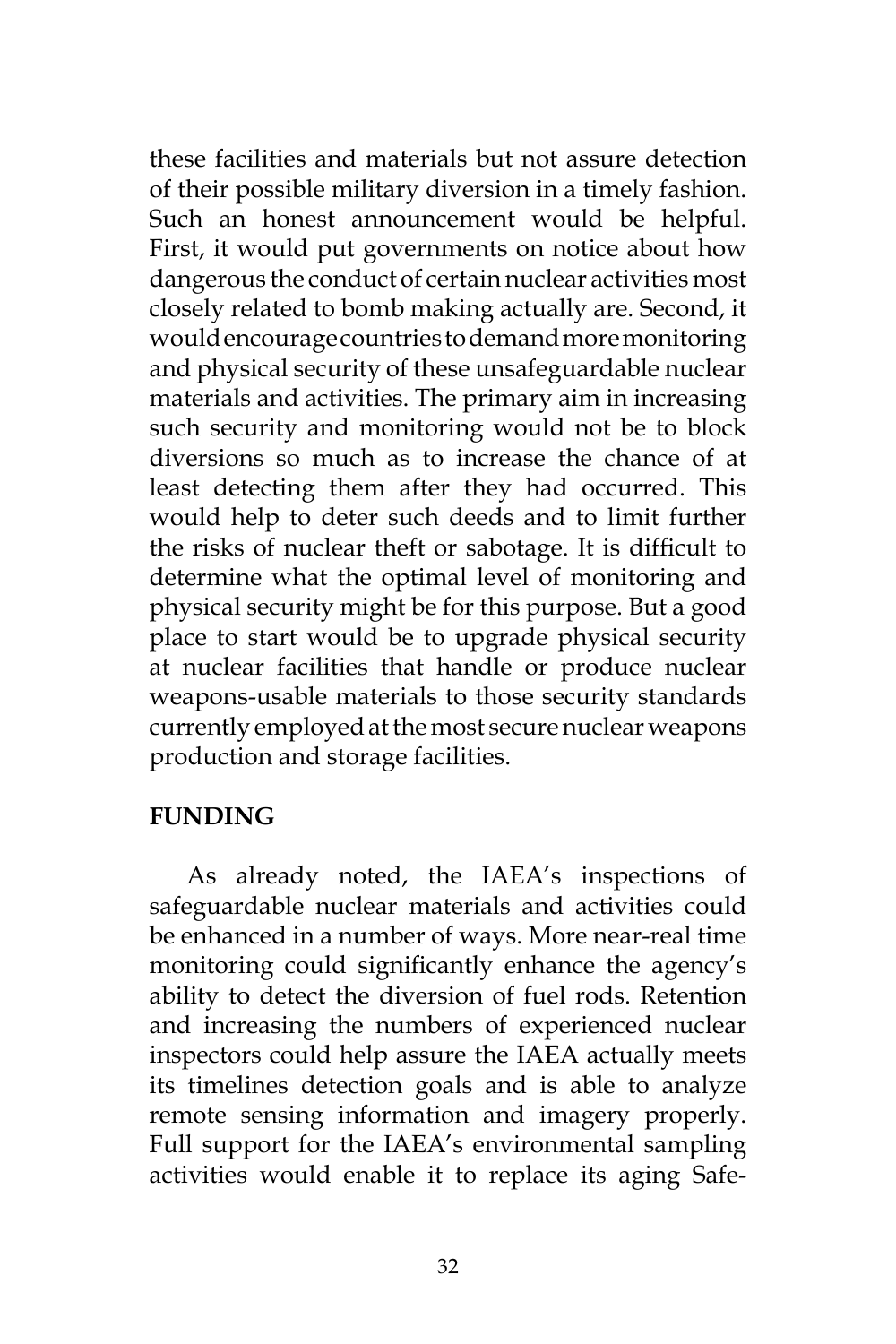guards Analytical Laboratory and help the IAEA shorten the time needed to analyze samples from months to days or weeks. Much needed work to develop new safeguarding research capabilities and equipment could proceed much more quickly if more funds were made available.<sup>31</sup> Similarly, with proper funding, the IAEA could muster reserve inspections staff and resources to meet unexpected demands and to provide the agency with deployable wide-area surveillance capabilities.

The first step to address these current gaps is simply to admit that they exist. For years, the IAEA has avoided doing this publicly. At the very outset of NPEC's investigations, early in 2005, the IAEA's safeguards planning staff briefed NPEC that it believed safeguards funding for the mid-term (i.e., the next 5 years) was sufficient. It conceded that it had given little or no thought to what funding agency safeguards might require beyond this period.

Fortunately, in the last 2 years, the agency's approach to safeguards planning has improved. Most recently the IAEA's director general highlighted the agency's lack of safeguards funding to deal with urgent inspections requirements associated with monitoring the shutdown of the reactor in North Korea. In a statement he made on July 9, 2007, IAEA Director General Dr. Mohamed ElBaradei explained that the IAEA was having difficulty paying for the nearly 4 million euros needed to cover the monitoring costs. He went on to note:

The DPRK case clearly illustrates the need for the agency to have an adequate reserve that can be drawn upon to enable it to respond promptly and effectively to unexpected crises or extraordinary requests, whether in the areas of verification, nuclear and radiological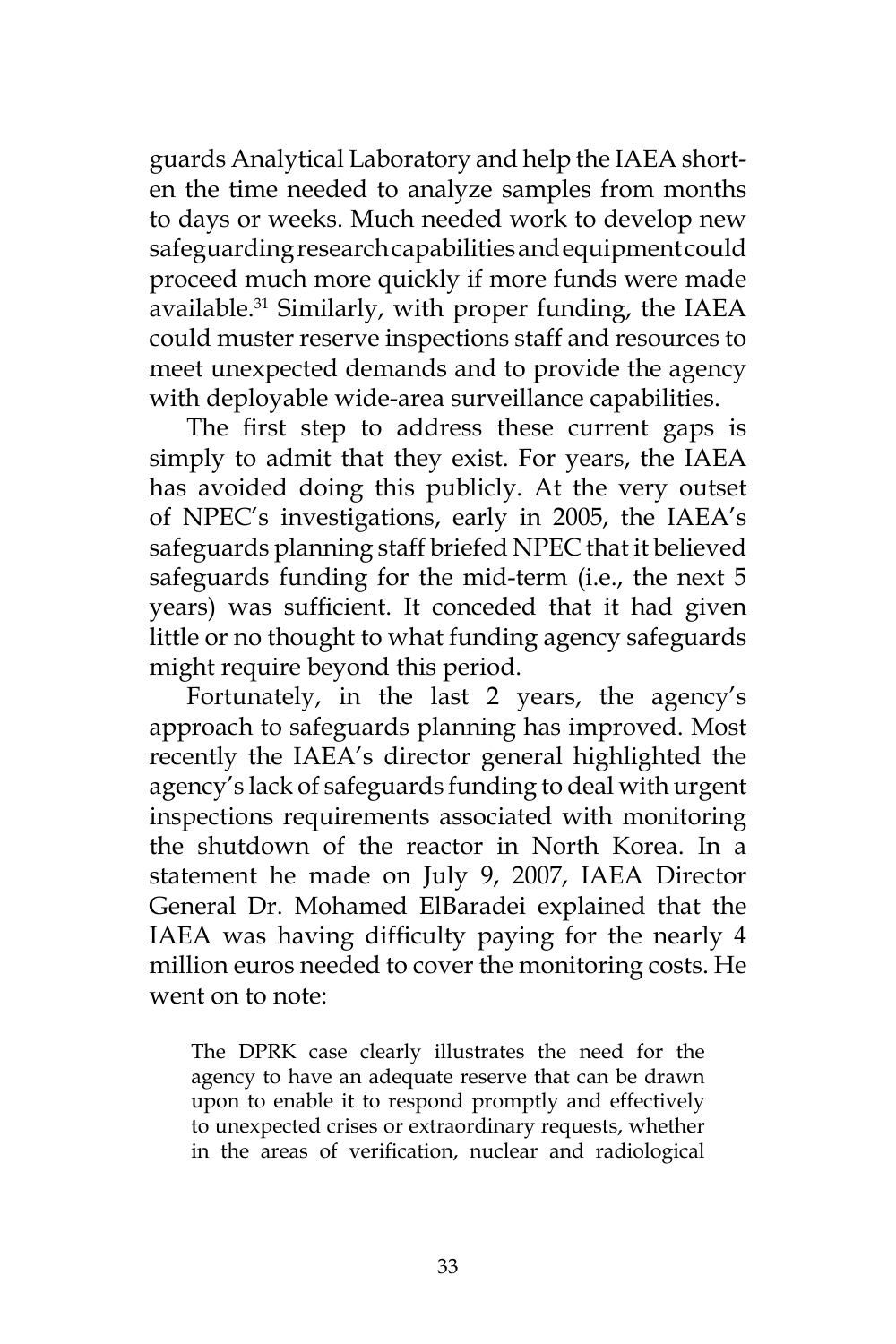accidents, or other emergencies**.** The agency's financial vulnerability is also demonstrated by our current cash situation, which indicates that unless some major donors pay their outstanding contributions by the end of next month, the agency will have to draw from the Working Capital Fund in order to continue operations**.** And unless contributions are received by September, that Fund would be depleted*.* Finally, let me stress that the recent process of preparing and getting approval for the programme and budget for the next biennium has once again highlighted the urgent need for adequate resources to ensure effective delivery of the entire programme that you have requested. As I made clear during the last Board, even with the budget originally proposed by the Secretariat, the agency remains under-funded in many critical areas, a situation which, if it remains unaddressed, will lead to a steady erosion of our ability to perform key functions, including in the verification and safety fields.

At the conclusion of this statement, the director general then announced that he had initiated a study to examine the IAEA's "programmatic and budgetary requirements" over the "next decade or so." In addition, he announced his intention to create a high level panel to study options for financing the agency's requirements.<sup>32</sup>

The director general's announcement accords almost precisely to the recommendations Dr. Thomas E. Shea made to a select group of U.S. and European officials, including Dr. ElBaradei's top scientific advisor, Andrew Graham, at an NPEC-sponsored conference held in Paris, France, on November 13, 2006.<sup>33</sup> In his brief, "Financing IAEA Verification of the NPT," Dr. Shea argued that North Korea "provides a clear justification" for additional safeguards funding and that to secure it the director general "should convene a council of wise men to assist in determining how best to respond in this matter."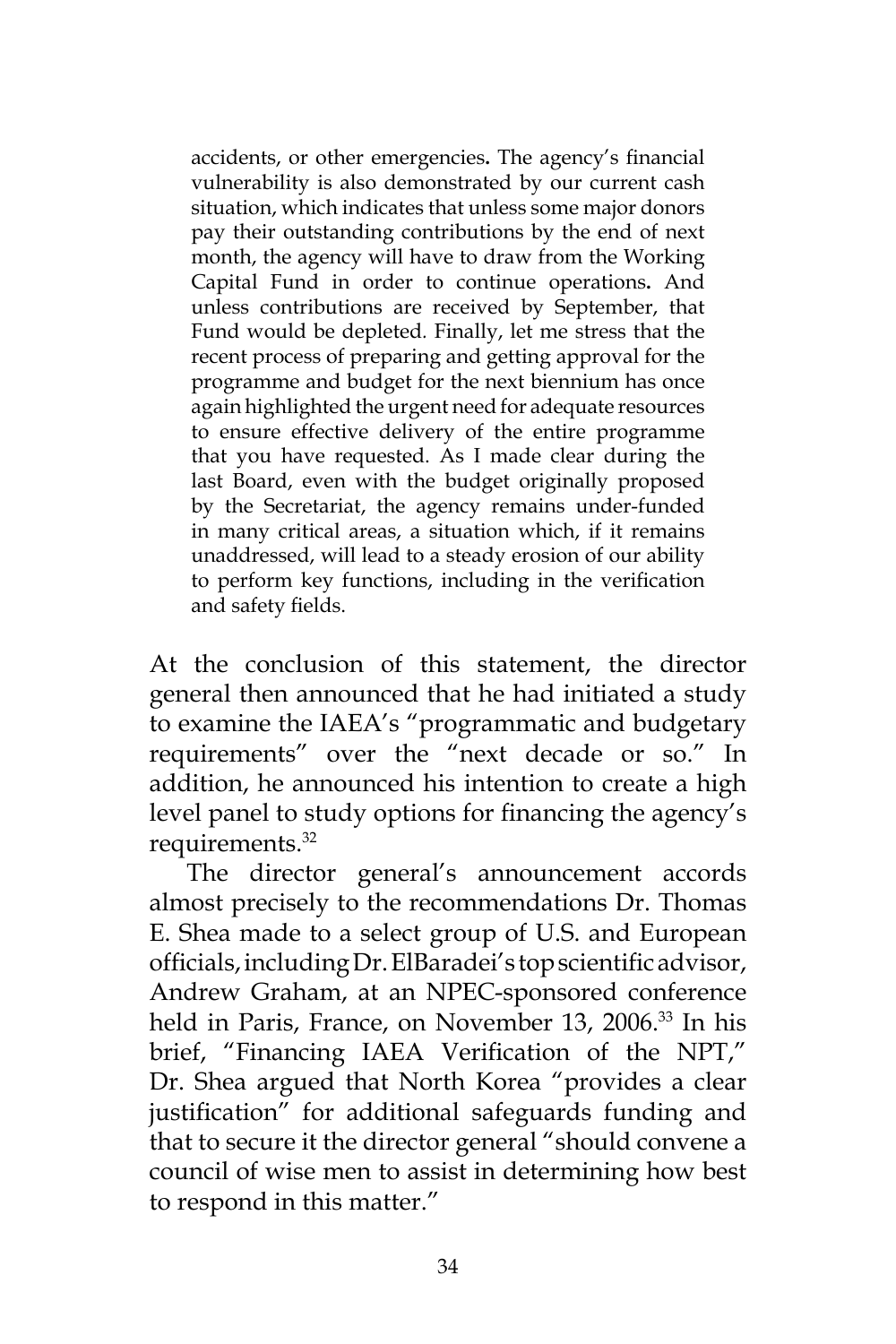As has been noted, the IAEA's funding is based on a United Nations formula that weights a country's gross domestic product and other factors. This formula may be sensible for raising general funds, but for nuclear safeguards purposes it produces several anomalies. Countries with no large reactors (e.g., Italy) are sometimes asked to pay in more than countries that have a score or more of them (e.g., the Republic of Korea). The UN assessment method also overlooks the actual inspections requirements particular nuclear facilities impose that are significantly higher than the norm. Nuclear fuel-making plants of any type, reactors that are on-line fueled (i.e., fueled constantly while they are operating, e.g., heavy water and gascooled reactors, versus off-line fueled reactors, e.g., light water reactors), and fast reactors all impose additional inspections challenges that are significantly higher than other types of nuclear facilities. Inspecting or monitoring these facilities costs much more than it does for other nuclear plants, yet the operator or owner pays no premium to cover these additional expenses.

Finally, because the IAEA's current approach to assessing its members for contributions fails to raise enough money for the Department of Safeguards, the agency must depend on additional voluntary contributions of cash and technical assistance. Almost all of voluntary contributions come from the United States (amounting to roughly 35 percent of the IAEA's safeguards budget). That so much of the safeguards budget is paid for voluntarily by the United States is politically awkward, since the agency's most challenging inspections cases—e.g., India, Iran, North Korea, Taiwan, and South Korea—are all of special interest to Washington.34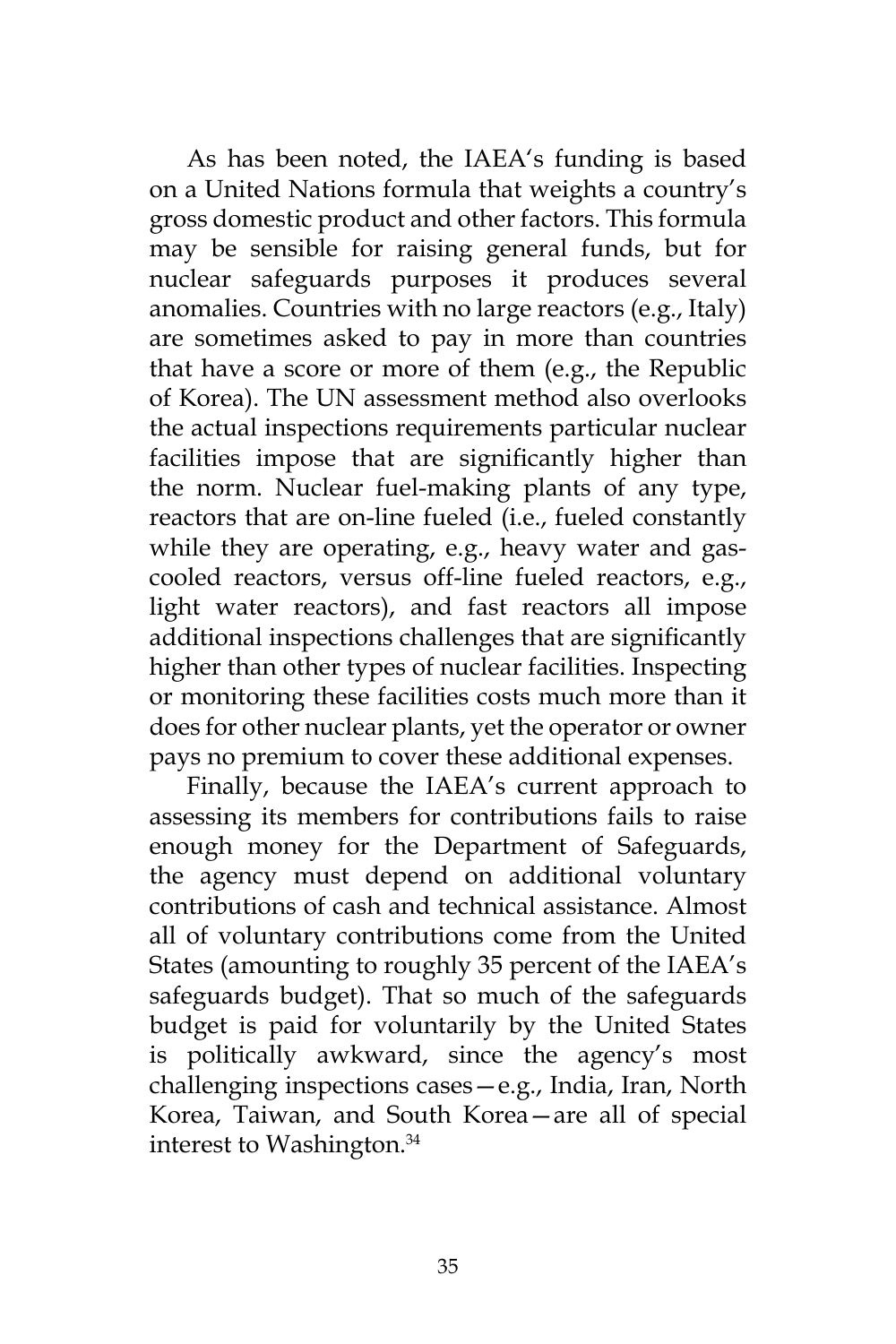Dr. Shea suggests several ways to increase funding for safeguards—from setting up an endowment to selling bonds. All of them are worth pursuing, but one of his ideas is particularly deserving: the customer (i.e., the inspected party) should pay. There already is a precedent for doing this. Taiwan, which the IAEA does not recognize as being an independent, sovereign nation does not pay as other nations do but instead pays what the IAEA estimates it costs the agency to inspect Taiwan's plants.

This report recommends that the United States take the lead getting the IAEA to help fund its safeguards activities with a user fee. The United States should continue to make its voluntary contributions but instead of making them as it currently does, Washington should justify them as representing a specific percentage of costs associated with generating nuclear electricity annually in the United States. Japan, which also gives voluntary contributions, should be urged to do likewise. Agreement might subsequently be reached on an international standard and this surcharge should be tacked on to the cost of electricity or other products these civilian plants produce. The last step would be to make the surcharge obligatory and assign all of the funds so raised to the IAEA's Department of Safeguards.

In addition to these funds, the agency should consider assessing an additional charge for the monitoring of unsafeguardable nuclear materials or facilities (e.g., nuclear fuel-making plants and nuclear weapons or near-nuclear weapons-usable fuels, etc.). Finally, an additional fee might be levied against nuclear facilities or plants that are particularly costly for the IAEA to meet its own timeliness detection goals (e.g., for on-line fueled reactors).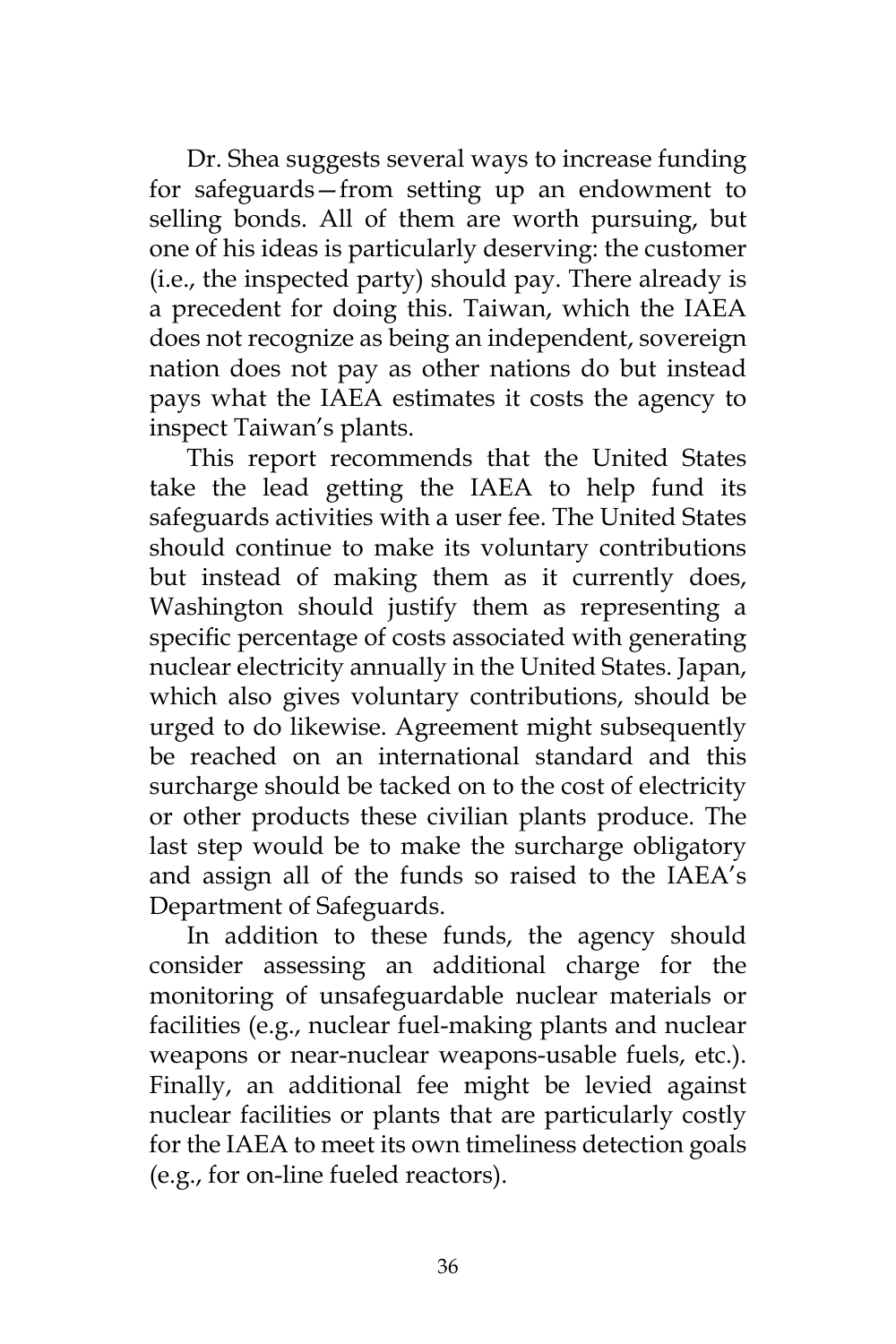### **RIGHTS**

Some countries, of course, are likely to bridle at these proposals, arguing that imposing surcharges would interfere with their right to peaceful nuclear energy. These arguments, however, should be rejected. The exercise of one's right to develop, research and produce peaceful nuclear energy hardly extends to not paying what it costs to safeguard these activities against military diversion. Also, the premise behind these arguments is a dangerously distorted view of the nuclear rules—that so long as states can claim a nuclear material or activity has some conceivable civilian application, any country has a right to acquire or engage in them even if they are unprofitable commercially, bring their possessor to the very brink of having bombs, and cannot be safeguarded against military diversion. The danger of this over-generous interpretation of the NPT is obvious: It risks, as U.N. General Secretary Koffi Anan explained to the 2005 NPT review conference, creating a dangerous world full of nuclear fuel-producing states that claim to be on the right side of the NPT, but are, in fact, only months or even days from acquiring nuclear weapons.<sup>35</sup>

Luckily, as research conducted for NPEC makes clear, this interpretation of the NPT is wrong. $36$  The NPT makes no mention of nuclear fuel making, reprocessing, or enrichment. Spain, Romania, Brazil, and Mexico all tried in the late 1960s to get NPT negotiators to make it a duty under Article IV for all of the nuclear supplier states to supply "the entire fuel cycle" including fuel making, to nonweapons states. Each of their proposals was turned down. $37$  At the time, the Swedish representative to the NPT negotiations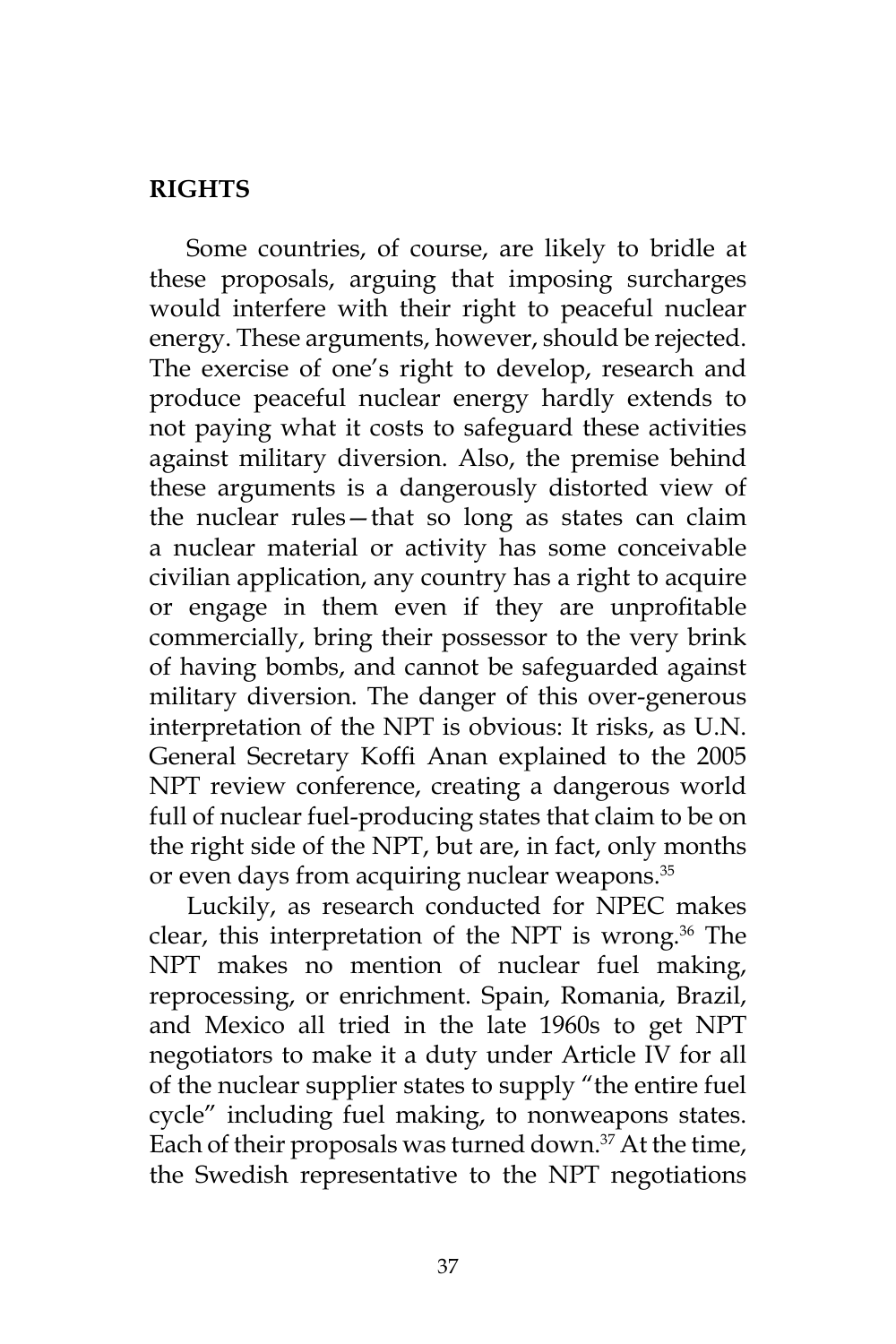even suggested that rules needed to be established to *prevent* nations from getting into such dangerous activities, since there seemed no clear way to prevent nations that might make nuclear fuel from quickly diverting either the fuel or the fuel making plants very quickly to make bombs.<sup>38</sup> They certainly were not interested in protecting uneconomical propositions that are unnecessary and that could bring states to the brink of having bombs.<sup>39</sup>

A clear case in point was the NPT's handling of peaceful nuclear explosives, which turned out to be so dangerous and impossible to safeguard that the treaty spoke only of sharing the "potential benefits" of peaceful nuclear explosives that would be supplied by nuclear weapons states. No effort, however, was ever made to request or to offer such nuclear explosives because they were so costly to use as compared to conventional explosives and no clear economic benefit could be found in using them.<sup>40</sup>

Finally, in no case did the framers of the NPT believe that the inalienable right to develop, research or produce peaceful nuclear energy should allow states to contravene the NPT restrictions designed to prevent the proliferation of nuclear weapons. These restrictions are contained in articles I, II, and III of the treaty. Article I prohibits nuclear weapons states "assist[ing], encourage[ing], or induc[ing] any nonweapons state "to manufacture or otherwise acquire" nuclear weapons. Article II prohibits non-weapons states from acquiring in any way nuclear explosives or seeking "any assistance" in their manufacture. Together these two prohibitions suggest that the NPT not only bans the transfer of actual nuclear explosives, but of any nuclear technology or materials that could "assist, encourage or induce" nonweapons states to "manufacture or otherwise acquire" them.<sup>41</sup>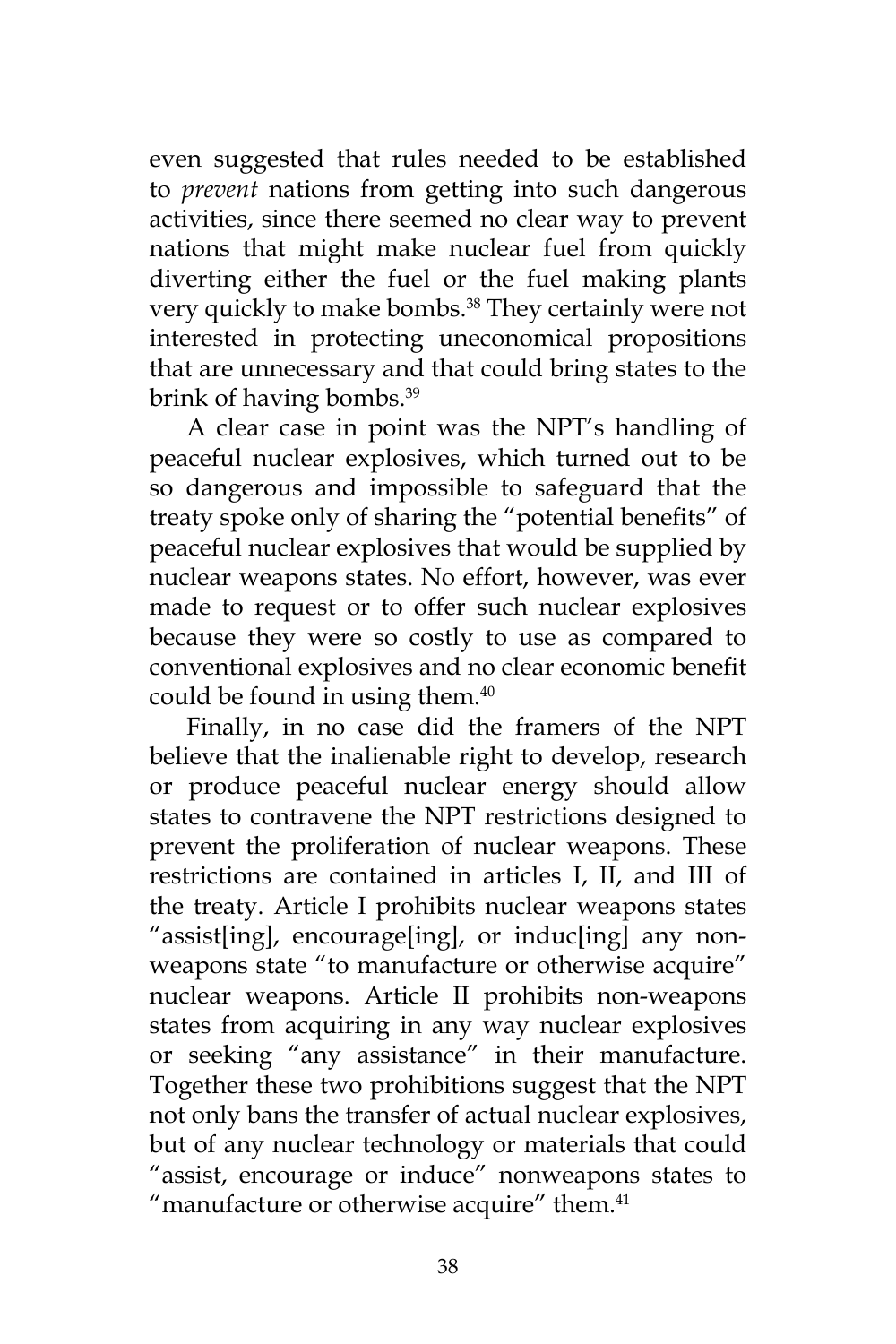If there was any doubt on this point, the NPT also requires all nonweapons states to apply safeguards against all of their nuclear facilities and holdings of special nuclear materials. The purpose of these nuclear inspections, according to the treaty is "verification of the fulfillment of its obligations assumed under this Treaty with a view to preventing diversion of nuclear energy from peaceful uses to nuclear weapons."42 It was hoped at the time of the treaty's drafting that a way could be found to assure such safeguards. It, however, was not assumed that such techniques already existed.<sup>43</sup>

### **CONCLUSION**

It would be useful to remind members of the IAEA of these points. The most direct and easiest way to begin is to make clear what can and cannot be safeguarded i.e., what can and cannot be monitored so as to detect a military diversion *before* it is completed. Beyond this, the IAEA should have the owner, operators, and customers of nuclear facilities bear the costs associated with monitoring and safeguarding them. The hope here would be that the poor economics associated with large nuclear power reactors and nuclear fuel making plants might help some nations reconsider the desirability of acquiring them. Making sure that the full external costs of IAEA inspections are carried by each inspected party would be useful. The NPT, after all, is dedicated to sharing the "benefits" of peaceful nuclear energy, not money losing programs that bring countries to the brink of having bombs.<sup>44</sup>

In this regard, it is worth noting that a popular idea to promote nonproliferation that enjoys IAEA support assuring supplies of nuclear fuel at "affordable" or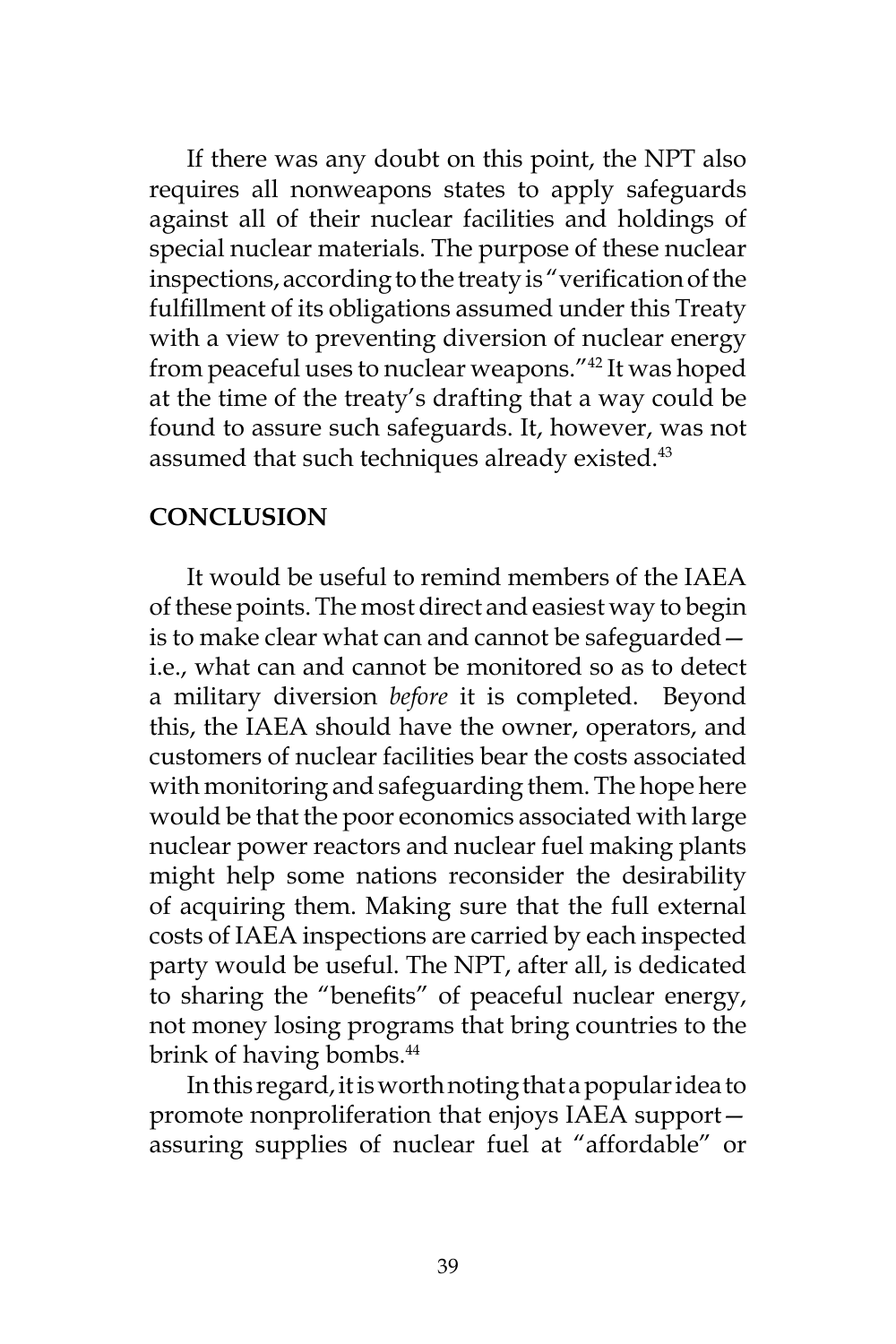"reasonable" prices with fuel banks and the construction of fuel making centers in nonweapons states—could, under certain circumstances, actually undermine the NPT's intent. If these assurances come with subsidies, more countries may be enticed to develop large nuclear programs that may not be economically viable. If these assurances come, as they now do, with repeated pledges that the recipients of the fuel retain a per se right to make nuclear fuel any time they wish, then, there also is a danger that after bootstrapping themselves up with fuel assistance, recipient nations will simply proceed to make fuel on their own. Finally, if the assurances result in building fuel-making centers in countries that do not yet have nuclear weapons, the risks of nuclear weapons proliferation will surely increase.<sup>45</sup>

Unfortunately, there is no technical fix yet for the dangers associated with declared and covert nuclear fuel making activities. Initially, one of the claims of the U.S. Global Nuclear Energy Partnership (GNEP) initiative was that it would make it possible to recycle spent fuel in a proliferation resistant manner and, thereby, strengthen the international nonproliferation regime. NPEC commissioned two leading national nuclear experts at MIT and Princeton to examine these claims.46 Their conclusion—that these assertions do not hold up and that the recycling technology would be more not less difficult to monitor—now is closer to the view that even the Department of Energy itself is making. Its official strategy document now warns against spreading its "proliferation resistant" uranium extraction (UREX) system for fear it, too, might be diverted to make bombs.<sup>47</sup>

Finally, routine inspections alone are unlikely to deter states from breaking the rules. One of the key reason why is that after the agency's experience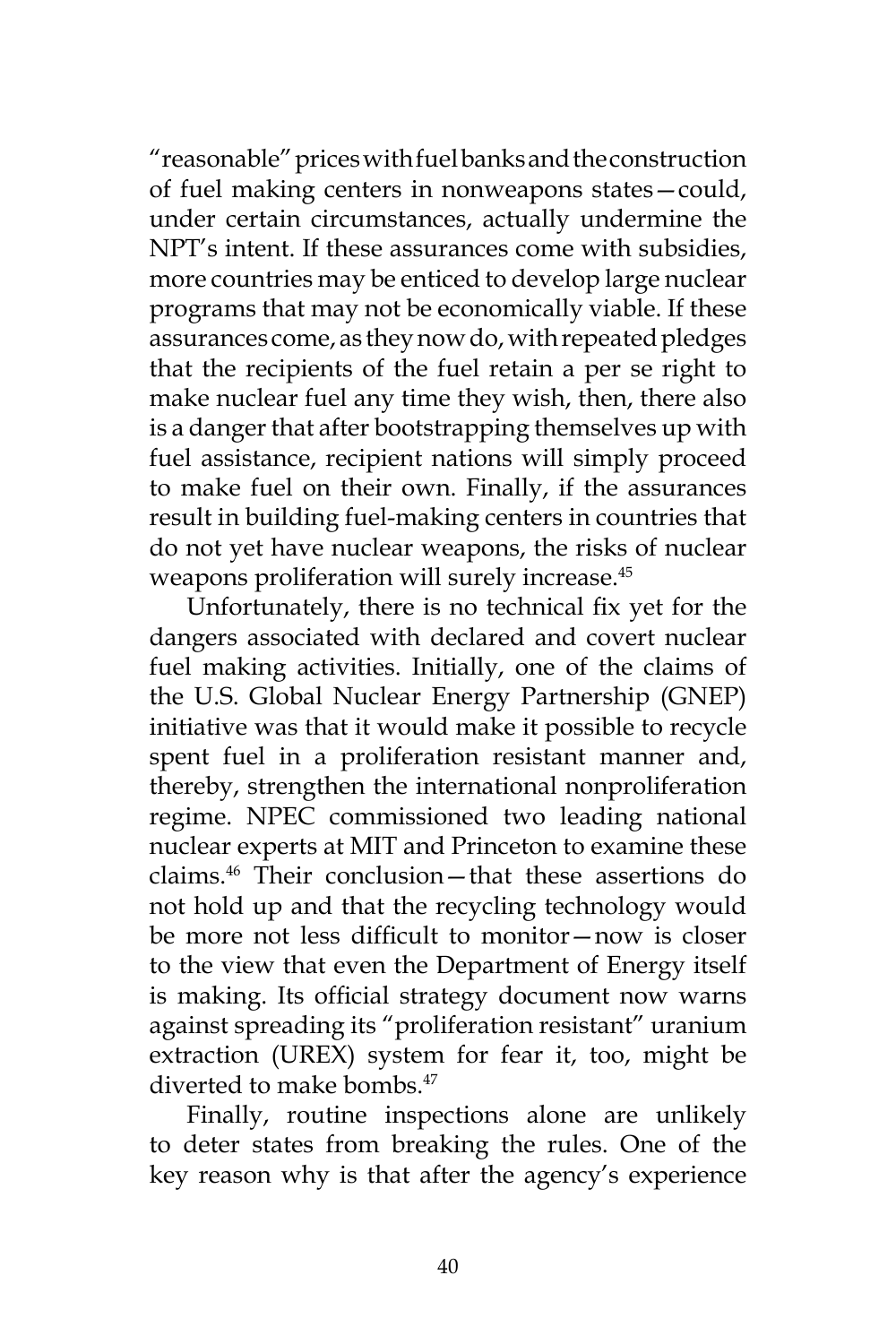with Iraq, Iran, and North Korea, it is no longer clear what might happen to the next nation that breaks its IAEA safeguards agreement or the strictures of the NPT. Pierre Goldschmidt, the former IAEA Deputy Director who headed up the agency's Department of Safeguards, knows this first hand: He had to deal with Iraq, Iran, and North Korea where the burden of proof for misbehavior was laid at IAEA's doorstep rather than with the suspect party. NPEC was fortunate to be able to commission Dr. Goldschmidt to review what might be done to correct this. His recommendations, which consist of developing a set of country-neutral rules that come into play when the IAEA is *unable* to clarify suspicious behavior or when a majority of the IAEA board finds a nation to be non-compliant or attempting to break free from the NPT before it is found to be in compliance, are among the ones contained in this final report.

Adoption of these recommendations, along with the others, is essential to give the IAEA the resources and authorities it needs to succeed. Beyond this, member states must stop pushing the IAEA to safeguard nuclear materials and projects that are both unnecessary and so close to bomb making that no agency, national or international, could credibly safeguard them against military misuse. The balance, in short, that must be struck is to give the agency much more to do its job and to back off demanding that it tackle the impractical.

#### **ENDNOTES – CHAPTER 1**

1. For the latest of these, see U.S. Government Accountability Office, *Nuclear Nonproliferation: IAEA Has Strengthened Its Safeguards and Nuclear Security Programs, but Weaknesses Need to Be Addressed*, GAO-06-93, Washington, DC, October 7, 2005, available from *www.gao.gov/new.items/d0693.pdf*.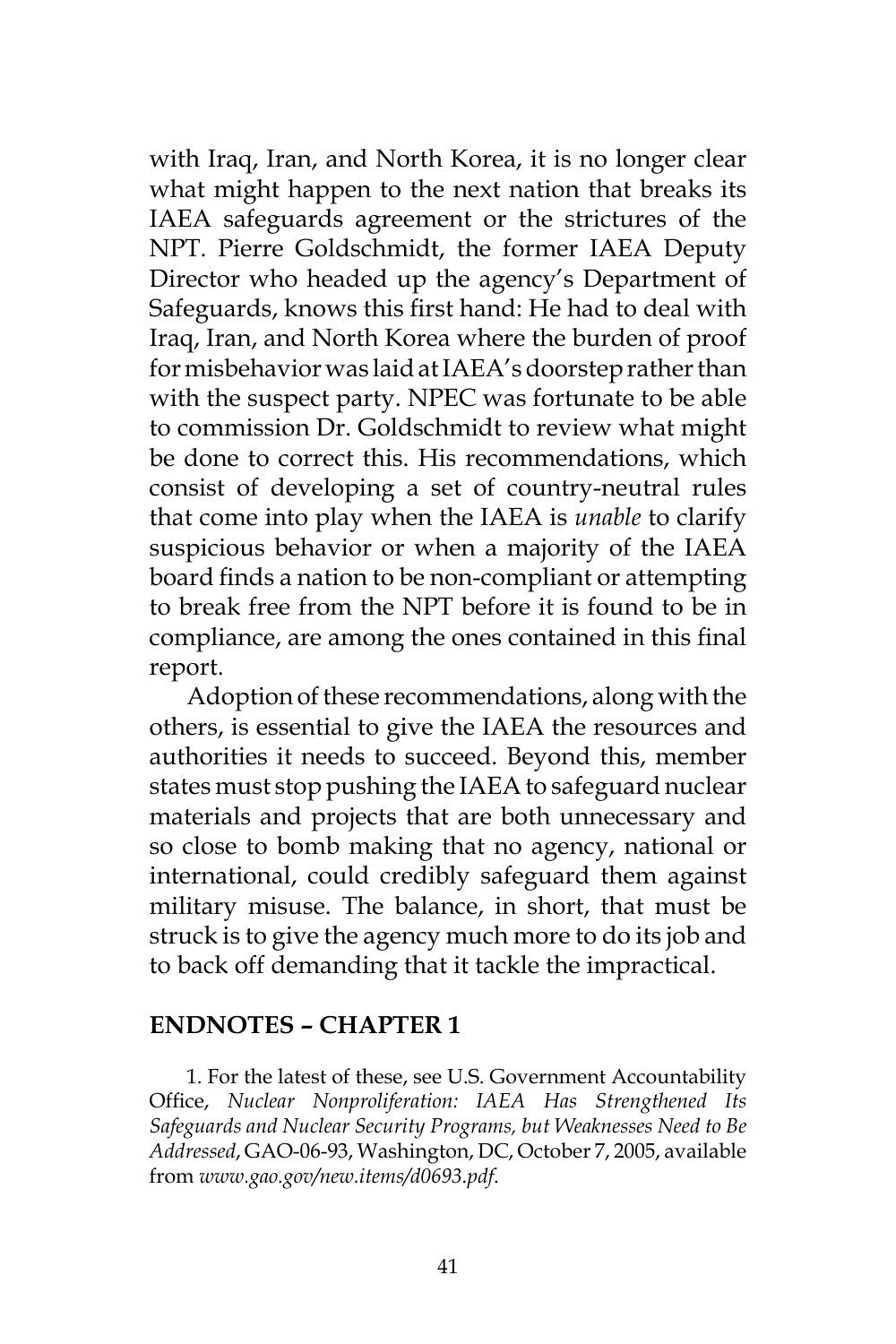2. Upon the suggestion of the United States, the IAEA Board of Governors agreed in 2005 to create a special committee to advise how best to strengthen the IAEA's current nuclear safeguards system. In private interviews, NPEC has learned that the confidential recommendations of this committee were almost entirely administrative and quite modest in scope. None of the recommendations, which were made in the spring of 2007, have yet been acted upon.

3. These states included Algeria, Tunisia, Morocco, Libya, Egypt, Turkey, Jordan, Saudi Arabia, Yemen, Vietnam, Australia, Indonesia, Bangladesh, Vietnam, and Nigeria.

4. For a list of experts who participated in NPEC's IAEA safeguards workshops, go to Appendix I.

5. This line of argument was actually presented to NPEC's executive director in a private briefing by the IAEA safeguards planning staff in Vienna early in 2006.

6. For data on the IAEA's safeguards budget obligation in current—not constant—U.S. dollars, see *The Agency's Accounts for 1984*, GC(XXIX)/749, p. 26; and *The Agency's Accounts for 2004*, GC(49)/7, p. 47. For data on the amount of nuclear material safeguarded by the IAEA, see *Annual Report for 1984*, GC(XXIX)/748 (Vienna, Austria: IAEA, July 1985), p. 63; and *Annual Report for 2004*, GC(49)/5, Annex, Table A19.

7. Private interviews with safeguards staff and former IAEA safeguards inspectors at the Los Alamos National Laboratory, Los Alamos, NM, May 12, 2005.

8. See Gene Aloise, Director Natural Resources and Environment, U.S. Government Accountability Office, "Nuclear Nonproliferation: IAEA Safeguards and other Measures to Halt the Spread of Nuclear Weapons Materials," testimony before the Subcommittee on National Security, Emerging Threats and International Relations, Committee on Government Reform, House of Representatives, September 26, 2006.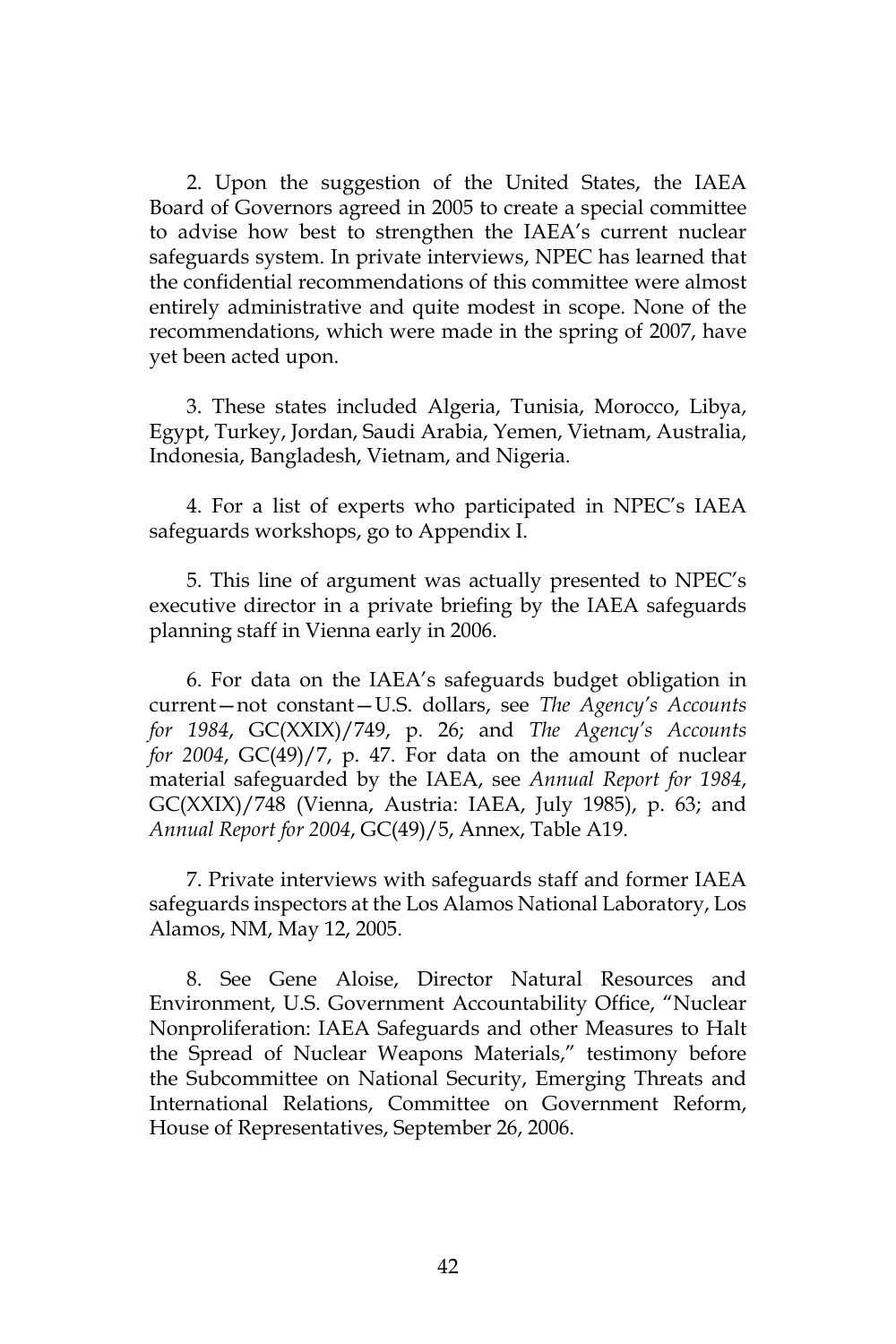9. For a more detailed discussion of the Additional Protocol see Richard Hooper, "The IAEA's Additional Protocol," *Disarmament Forum*, "On-site Inspections: Common Problems, Different Solutions," 1999, No. 3, pp. 7-16, available from *www.unidir.ch/ bdd/fiche-article.php?ref\_article=209*.

10. For example, in the case of Japan, the IAEA needed five years to determine it had no undeclared nuclear material activities and estimates that it will need about as much time to make the same determination for Canada. See U.S. GAO, *Nuclear Nonproliferation,* pp. 12-13.

11. According to IAEA internal analyses, the average lifetime savings in safeguards resources likely implementing integrated safeguards may be no more than five percent. See C. Xerri and H. Nackeaerts on behalf of the ESARDA Integrated Safeguards Working Group, "Integrated Safeguards: A Case to Go Beyond the Limits: Consequences of Boundary Limits Set to the Reduction of "Classical Safeguards Measures on Efficiency and Resources Allocation in Integrated Safeguards" produced in 2003 for the IAEA, available from *esarda2.jrc.it/bulletin/bulletin\_32/06.pdf*. For an official overview of the various safeguards resources required to implement the Additional Protocol, see Jill N. Cooley, "Current Safeguards Challenges from the IAEA View," an IAEA document produced in 2003, available from *esarda2.jrc.it/events/ other\_meetings/inmm/2003-esarda-inmm-Como/1-paper%20pdf/1-1- 040127-cooley.pdf*.

12. See Garry Dillon, "Wide Area Environmental Sample in Iran," available from *www.npec-web.org/Essays/ WideAreaEnvironmentalSampling.pdf*.

13. See Victor Gilinsky, Harmon Hubbard, and Marvin Miller, *A Fresh Examination of the Proliferation Dangers of Light Water Reactors*, Washington, DC: The Nonproliferation Policy Education Center, October 22, 2004, reprinted in Henry Sokolski, ed., *Taming the Next Set of Strategic Weapons Threats*, Carlisle, PA: Strategic Studies Institute, U.S. Army War College, 2006, available from *www.npec-web.org/Frameset.asp?PageType=Single&PDFFile=2 0041022-GilinskyEtAl-LWR&PDFFolder=Essays*.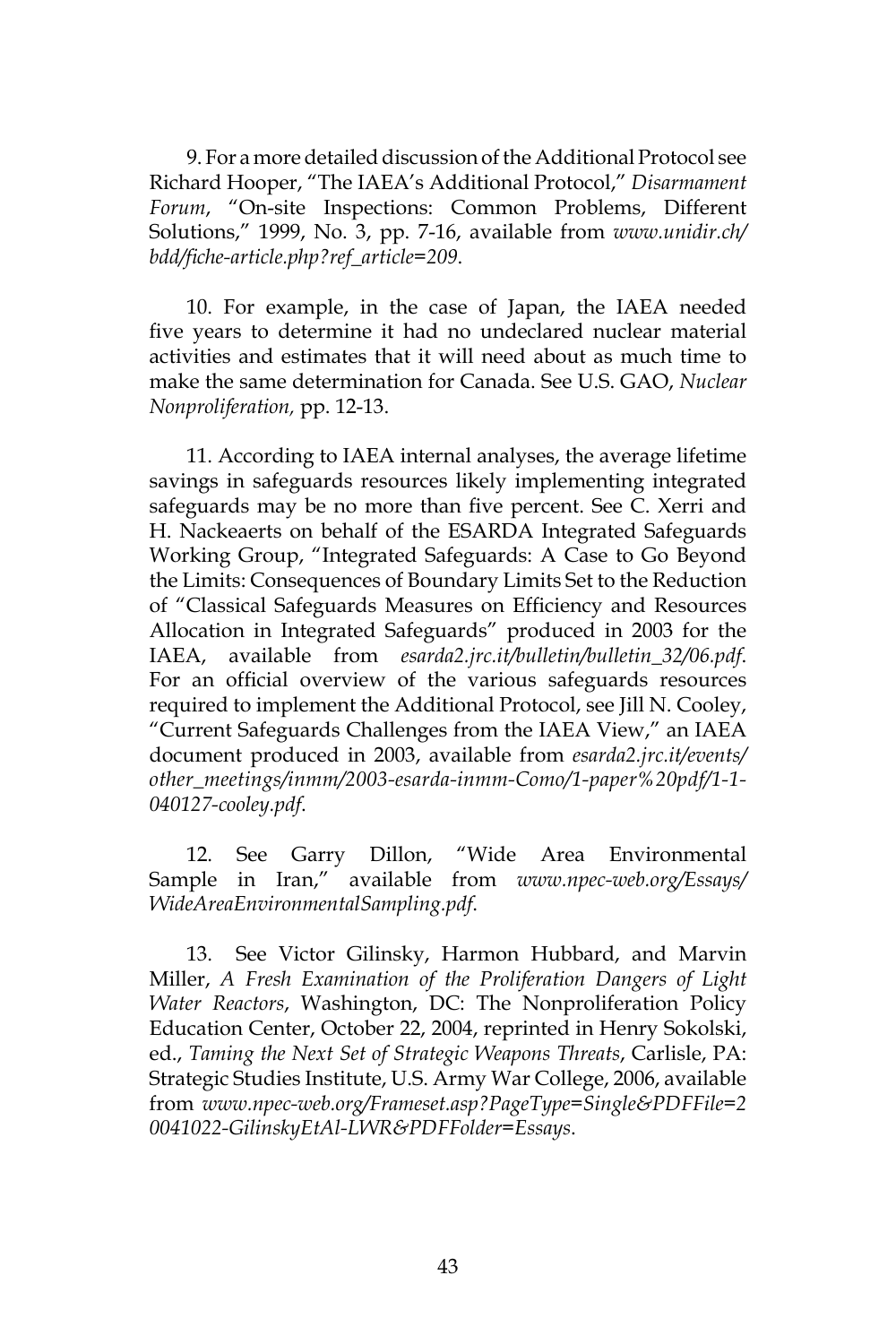14. See, e.g., Andrew Leask, Russell Leslie and John Carlson, "Safeguards As a Design Criteria—Guidance for Regulators," Canberra, Australia: Australian Safeguards and Non-proliferation Office, September 2004, pp. 4-9 available from *www.asno.dfat.gov. au/publications/safeguards\_design\_criteria.pdf*.

15. For more detailed discussion of how fuel diverted from different commercial and research reactors could help accelerate a country's covert bomb program, go to Appendix II of this report.

16. See J. Whichello, J. Regula, K. Tolk, and M. Hug, "A Secure Global Communications Network for IAEA Safeguards and IEC Applications," IAEA User Requirements Document, May 6, 2005.

17. The problem of states "losing" fuel rods, it should be noted is not limited to countries intent on diverting them to make bombs. The U.S. civilian nuclear industry, which has a clear industrial interest in keeping track of its nuclear fuel, has had difficulty keeping proper account of all of it. On this point, see U.S. Government Accountability Office, "NRC Needs to Do More to Ensure Power Plants Are Effectively Controlling Spent Fuel," GAO O5-339, April 2005, available from *www.gao.gov/new.items/ d05339.pdf*.

18. Only about a third of the facilities at which the IAEA currently has remote sensors have near-real-time connectivity with Vienna or other regional headquarters and almost all of these facilities are in countries that are of minimal proliferation risk. This information was presented at a private IAEA Department of Safeguards briefing of NPEC's executive director at Vienna, Austria, IAEA Headquarters, January 30, 2006.

19. See Edwin Lyman, "Can Nuclear Fuel Production in Iran and Elsewhere be Safeguarded Against Diversion," presented at NPEC´s Conference "After Iran: Safeguarding Peaceful Nuclear Energy" held in London, UK, October 2005, available from *www. npec-web.org/Frameset.asp?PageType=Single&PDFFile=Paper050928 LymanFuelSafeguardDiv&PDFFolder=Essays*.

20. This incident received only scant public attention. See, however, Bayan Rahman, "Japan 'Loses' 206 kg of Plutonium," *Financial Times*, January 28, 2003, available from *news.ft.com;servlet/*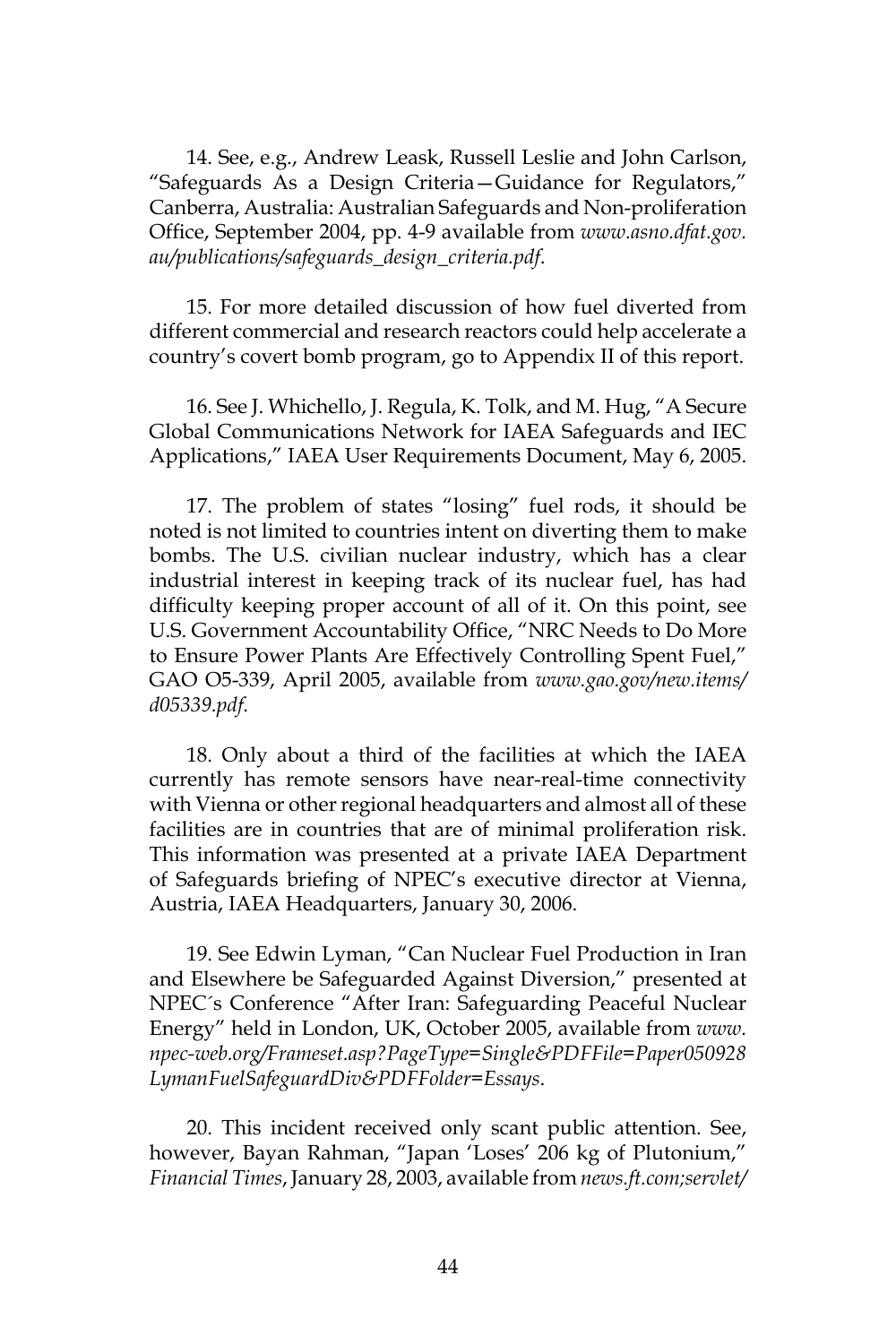*ContentServer?pagename=FT.com/StoryFT/FullStory&c=StoryFT&ci d=1042491288304&p=10112571727095*.

21. *Idem*. Also see "Missing Plutonium 'Just on Paper,'" *BBC News*, February 17, 2005, available from *news.bbc.co.uk/1/hi/ uk/4272691.stm*; and Kenji Hall, "Missing Plutonium Probe Latest Flap for Japan's Beleaguered Nuclear Power Industry," *Associated Press* (Tokyo), January 28, 2003, available from *www.wise-paris. org/index.html?/english/othersnews/year\_2003/othersnews030128b. html&/english/frame/menu.html&/english/frame/band.html*.

22. These points have been long recognized by outside experts. See Paul Leventhal, "Safeguards Shortcomings—A Critique," Washington, DC: NCI, September 12, 1994; Marvin Miller, "Are IAEA Safeguards in Plutonium Bulk-Handling Facilities Effective?" Washington, DC: NCI, August 1990; Brian G. Chow and Kenneth A. Solomon, *Limiting the Spread of Weapons-Usable Fissile Materials*, Santa Monica, CA: RAND, 1993, pp. 1-4; and Marvin Miller, "The Gas Centrifuge and Nuclear Proliferation," in *A Fresh Examination*, p. 38.

23. See *idem*. and the comments of the former chairman of the IAEA's Standing Advisory Group on International Safeguards, John Carlson, Australian Safeguards and Non-Proliferation Office, "Addressing Proliferation Challenges from the Spread of Uranium Enrichment Capability," Paper prepared for the Annual Meeting of the Institute for Nuclear Materials Management, Tucson, Arizona, July 8-12, 2007. Copy on file at NPEC.

24. See Thomas B. Cochran, "Adequacy of IAEA's Safeguards for Achieving Timely Warning, " paper presented before a conference cosponsored by NPEC and King's College, "After Iran: Safeguarding Peaceful Nuclear Energy," October 2-3, 2005, London, United Kingdom, available from *www.npec-web.org/ Frameset.asp?PageType=Single&PDFFile=Paper050930CochranAdeq uacyofTime&PDFFolder=Essays*.

25. Interview of senior advisors to the IAEA Director General, IAEA Headquarters, Vienna, Austria, January 30, 2006, and January 17, 2005.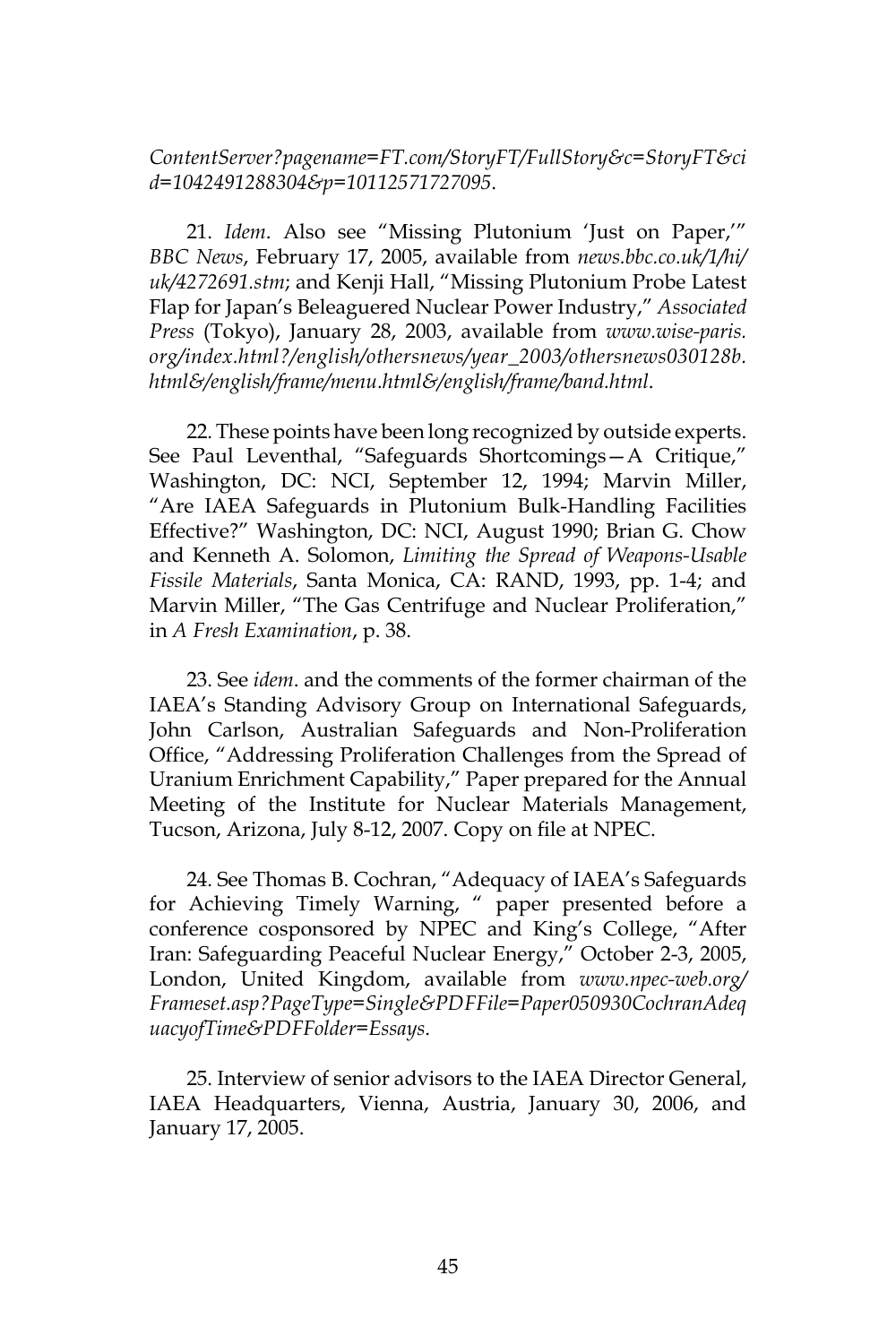26. IAEA, *IAEA Safeguards Glossary,* 2001 Edition, Paragraph 3.13, Figure 3 here is identified as Table I in the IAEA glossary.

27. Cf. the low-end conversion time estimates for low enriched uranium of John Carlson in note 22 above, which for a small commercial enrichment facility range between 18 hours and 12 days.

28. See the testimony of Pierre Goldschmidt before a hearing of the House Subcommittee on National Security and Foreign Affairs of the House Committee on Oversight and Government Reform, "International Perspectives on Strengthening the Nonproliferation Regime," June 26, 2007, Washington, DC, available from the subcommittee upon request.

29. See Ann Mac Lachian, Mark Hibbs, and Elaine Hiruo, "Kazakh Buy-in to Westinghouse Seen as Win-win for Kazakhs, Toshiba," *Nucleonics Week*, July 12, 2007, p. 1; and Kenneth Silverstein, "As North Korea Gives Up Its Nukes, Kazakhstan Seeks a Nuclear Edge," *Harper's Magazine,* July 2007, available from *harpers.org/archive/2007/07/hbc-90000549*.

30. On the challenges of verifying a military fissile production cut-off treaty, see Christopher A. Ford, "The United States and the Fissile Material Cut-off Treaty," delivered *at t*he Conference on "Preparing for 2010: Getting the Process Right," Annecy, France, March 17, 2007, available from *www.state.gov/t/isn/rls/other/81950. htm*.

31. For a detailed discussion of what specific new safeguards capabilities the IAEA Department of Safeguards is investigating, see N. Khlebnikov, D. Parise, and J. Whichello, "Novel Technology for the Detection of Undeclared Nuclear Activities," IAEA-CN148/32, presented at the IAEA Conference on Safeguards held in Vienna, Austria, on October 16-20, 2006, available from *www. npec-web.org/Frameset.asp?PageType=Single&PDFFile=20070301- IAEA-NovelTechnologiesProject&PDFFolder=Essays*.

32. See IAEA Director General Dr. Mohamed ElBaradei, "Introductory Statement to the Board of Governors," July 9, 2007, Vienna, Austria, available from *www.globalsecurity.org/wmd/ library/news/dprk/2007/dprk-070709-iaea01.htm*.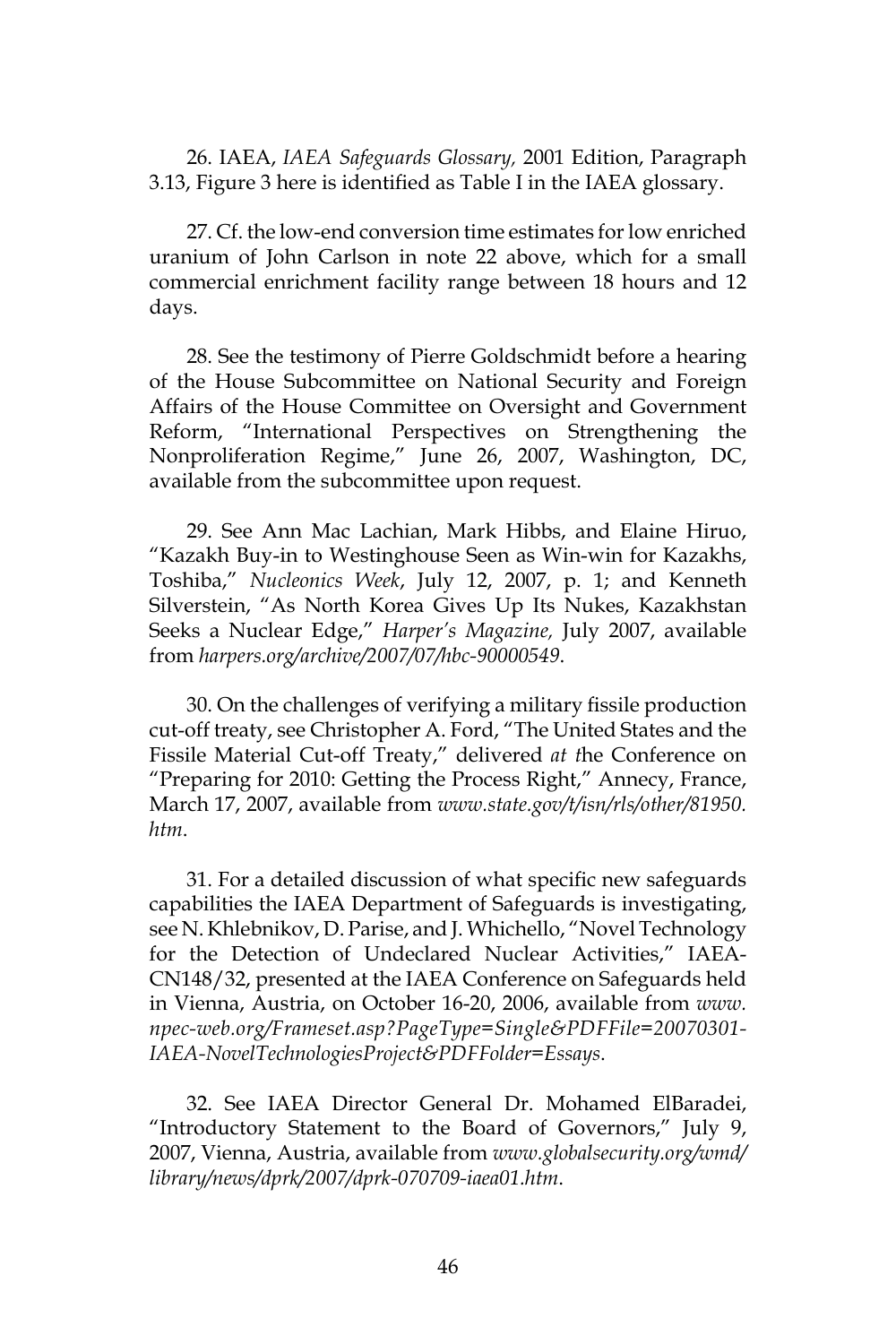33. See Thomas E. Shea, "Financing IAEA Verification of the NPT," paper presented before a conference sponsored by the Nonproliferation Policy Education Center and the French Foreign Ministry, "Assessing the IAEA's Ability to Verify the NPT," November 12-13, 2006, Paris, France, available from *www.npecweb.org/Essays/20061113-Shea-FinancingIAEAVerification.pdf*.

#### 34. See U.S. GAO, *Nuclear Nonproliferation,* pp. 34-40.

35. See Statement of UN Secretary General Kofi Annan, Statement to the Nuclear Nonproliferation Treaty Review Conference, May 2, 2005, UN Headquarters, New York, available from *www.acronym.org.uk/docs/0505/doc11.htm*.

36. Robert Zarate, "The NPT, IAEA Safeguards and Peaceful Nuclear Energy: An 'Inalienable Right,' But Precisely To What?" presented at *Assessing the IAEA´s Ability to Safeguard Peaceful Nuclear Energy*, a conference held in Paris, France, on November 12-13, 2006, available from *www.npec-web.org/Frameset. asp?PageType=Single&PDFFile=20070509-Zarate-NPT-IAEA-PeacefulNuclear&PDFFolder=Essays*.

37. See "Mexican Working Paper Submitted to the Eighteen Nation Disarmament Committee: Suggested Additions to Draft Nonproliferation Treaty," ENDC/196, September 19, 1967, in U.S. Arms Control and Disarmament Agency, *Documents on Disarmament, 1967*, Publication No. 46, Washington, DC: U.S. Government Printing Office, July 1968, pp. 394-395; "Romanian Working Paper Submitted to the Eighteen Nation Disarmament Committee: Amendments and Additions to the Draft Nonproliferation Treaty," ENDC/199, October 19, 1967, in *ibid.*, pp. 525-526; "Brazilian Amendments to the Draft Nonproliferation Treaty," ENDC/201, October 31, 1967, in *ibid.*, p. 546; and "Spanish Memorandum to the Co-Chairman of the ENDC," ENDC/210, February 8, 1968, in U.S. Arms Control and Disarmament Agency, *Documents on Disarmament, 1968*, Publication No. 52, Washington, DC: U.S. Government Printing Office, September 1969, pp. 39-40.

38. See "Statement by the Swedish Representative [Alva Myrdal] to the Eighteen Nation Disarmament Committee: Nonproliferation of Nuclear Weapons," ENDC/PV. 243, February 24, 1966, in U.S. Arms Control and Disarmament Agency,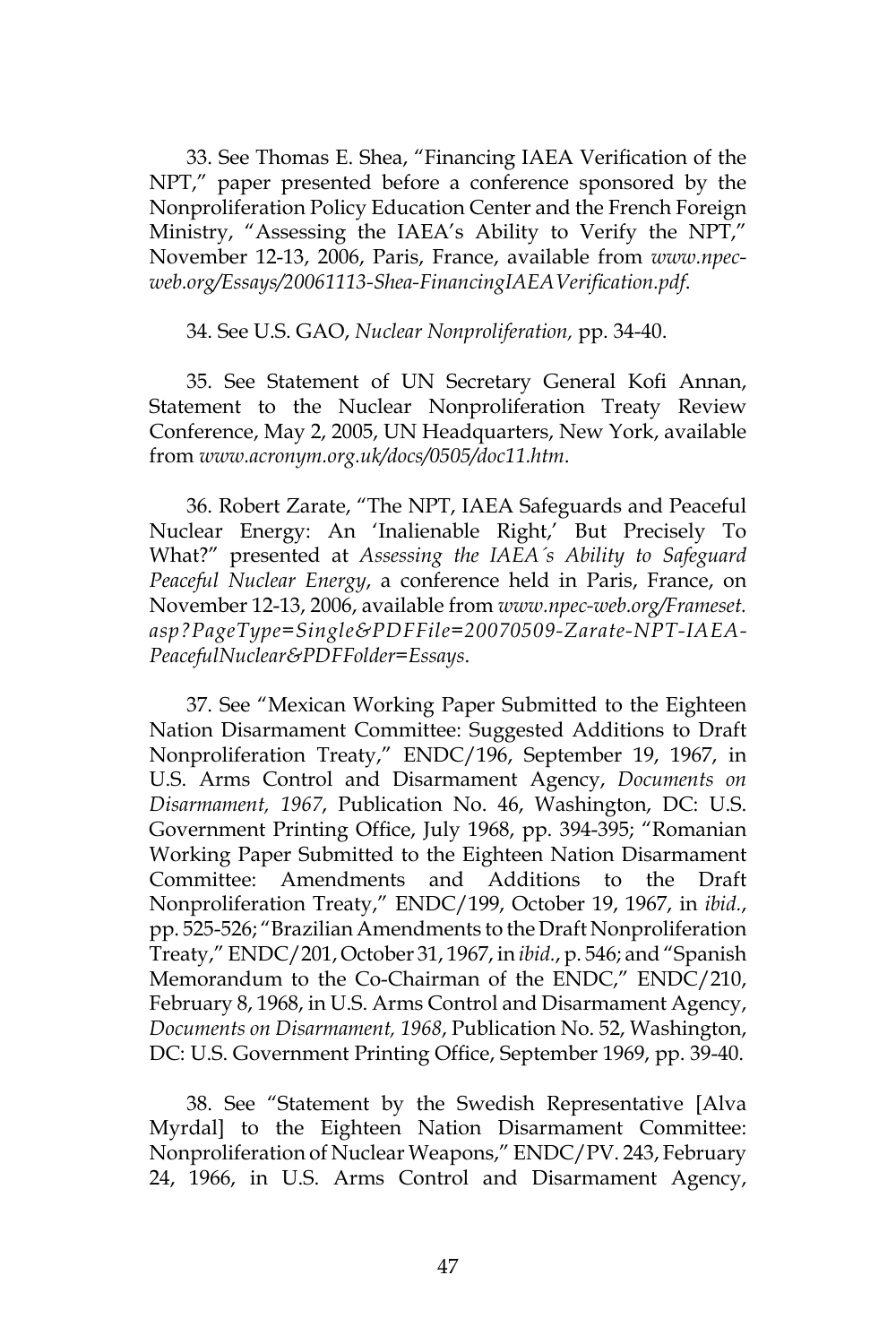*Documents on Disarmament, 1966*, Publication No. 43, Washington, DC: U.S. Government Printing Office, September 1967. p. 56.

39. See Eldon V.C. Greenberg, "NPT and Plutonium: Application of NPT Prohibitions to 'Civilian' Nuclear Equipment, Technology and Materials Associated with Reprocessing and Plutonium Use," Nuclear Control Institute, 1984, Revised May 1993.

40. See *Report of Main Committee III*, Treaty on the Nonproliferation of Nuclear Weapons Review and Extension Conference, May 5, 1995, NPT/CONF.1995/MC.III/1, Sec. I, para. 2, emphases added, available from *www.un.org/Depts/ddar/ nptconf/162.htm*, which states: "The Conference records that the potential benefits of the peaceful applications of nuclear explosions envisaged in article V of the Treaty have not materialized. In this context, the Conference notes that the potential benefits of the peaceful applications of nuclear explosions have not been demonstrated and that serious concerns have been expressed as to the environmental consequences that could result from the release of radioactivity from such applications and on the risk of possible proliferation of nuclear weapons. Furthermore, no requests for services related to the peaceful applications of nuclear explosions have been received by IAEA since the Treaty entered into force. The Conference further notes that no State party has an active programme for the peaceful application of nuclear explosions."

41. See Greenberg, "NPT and Plutonium"; and Henry D. Sokolski and George Perkovich, "It's Called *Non*proliferation," *Wall Street Journal*, April 29, 2005, p. A16.

42. NPT, Art III, para. 1.

43. For example*,* see "British Paper Submitted to the Eighteen Nation Disarmament Committee: Technical Possibility of International Control of Fissile Material Production," ENDC/60, August 31, 1962, Corr. 1, November 27, 1962, in U.S. Arms Control and Disarmament Agency, *Documents on Disarmament, 1962*, Publication No. 19, Vol. 2 of 2, Washington, DC: U.S. Government Printing Office, November 1963, pp. 834-852.

44. On these points, see Henry Sokolski, "Market-based Nonproliferation," testimony presented before a hearing of the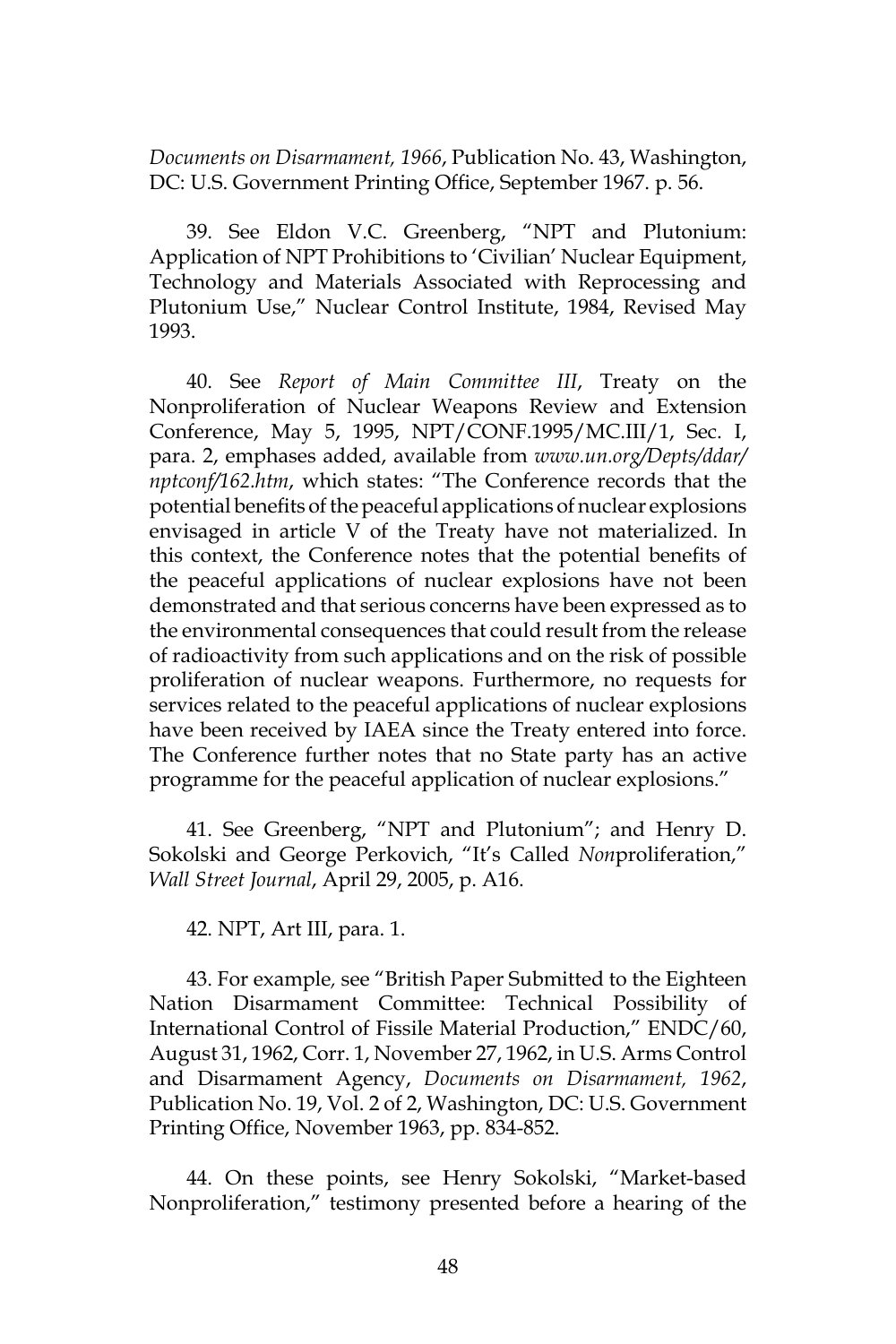House Committee on Foreign Affairs, "Every State a Superpower?: Stopping the Spread of Nuclear Weapons in the 21st Century," May 10, 2007.

45. On these points, see Charles Ferguson*, Nuclear Energy: Balancing Benefits and Risks*, New York: The Council on Foreign Relations, April 2007.

46. See Frank von Hippel, "Managing Spent Fuel in the United States: The Illogic of Reprocessing," January 2007, an NPEC-commissioned paper published as Research Report No. 3 by the International Panel on Fissile Materials, available from *www.npec-web.org/Frameset.asp?PageType=Single&PDFFile= 20070100-VonHippel-ManagingSpentFuel&PDFFolder=Essa ys*; Richard K. Lester, "New Nukes," *Issues in Science and Technology,* Summer 2006, pp. 39-46, available from *www.npecweb.org/Frameset.asp?PageType=Single&PDFFile=20060600-Lester-NewNukes&PDFFolder=Essays*; and Edwin Lyman, "The Global Nuclear Energy Partnership: Will It Advance Nonproliferation or Undermine It?" presented at the annual meeting of the Institute of Nuclear Materials Management, July 19, 2006, available from *www.npec-web.org/Essays/20060700-Lyman-GNEP.pdf*.

47. See U.S. Department of Energy, Office of Fuel Cycle Management, *Global Nuclear Energy Partnership Strategic Plan*, Washington, DC: U.S. Department of Energy, GNEP-167312, Rev. 0, January 2007), p. 5, where the DoE notes that "there is no technology 'silver bullet' that can be built into an enrichment plant or reprocessing plant that can prevent a country from diverting these commercial fuel cycle facilities to nonpeaceful use. From the standpoint of resistance to rogue-state proliferation, there are limits to the nonproliferation benefits offered by any of the advanced chemical separations technologies, which generally can be modified to produce plutonium...."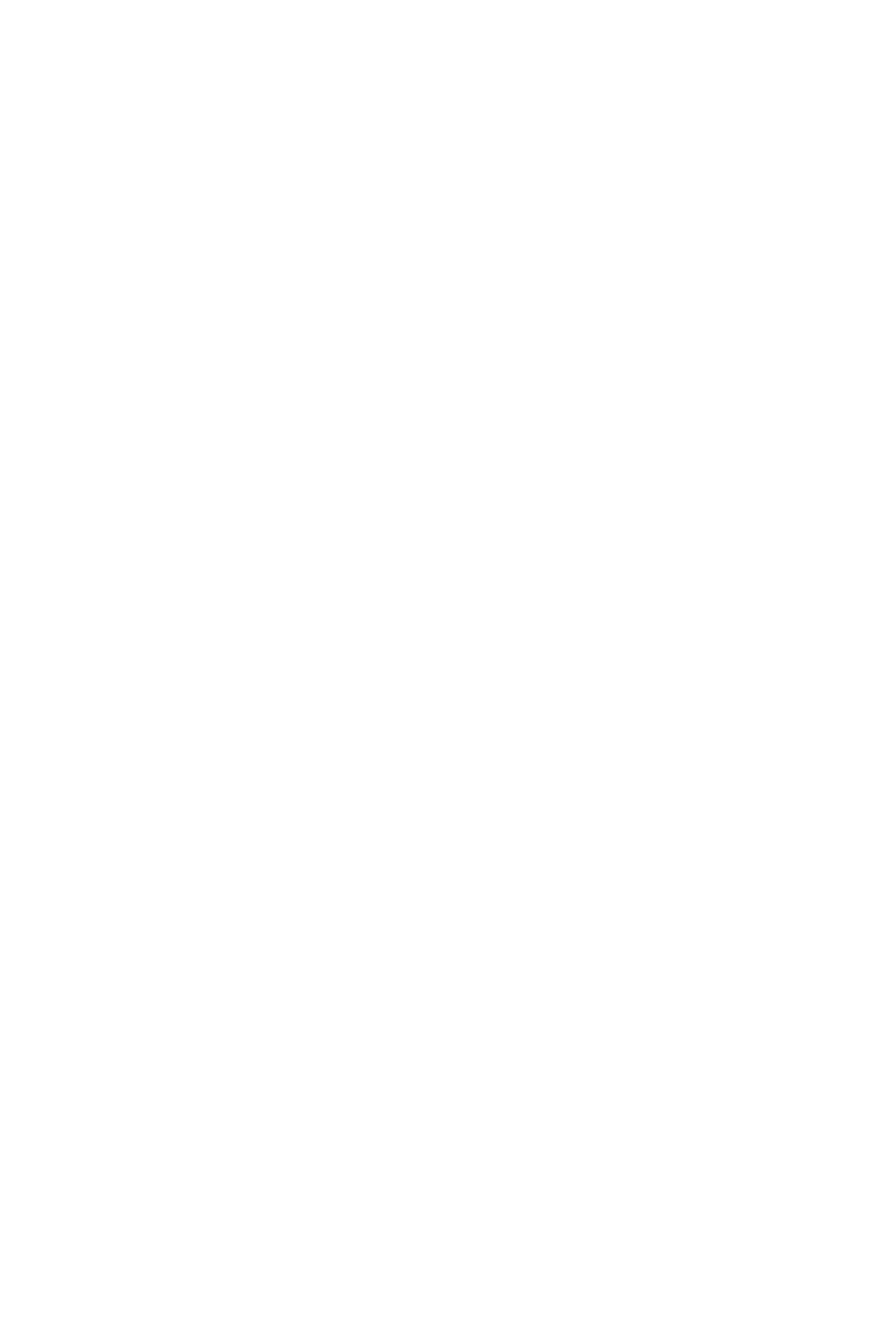# **APPENDIX I**

# **NPEC IAEA SAFEGUARDS WORKSHOP PARTICIPANTS, 2005-2007**

Graham Andrew, *Special Assistant to the Director General for Science & Technology, Office of the Director General - IAEA*

Andrew Barlow, *Foreign and Commonwealth Office, United Kingdom*

Patrick Beau, *National Defense General Secretariat of France*

Wyn Bowen, *King's College London*

Martin Briens, *Sours-Directeur Du Désarmement et De La Nonprolifération Nucléaires, French Ministère des Affaires étrangères*

Lisa Bronson, *Deputy Undersecretary of Defense for Technology, Security Policy, and Counterproliferation, National Defense University*

Kory Budlong-Sylvester, *NNSA - Department of Energy - USA*

John Bunney, *Former Adviser to the Department of Safeguards, IAEA*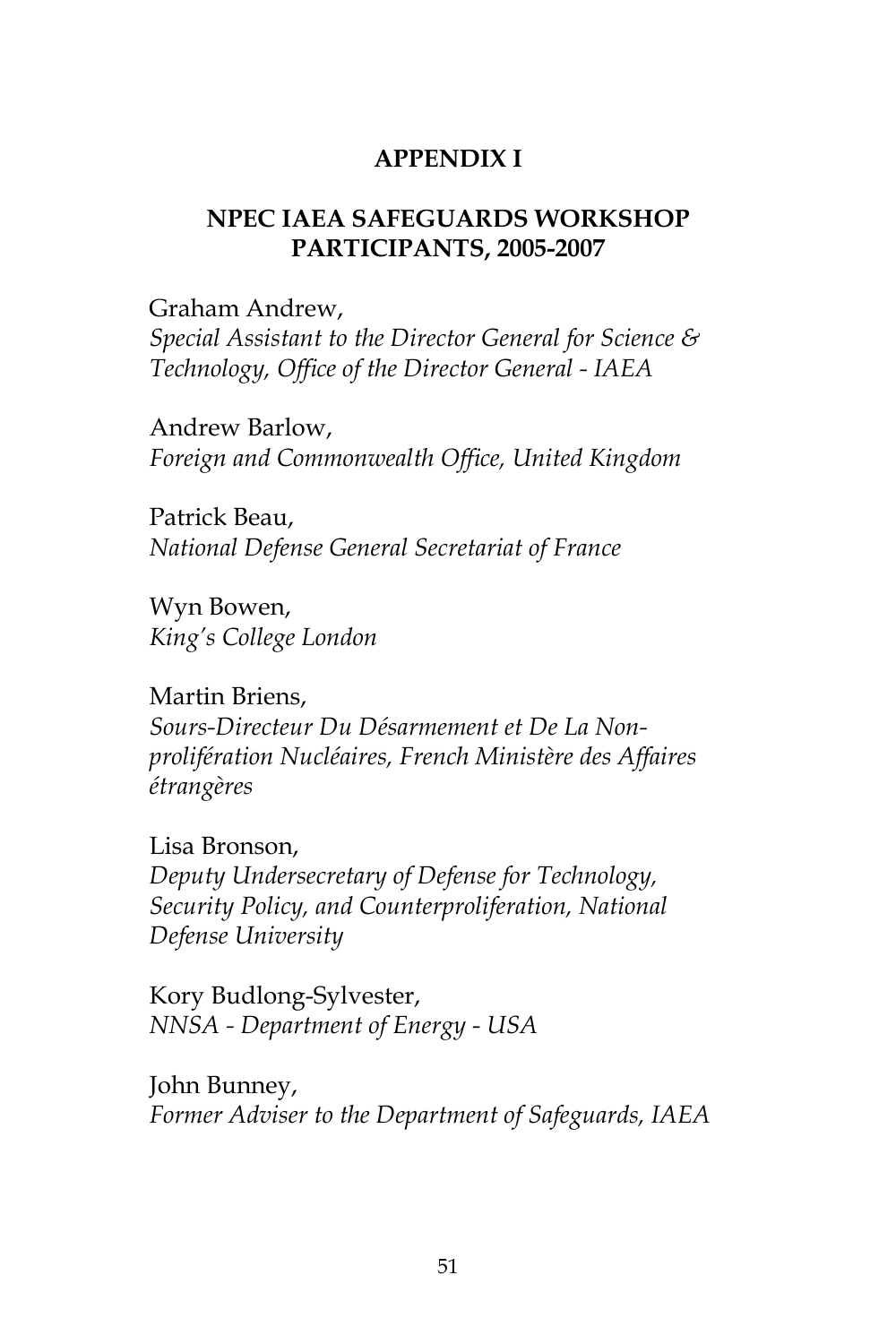Ed Burrier, *Professional Staff, Subcommittee on International Terrorism and Nonproliferation*

Doug Campbell, *Office of Congressman Berman, USA*

Thomas B. Cochran, *Chief Nuclear Scientist, Natural Resources Defense Council*

Leland Cogliani, *Government Accountability Office*

Garry Dillon, *International Atomic Energy Agency* (retired)

Bruno Dupre, *Ministry of Defence, France*

Jack Edlow, *President, Edlow International*

Steve Elliott, *Department of State, Chief of Staff, Office of the Under Secretary of State for International Security*

Phillipe Errera, *Députe Director du Centre d'Analyse et de Prevision Ministère des Affaires étrangères*

Steve Fetter, *Dean, School of Public Policy, University of Maryland*

Mark Fitzpatrick, *International Institute for Strategic Studies*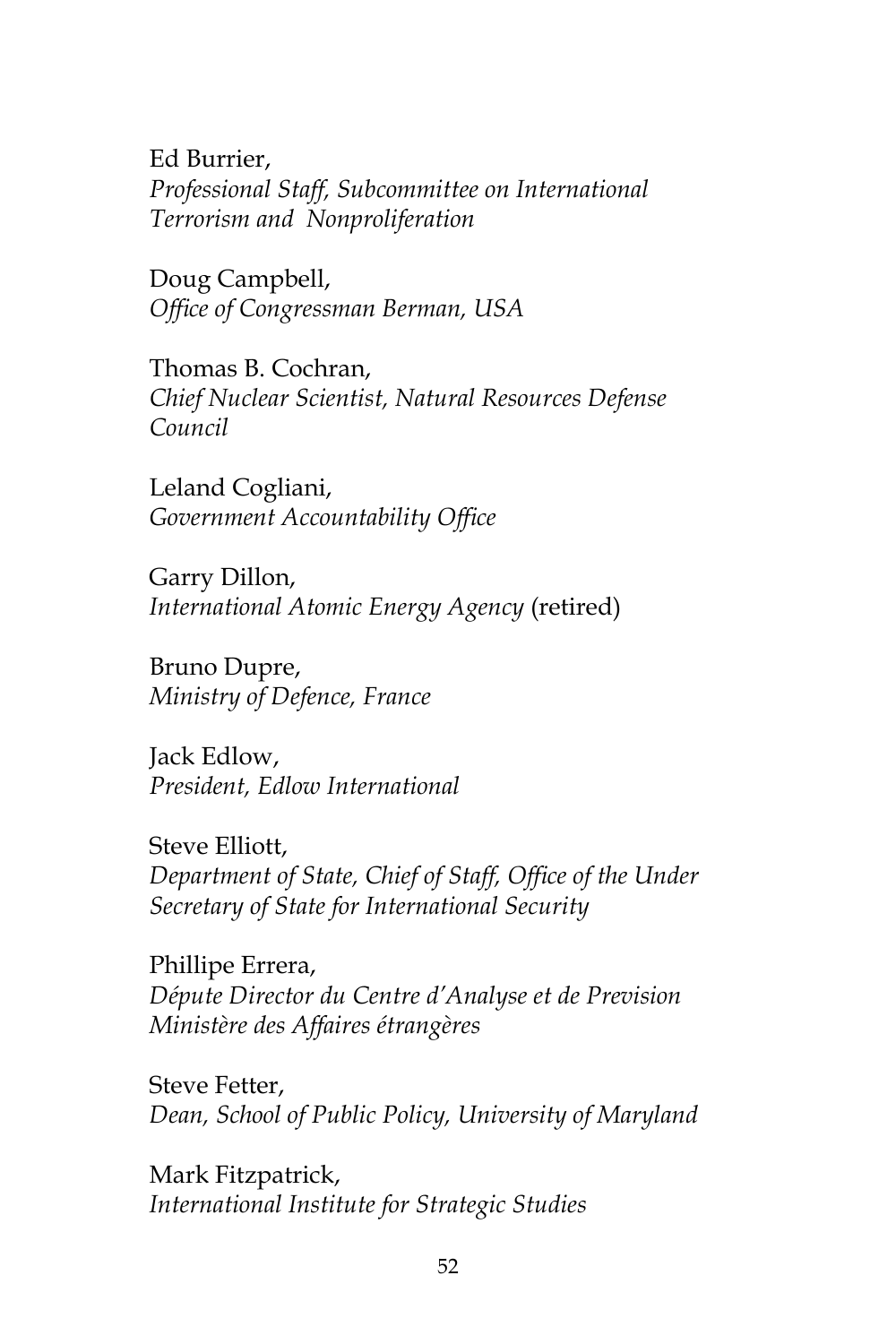Jeff Fortenberry, *Congressman, United States House of Representatives*

Paul Fouilland*, État-major des armées, France*

Thomas Göbel, *Ministry of Foreign Affairs, Germany*

Jose Goldemberg*, former Brazilian Secretary of State for Science and Technology*

Pierre Goldschmidt, *former Deputy Director General, Head of the Department of Safeguards, IAEA (Retired)*

Bruno Gruselle, *Fondation pour le Recherche Strategique, Paris*

Thomas Guibert, *Ministère des Affaires étrangères*

Erwin Häckel, *German Council on Foreign Relations*

Glenn Hawkins, *Department of Trade and Industry, U.K.*

Brian Jenkins, *RAND Corporation*

Joanna Kidd, *King's College*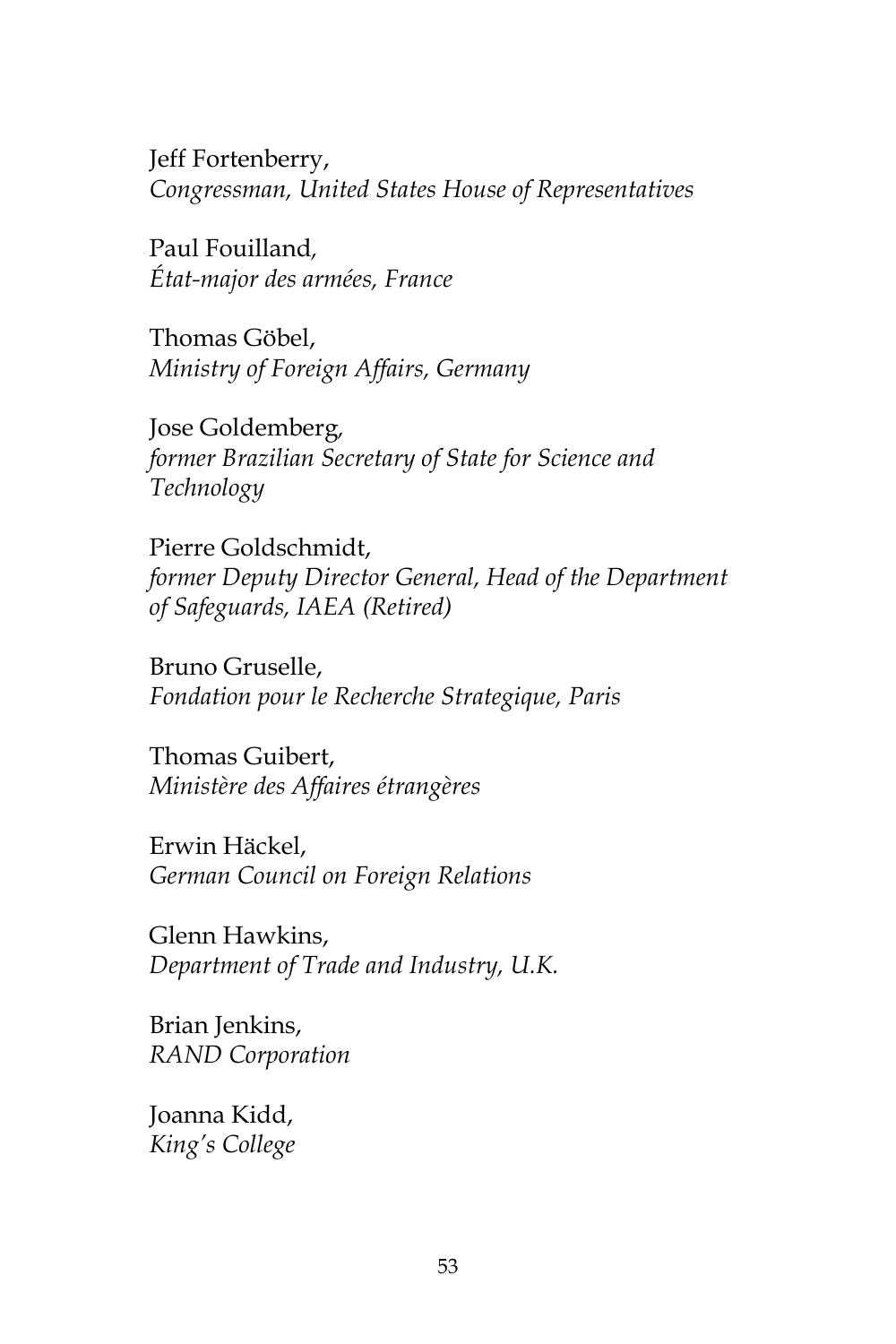Bernadette Kilroy, *Director, Strategic Planning Office, Department of State, USA*

Michael Knights, *The Washington Institute for Near East Policy*

Michael Levi, *King's College London*

Ed Levine, *Senior Professional Staff Member, Senate Foreign Relations Committee*

Edwin Lyman, *Union of Concerned Scientists*

Cécile Maisonneuve, *Assemblée Nationale, France*

Jim McNally, *U.S. Department of State*

Quentin Michel, *EU Commission, Expert National Détaché on dual use export controls*

Thomas Moore, *Majority Staff, Senate Foreign Relations Committee*

Raphaële Pailloux, *Delegation General for Armaments (DGA) of France*

Florian Riendel, *First Secretary (Political), Embassy of Germany*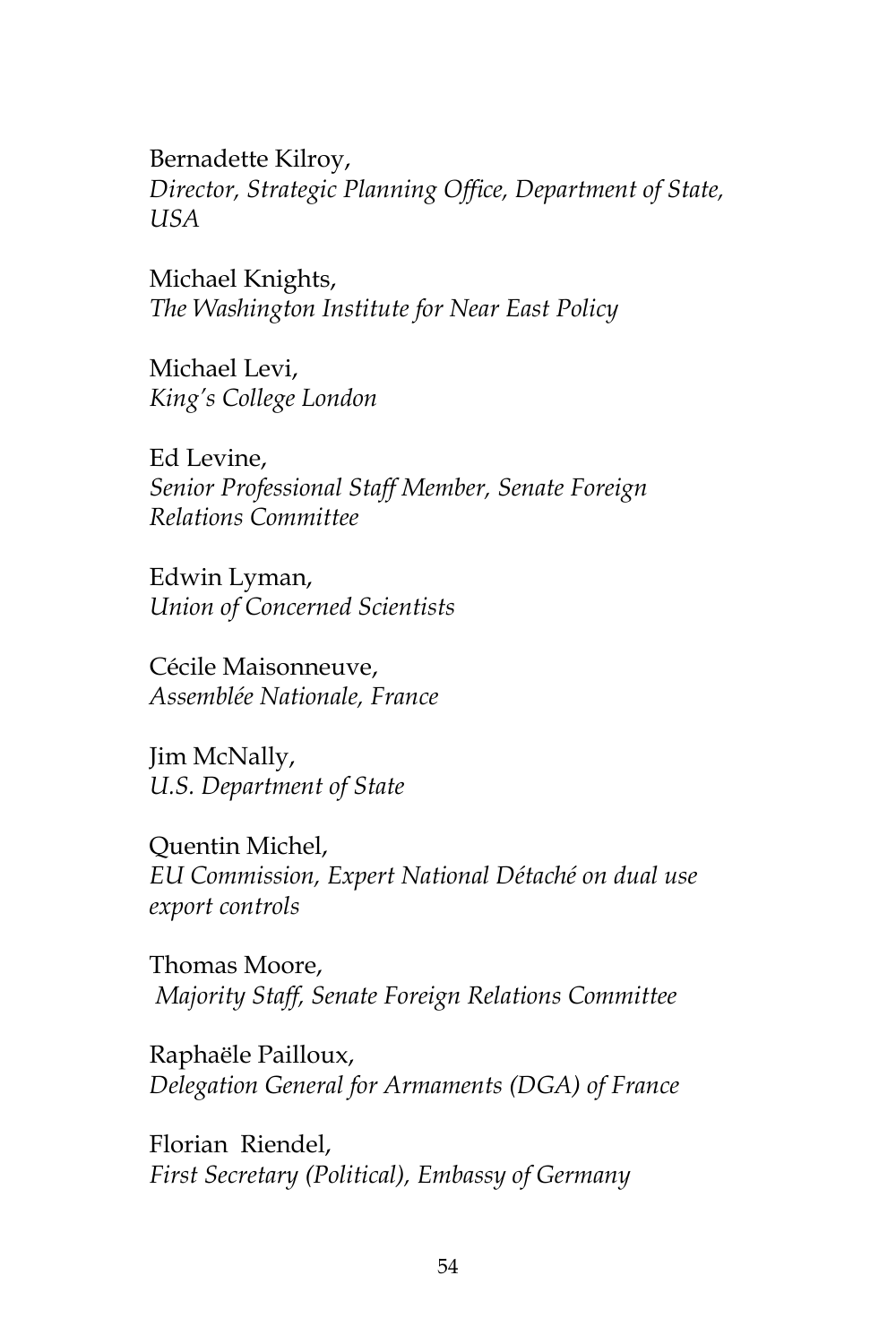Guy Roberts, *NATO, Deputy Assistant Secretary General for WMD* 

Henry S. Rowen,

*The Hoover Institution, Stanford, former member of the U.S. Presidential Commission on he Intelligence Capabilities of the United States Regarding Weapons of Mass Destruction*

Wolfgang Rudischhauser, *German Foreign Ministry*

Guillaume Schlumberger, *Fondation pour le Recherche Strategique, Paris*

Thomas Shea, *Pacific Northwest National Laboratory*

Henry Sokolski, *Nonproliferation Policy Education Center*

Pam Tremon, *U.S. Embassy, London*

Robert Zarate, *Nonproliferation Policy Education Center*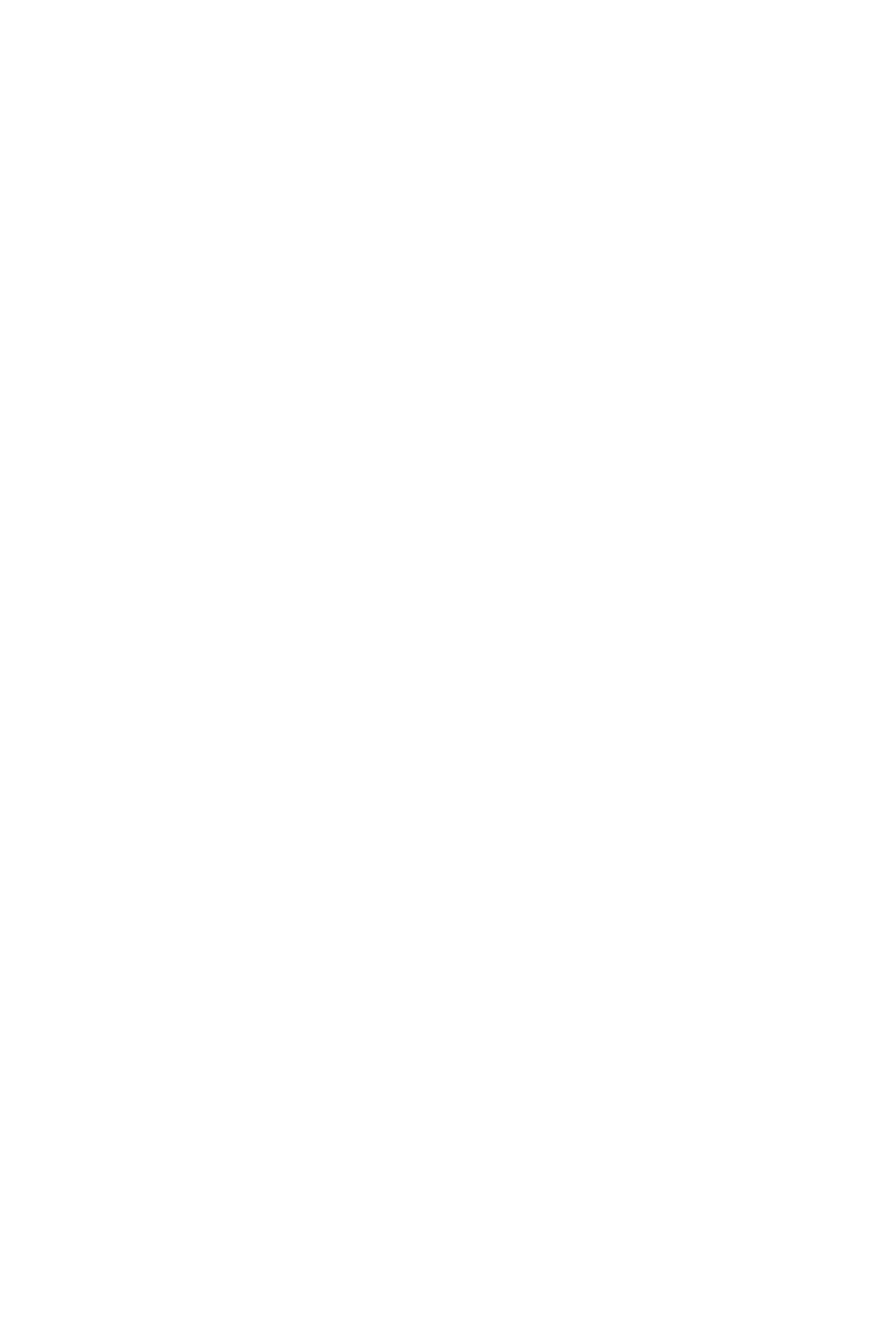#### **APPENDIX II**

#### **THE PROLIFERATION DANGERS OF LWRS**

Adding to the IAEA's nuclear inspection challenges is the continued spread of large research and power reactors to countries like Egypt, Algeria, and Iran that require lightly enriched uranium as fuel and produce a significant amount of plutonium-laden spent fuel materials, which, as has already been noted, could be seized to accelerate the production of weapons-usable uranium or plutonium. Most of these reactors are offline fueled and so are considered to be "proliferation resistant" because their fuel cannot be removed or inserted without shutting the entire reactor down and because they are fueled with slightly enriched uranium that only a handful of advanced nuclear nations can produce. This makes inspections against possible diversions or misuse of the fuel easier than with graphite or heavy-water moderated reactors like those found in Israel, India, and North Korea where the reactor is fueled "on-line," i.e., while the reactor is still operating with natural uranium, a fuel that, unlike lightly enriched uranium, is much easier to produce indigenously.48

But with the development in North Korea and Iran of covert enrichment and reprocessing facilities, the proliferation resistance of even these "peaceful" reactors now is far less than advertised. In fact, one could seize all, or a portion, of the many tons of fresh lightly enriched uranium fuel that normally sits outside of most power reactors for safety reasons.<sup>49</sup> divert it to a covert or declared enrichment plant, open the fuel rods, crush the uranium oxide fuel pellets, heat them, and run fluoride gas over the material. The result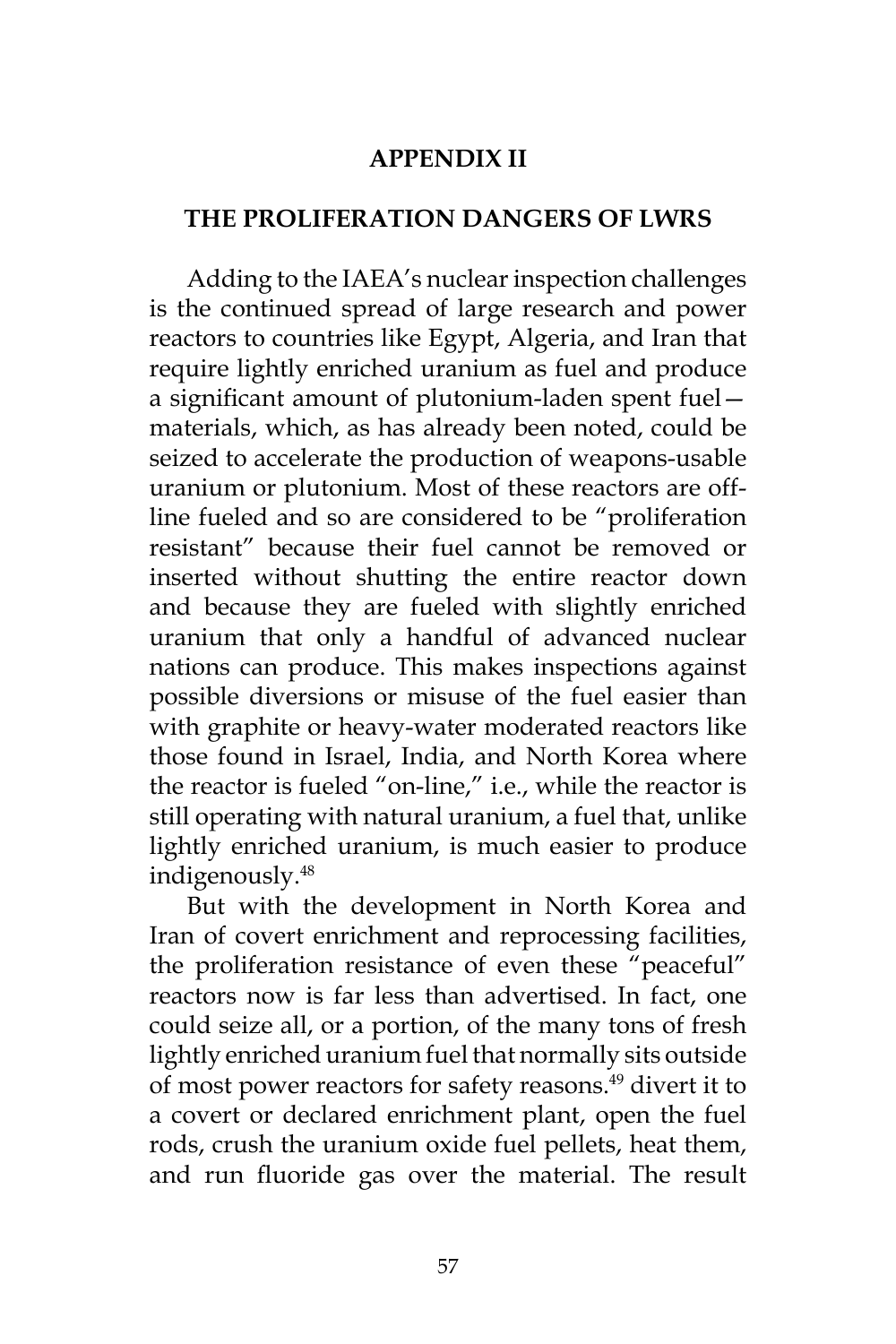would be the quick production of massive amounts of uranium hexafluoride without ever having to mine and mill uranium ore, or use a complicated hexafluoride production plant. More important, the enrichment of the uranium produced would reduce five-fold the amount of effort otherwise required to enrich natural uranium for use in nuclear explosives. This would significantly reduce the amount of time required for a country to produce its first uranium bomb.<sup>50</sup>

Yet another way that would-be bomb makers could exploit the operation of large reactors would be to divert the reactor's spent fuel either from the reactor itself, or from its spent fuel pond. Spent fuel is laden with plutonium—itself a nuclear fuel, which—once chemically stripped from the other spent fuel byproducts, can make nuclear weapons of any yield. In fact, during the normal operation of large light water reactors of the sort Iran is building at Bushier, the reactor will produce 330 kilograms of near-weapons grade plutonium—enough to make over 50 crude nuclear bombs.<sup>51</sup>

As for chemically separating the plutonium from spent fuel, this could be accomplished in a facility as small as 65 feet by 65 feet (small enough to be built and hidden within an existing large warehouse). This plutonium separation plant also need not be elaborate. Yet another "quick-and-dirty" design plant, detailed by the nuclear industry's leading experts in the late 1970s (measuring 130 feet by 60 feet by 30 feet, see Figure 5 below), employs technology little more advanced than that required for the production of dairy products and the pouring of concrete.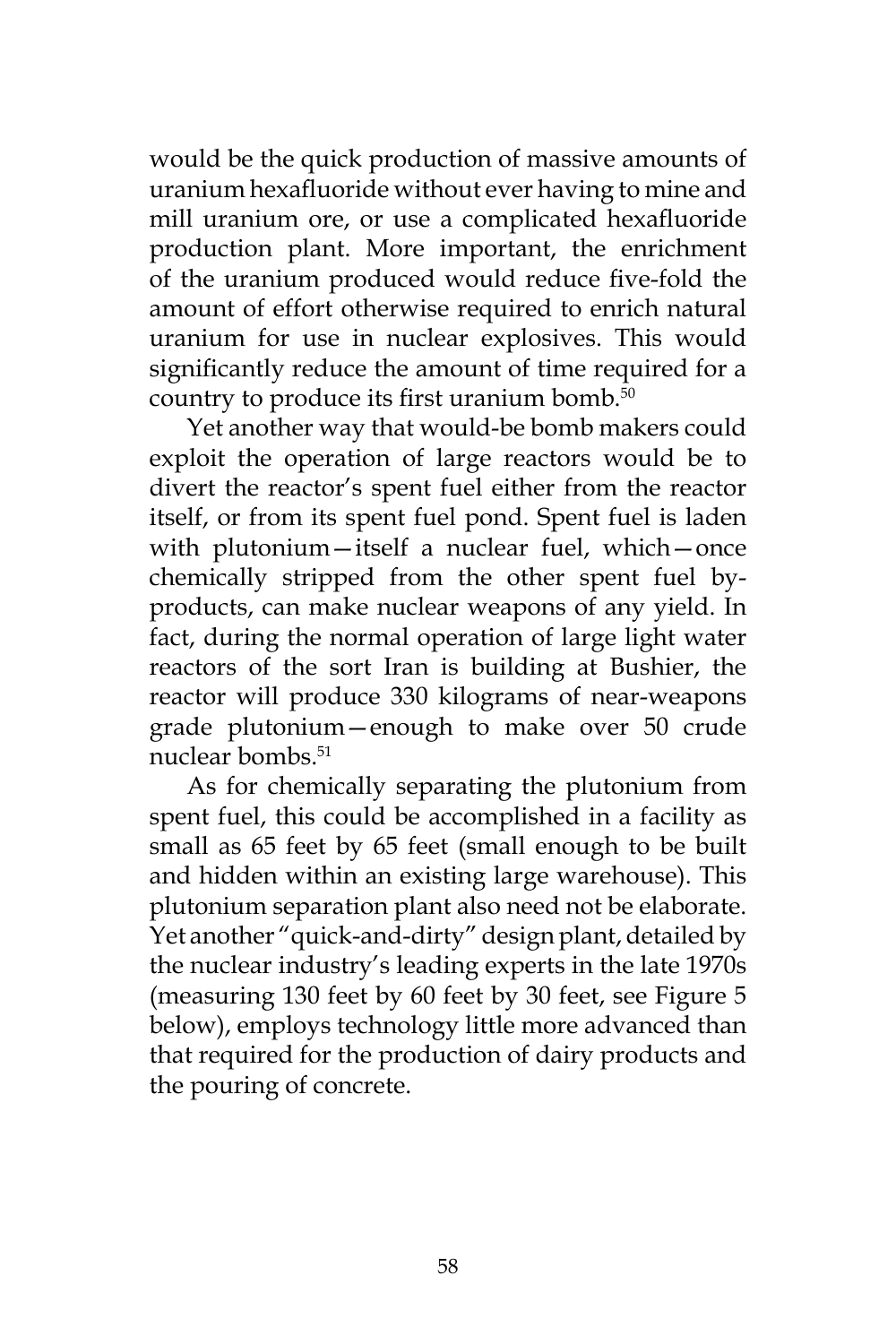

Source adapted from D.E. Ferguson "Simple Quick (Re)processing Plant" Memorandum to F.L. Gulier, Oak Ridge National Laboratory, August 30, 1977; and J.A. Hassberger, "Light-Water Reactor Fueling Handling and Spent Fuel Characteristics," Fission Energy and System Safety Program, Lawrence Livermore National Laboratory, circa February 25, 1999.

#### **Figure 5.**

These relatively compact plutonium chemical separation plants could be built within other larger buildings undetected, would not send off any signal until operated, and could separate a bomb's worth of plutonium each day after the first 10 days of operation. Assuming the country in question had already perfected a working implosion device,<sup>52</sup> the separated plutonium could be inserted to make a bomb directly $-i.e.,$  much more quickly than any outside party could act to block the diversion.

#### **ENDNOTES – APPENDIX II, CHAPTER 1**

1. An additional argument often offered to explain why light water reactors are proliferation resistant is that the plutonium they produce is "reactor" grade rather than "weapons" grade. This argument is specious. Reactor-grade plutonium will normally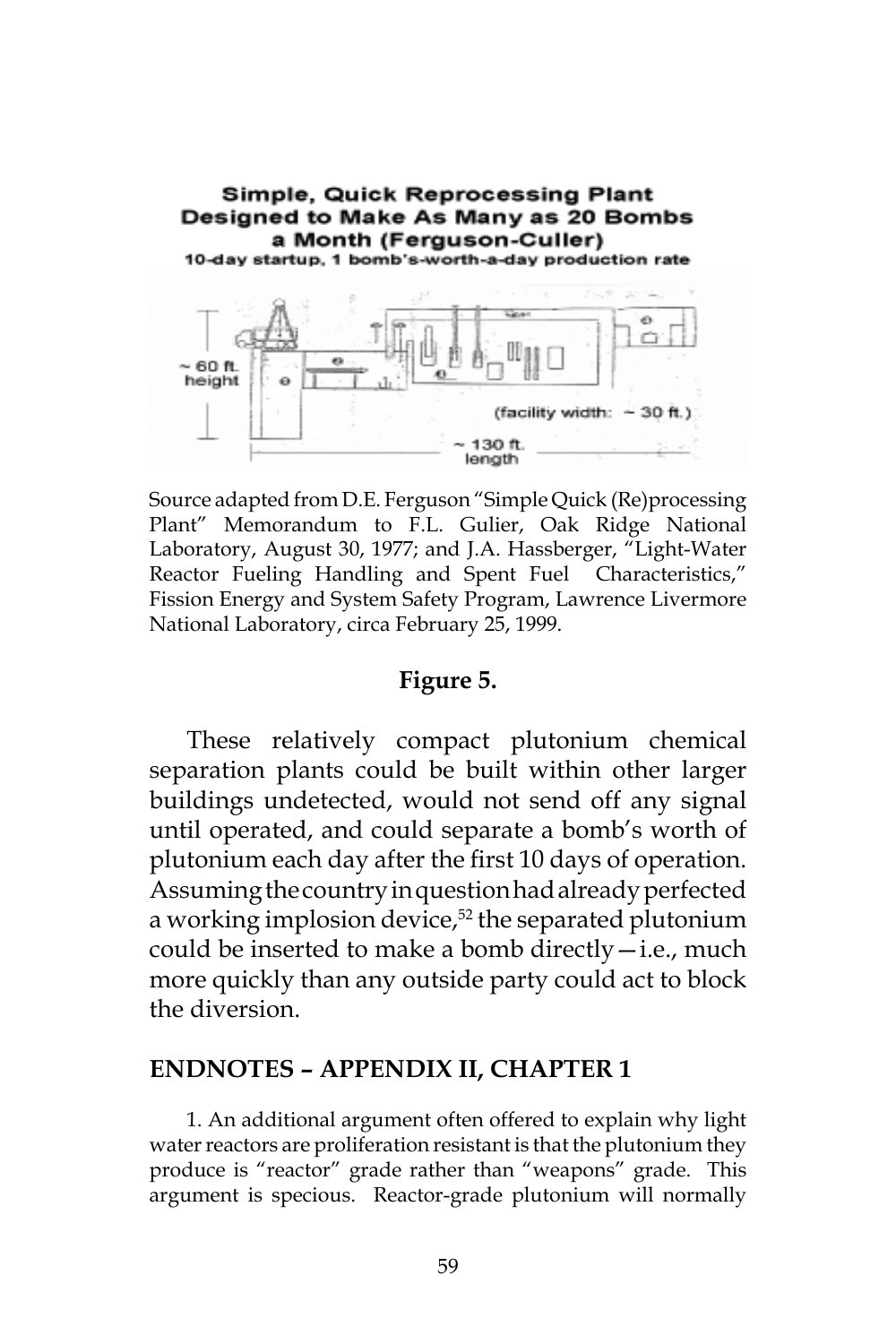contain about 25 percent "even isotope" plutonium (Pu 240 and Pu 242). This even isotope plutonium reduces the predictability of the precise weapons yield of any explosive device that uses it but reactor-grade plutonium can be relied upon to produce bombs with a minimum yield of at least one kiloton. Reactor-grade plutonium is also more hazardous to handle than weapons-grade plutonium, which normally contains no more than 6 percent even isotope plutonium. Still, for most national weapons efforts, the disadvantages of reactor-grade plutonium can be surmounted with proper weapons design adjustments to make a weapon of any yield. On these points, see J. Carson Mark, "Explosive Properties of Reactor-Grade Plutonium," *Science and Global Security*, 4 (1993), p. 111 and U.S. Department of Energy, *Nonproliferation and Arms Control Assessment of Weapons-Usable Fissile Material Storage and Excess Plutonium Disposition Alternatives* Washington, DC: U.S. Department of Energy, DOE/NN-0007, 1997, pp. 37-39.

2. For a large power reactor of the size of Iran's Bushier reactor, it is customary to keep one reload, a third of a core consisting of 20 tons of lightly enriched uranium fuel, at the reactor site*.*

3. For additional details on how fresh light water reactor fuel could be used to accelerate a uranium weapons program, see Victor Gilinsky, Harmon Hubbard, and Marvin Miller, *A Fresh Examination of the Proliferation Dangers of Light Water Reactors*, Washington, DC: The Nonproliferation Policy Education Center, October 22, 2004, pp. 35-41, reprinted in Henry Sokolski, ed., *Taming the Next Set of Strategic Weapons Threats*, Carlisle, PA: Strategic Studies Institute, U.S. Army War College, 2006, available from *www.npec-web.org/Frameset.asp?PageType=Single&PDFFile=2 0041022-GilinskyEtAl-LWR&PDFFolder=Essays*.

4. This near-weapons-grade material is referred to as "fuel" grade plutonium and contains no more than 14 percent evenisotope plutonium. For a detailed discussion of the weapons utility of reactor and fuel-grade plutonium as compared to weapons-grade, see, Gilinsky, *A Reassessment,* pp. 21-33; and Harmon W. Hubbard, "Plutonium from Light Water Reactors as Nuclear Weapons Material," April 2004, Washington, DC: The Nonproliferation Policy Education Center, available from *www. npec-web.org/projects/hubbard.pdf*.